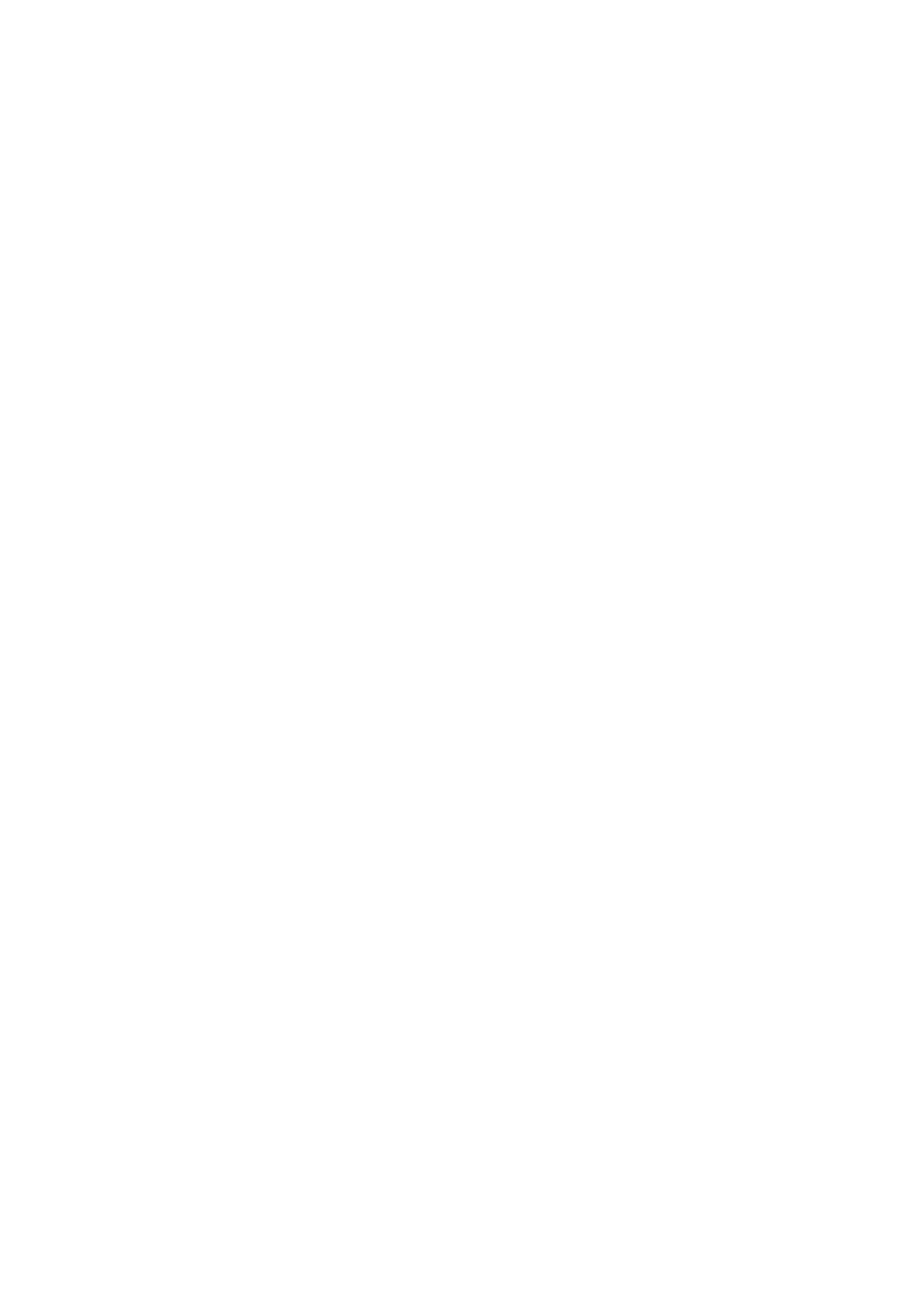**Life and Technology**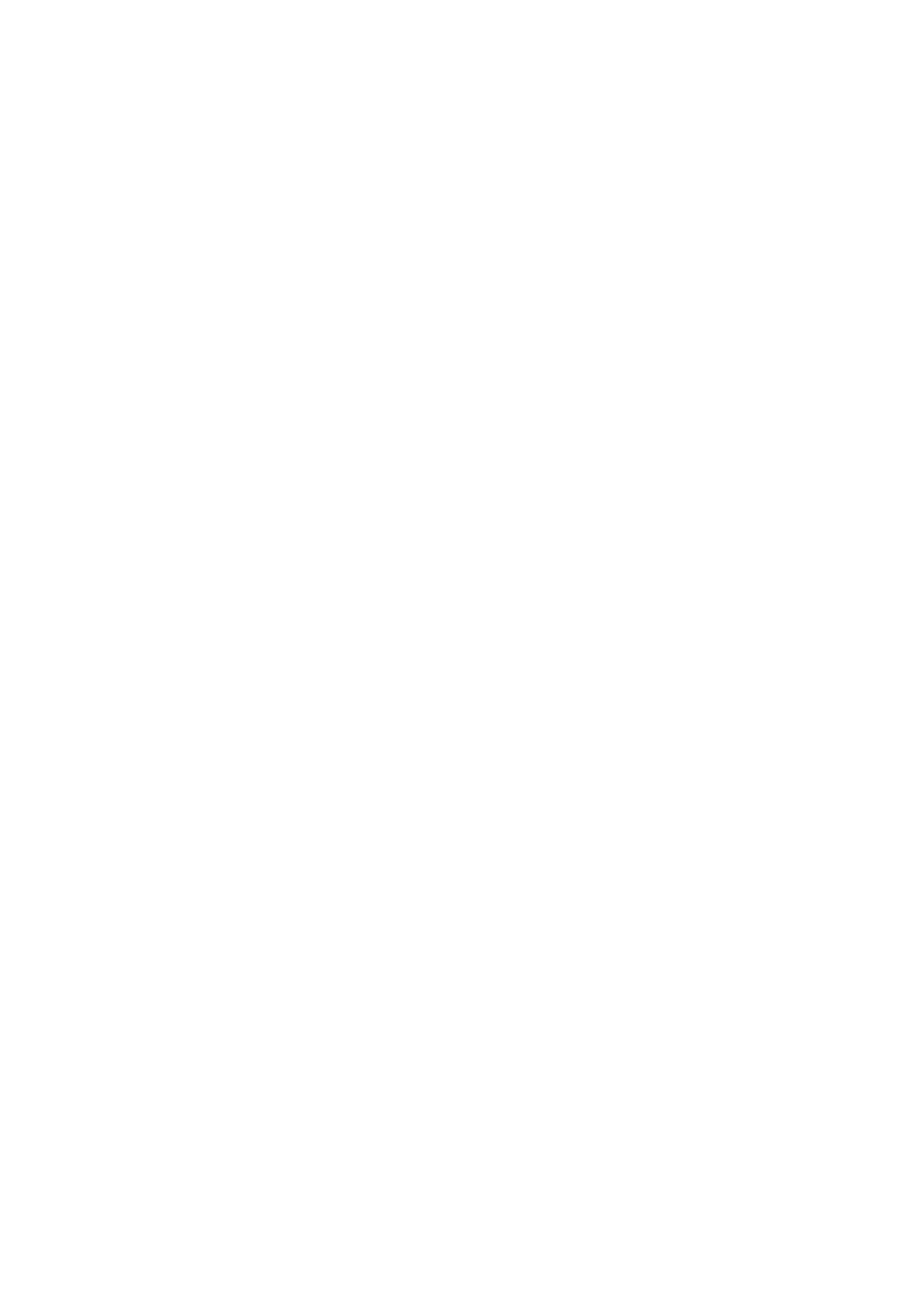#### **After Simondon Series**

Edited by Erich Hörl and Yuk Hui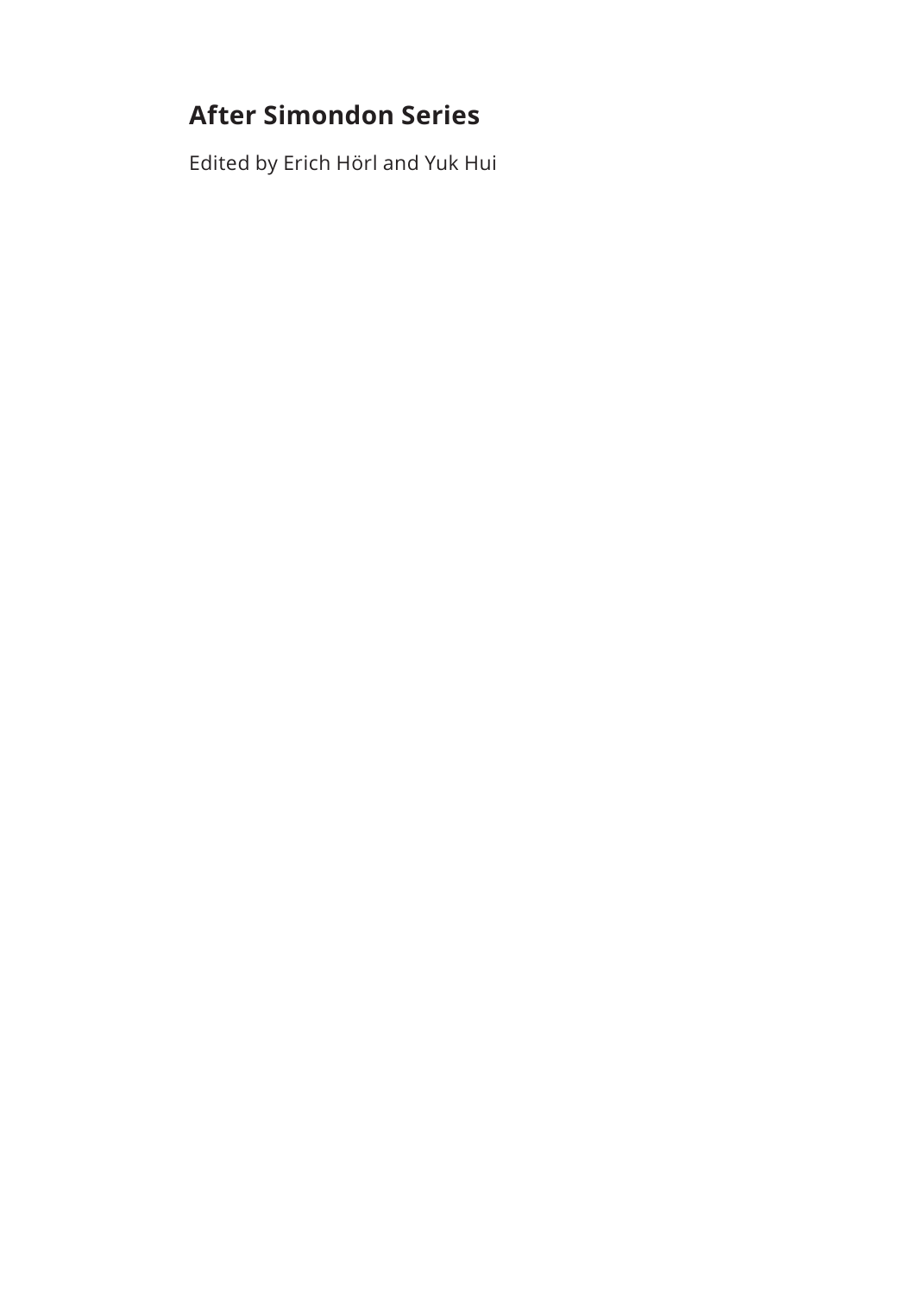Jean-Hugues Barthélémy is Director of the Centre international des études simondoniennes (Maison des Sciences de l'Homme Paris-Nord / Fondation "pour la science"), editor and director of the *Cahiers Simondon*, and associated researcher at the laboratory EA 4414 HAR (University Paris Ouest—Nanterre La Défense). He is the author of several monographs on Simondon, including his recent *Simondon* (Paris: Les Belles Lettres, 2014; translation forthcoming: Bloomsbury, 2016), and of many articles on contemporary French and German philosophy.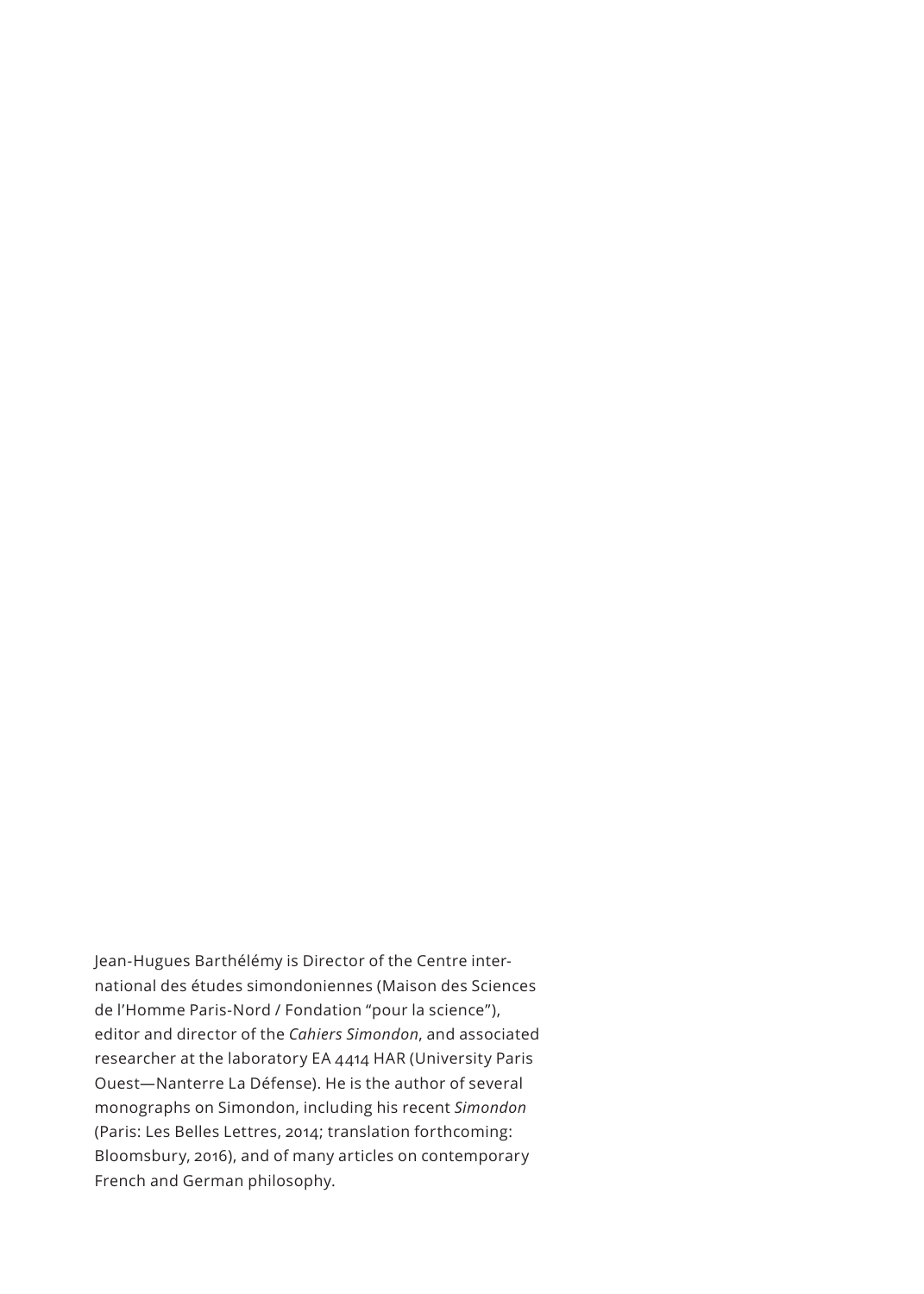### **Life and Technology: An Inquiry Into and Beyond Simondon**

**Jean-Hugues Barthélémy**

Translated by **Barnaby Norman**

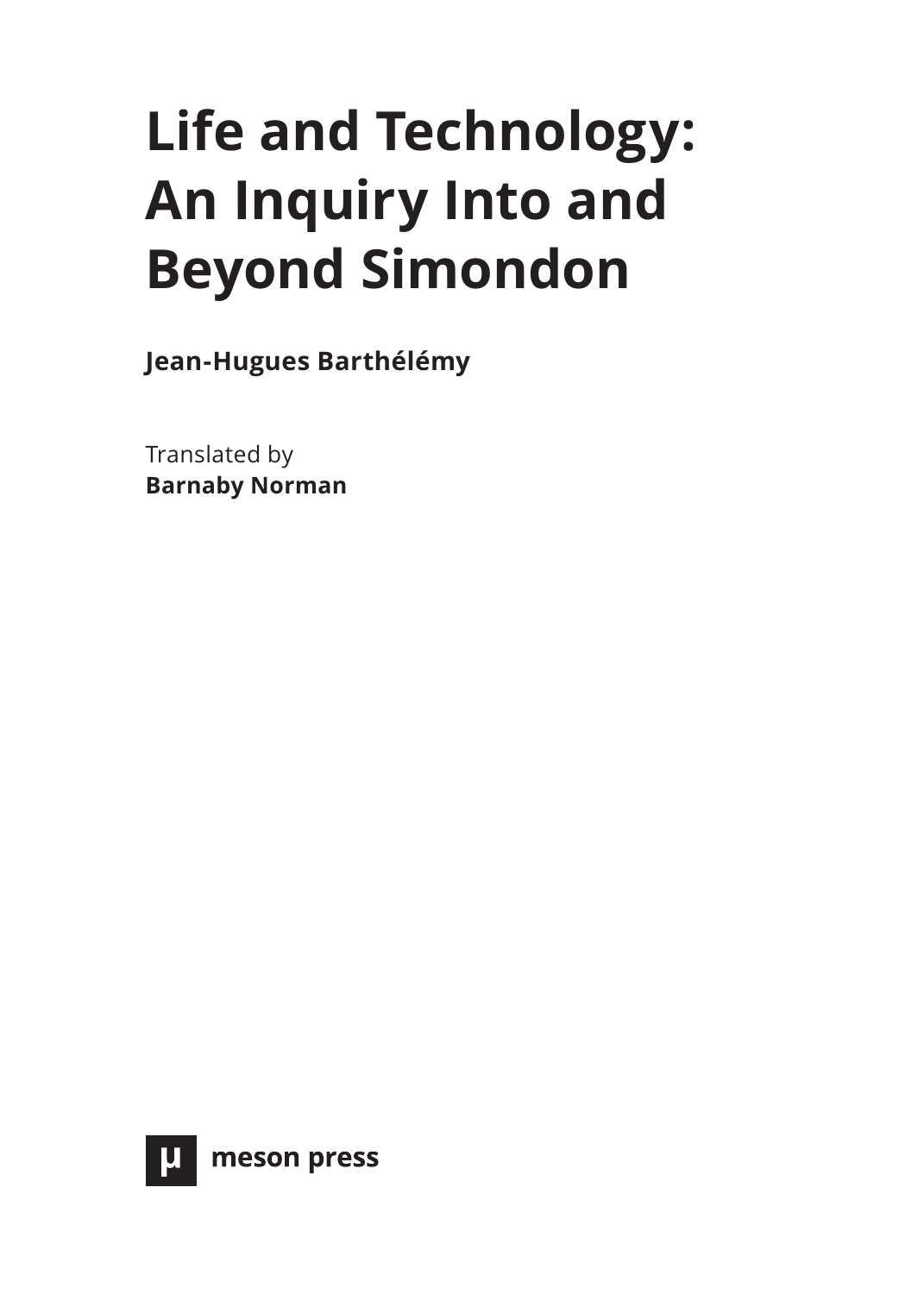#### **Bibliographical Information of the German National Library**

The German National Library lists this publication in the Deutsche Nationalbibliografie (German National Bibliography); detailed bibliographic information is available online at http://dnb.d-nb.de.

Published in 2015 by meson press, Hybrid Publishing Lab, Centre for Digital Cultures, Leuphana University of Lüneburg www.meson-press.com



Design concept: Torsten Köchlin, Silke Krieg Copy-editing: Damian Veal

The print edition of this book is printed by Lightning Source, Milton Keynes, United Kingdom.

ISBN (Print): 978-3-95796-070-2 ISBN (PDF): 978-3-95796-071-9 ISBN (EPUB): 978-3-95796-072-6 DOI: 10.14619/015

The digital editions of this publication can be downloaded freely at: www.meson-press.com.

Funded by the EU major project Innovation Incubator Lüneburg



See the section "Publication Details and License Information" (p. 73) for detailled license information on the texts assembled in this book.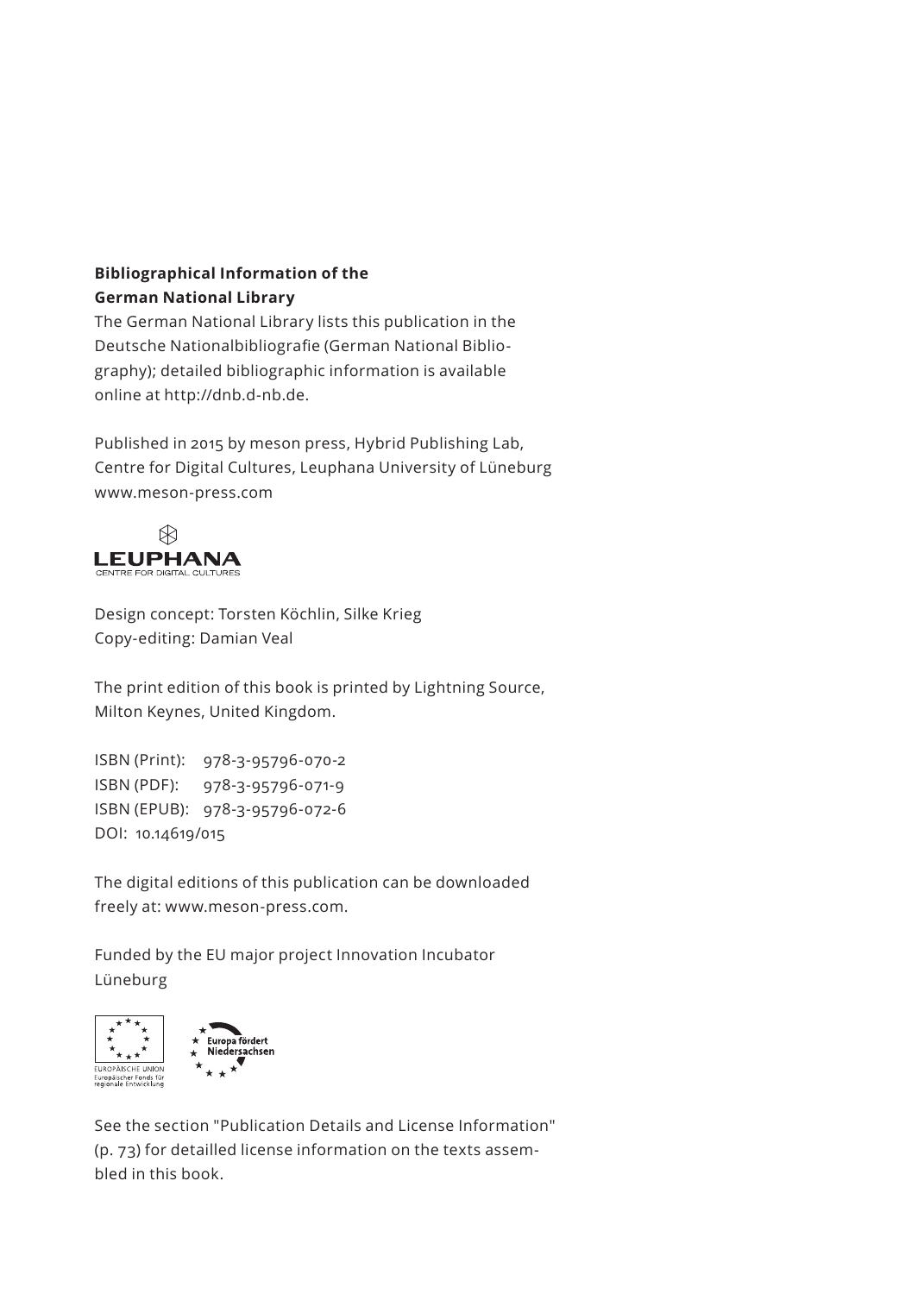#### **Contents**

*After Simondon* Series Preface 9 *[Erich Hörl and Yuk Hui](#page-10-0)* 

[Author's Preface to the English Translation 13](#page-14-0)

#### **[Aspects of a Philosophy of the Living 15](#page-16-0)**

The Positioning of the Thinking of the Living Being at the Centre of Genetic Encyclopedism 16 Individuation and Individualization: Life as Continual Genesis 21 The Problem of Adaptation 27 Information and Organization 32 Apoptosis and Permanent Ontogenesis 37

#### **[Technology and the Question of](#page-48-0)  Non-Anthropology 47**

Introduction: Non-Anthropology; or, The Conditions of a Dialogue 47 The Non-Anthropological Thinking of Technology in Simondon 51 The Non-Anthropological Thinking of Technology in Heidegger: Towards an Internal Critique of *Gestell* 56 From Possible Dialogue to Inevitable Misunderstanding: The Self-Transcendence of Heidegger's Questioning and Simondon's Unthought 64

[Publication Details and License Information 73](#page-74-0)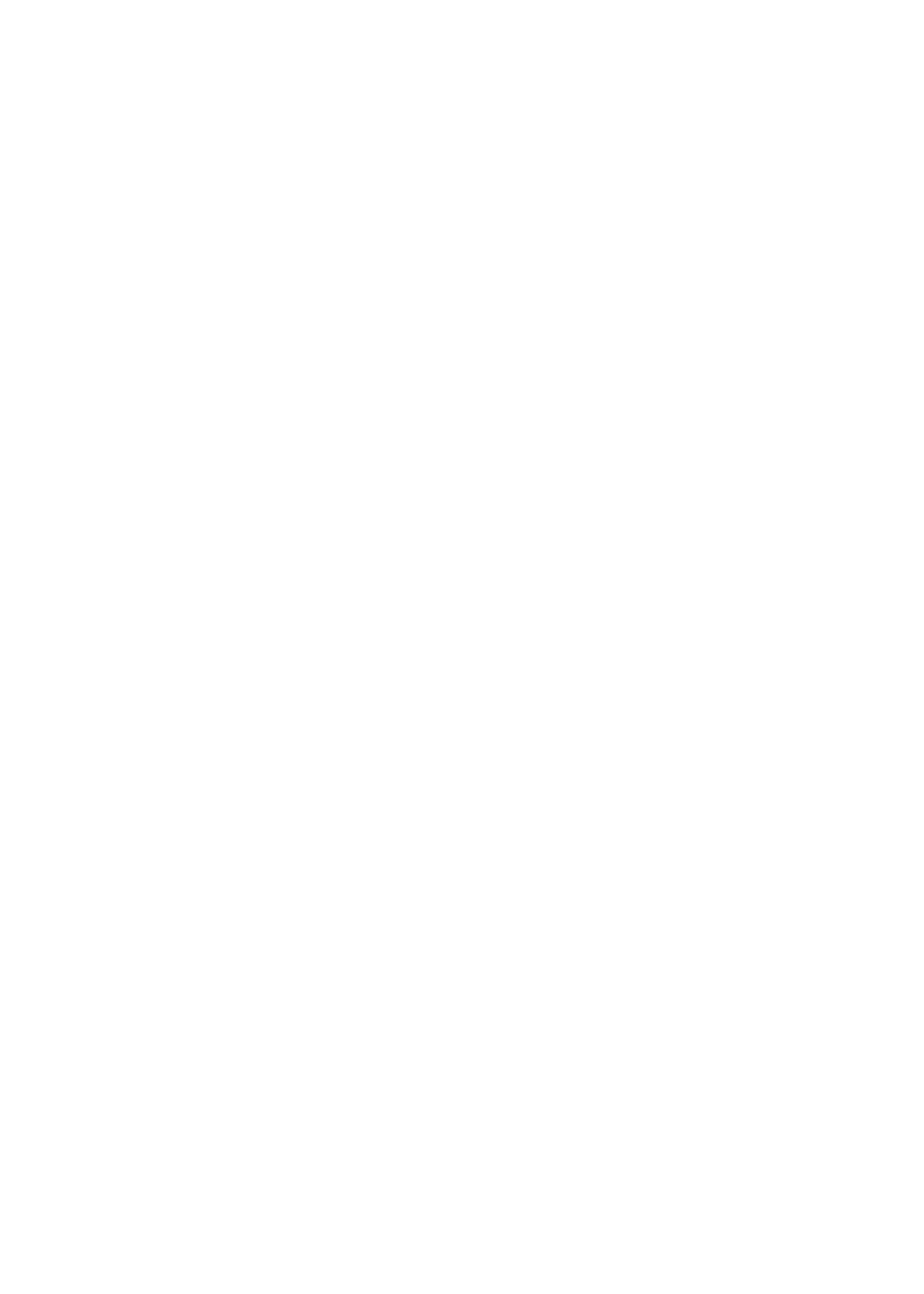#### **After Simondon Series Preface**

<span id="page-10-0"></span>Thanks largely to the works of philosophers who are inspired by him, most notably Gilles Deleuze and Bernard Stiegler, the name Gilbert Simondon is becoming more and more familiar to readers outside France. Up to the time of writing this preface, however, few of his works have been translated into English. It is almost an irony that we call this book series *After Simondon*, dedicated as it is to a thinker who is not yet fully available to his readers. However, *After Simondon* does not mean to overtake Simondon by declaring his thought obsolete, but rather to address him as our contemporary. Indeed, there are challenging contemporary issues that Simondon did not and could not address in his time, yet which his thought retains the power to interrogate, problematize, critique and illuminate.

This book series traces the implications as well as the critiques of Simondon's thought. It aims to go one step further than simply resituating Simondon as a neglected great twentieth-century philosopher of technology. Simondon was not merely a philosopher of technology but rather one whose ambition was nothing less than to rewrite the history of philosophy according to the concept of individuation and to invent a philosophical thinking that could effectively integrate technology into culture. *After Simondon* thus poses the question: What could critical thinking and theory concerning technology and individuation be *after* Simondon—that is, both *following* Simondon but also *going beyond* him and transgressing his thought?

We contend that Simondon's concepts and observations could serve as a rich source for the development of new concepts, theories and practices for coping with our contemporary condition. This includes a wide range of topics from digital objects and techno- and media-ecologies to what might be called a 'technological humanism'; from individuation, inventions and imaginations to perceptions; from animals to technical systems; and from issues of the automatic and alienation in the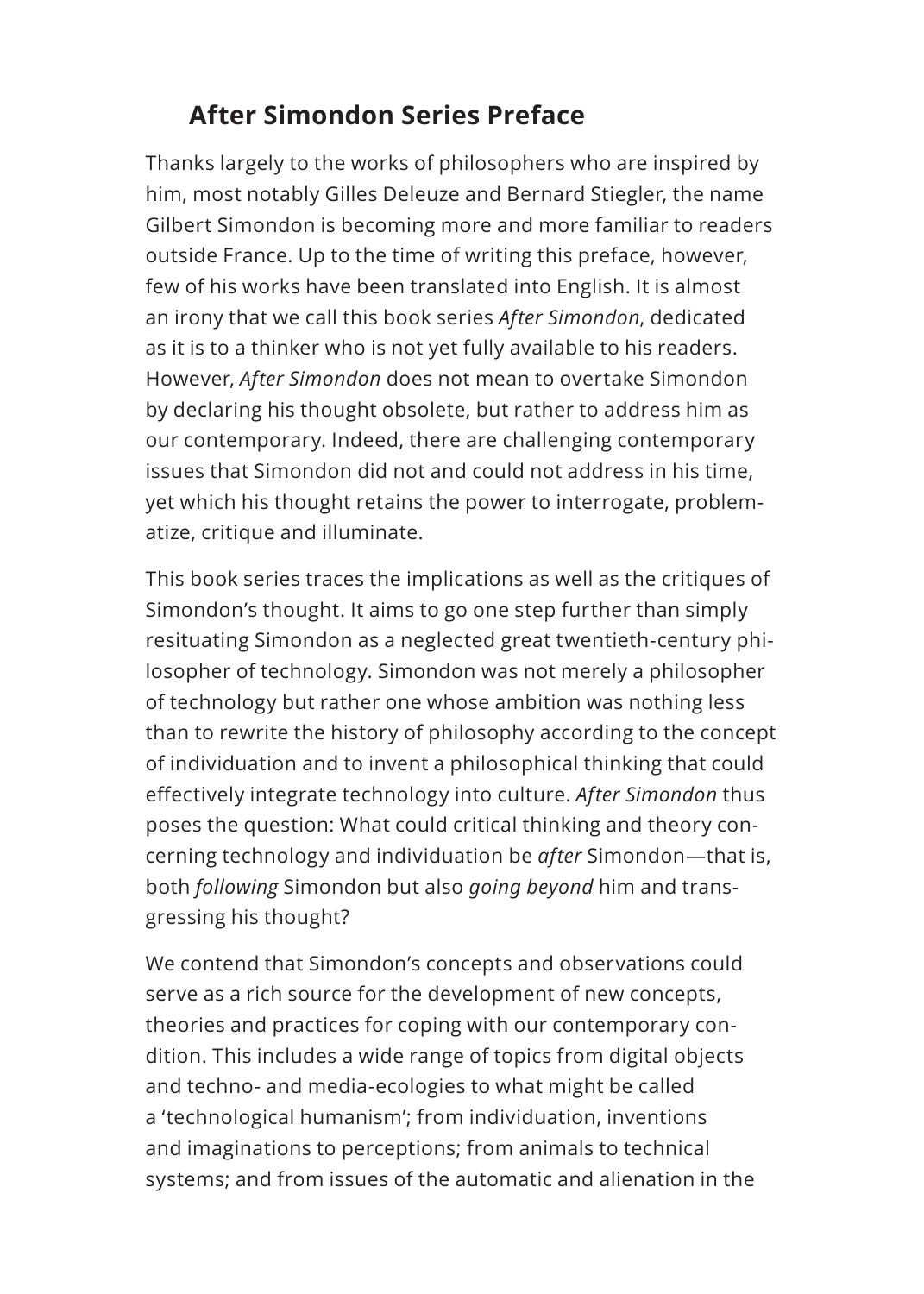**10** twenty-first century to the process of cyberneticization. We hope that this series can act as a continuation of Simondon's projects, and we welcome proposals from scholars who are working on such subjects in relation to Simondon's thought.

> *Erich Hörl and Yuk Hui Summer, 2015*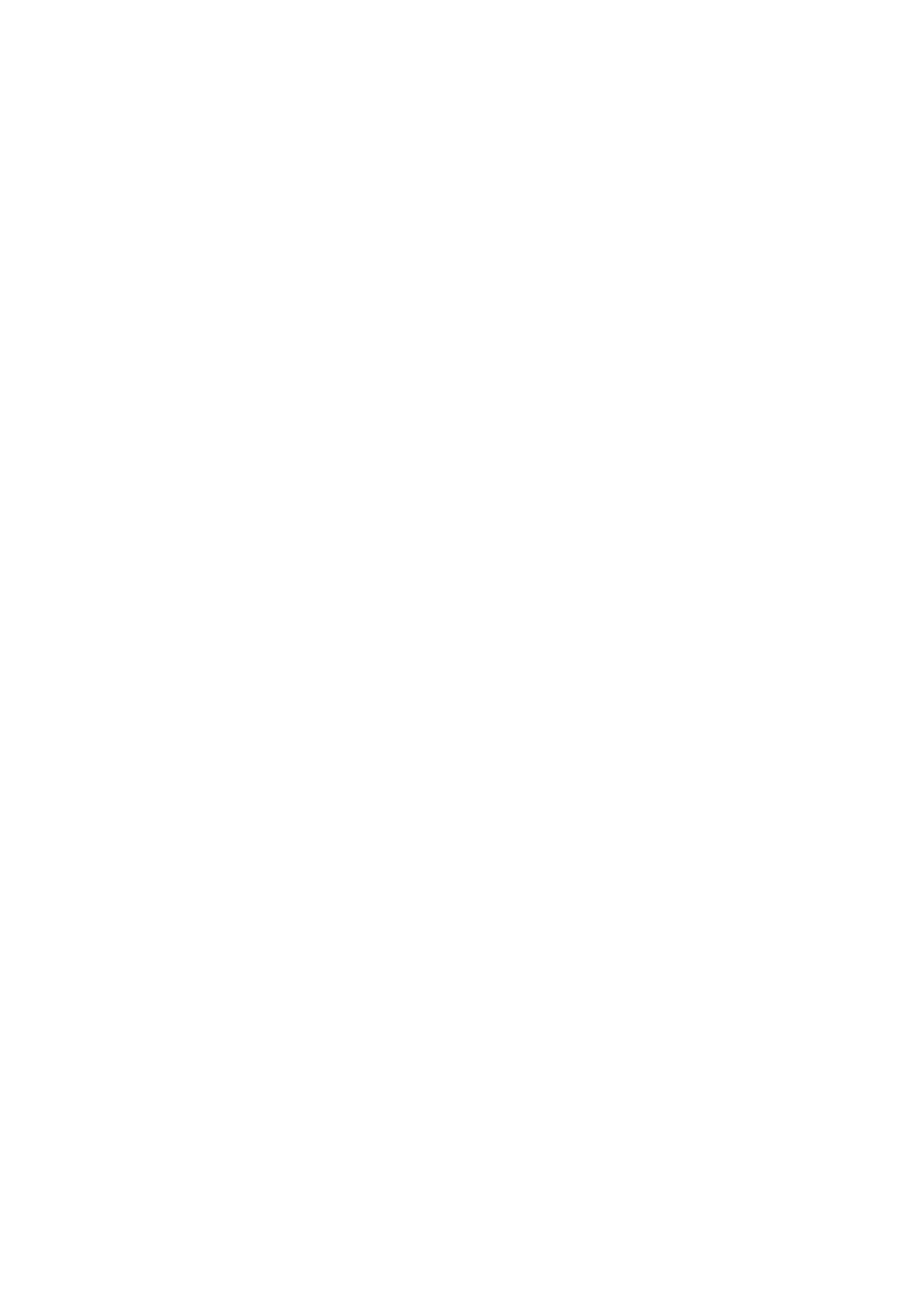#### **Author's Preface to the English Translation**

<span id="page-14-0"></span>The texts brought together here were first published in French in two contributed volumes, edited respectively by Jean-Claude Ameisen and Laurent Cherlonneix, and by the late Jean-Marie Vaysse.<sup>1</sup> Erich Hörl and Yuk Hui had the idea of selecting these two texts to inaugurate the series *After Simondon*, and I thank them warmly for this. My aim is to provide the reader with a rigorous presentation of some of Simondon's key ideas, along with some developments that we can today bring to them.

Indeed, these two texts share a double ambition. On the one hand, to analyse the general—and in my view the most profound—logic of what I refer to in my work as Simondon's "genetic encyclopaedism." And, on the other, to lead beyond Simondon, in the direction of that comprehensive but open (because antidogmatic) system on which I am working at the moment, and for which the concluding part of the second text establishes some strictly architectonic principles. In this respect, I would like to congratulate Barnaby Norman for his work of translation. Philosophical language is, we say in French, "a language in a language [*une langue dans une langue*]," and Barnaby Norman was able to convey this philosophical language into the English version.

1 Jean-Claude Ameisen and Laurent Cherlonneix, eds., *Nouvelles représentations de la vie en biologie et philosophie du vivant* [New Representations of Life in Biology and the Philosophy of the Living Being] (Brussels: De Boeck, 2013); Jean-Marie Vaysse, ed., *Technique, monde, individuation: Heidegger, Simondon, Deleuze* [Technics, Life, Individuation: Heidegger, Simondon, Deleuze] (Hildesheim: Georg Olms Verlag, 2006).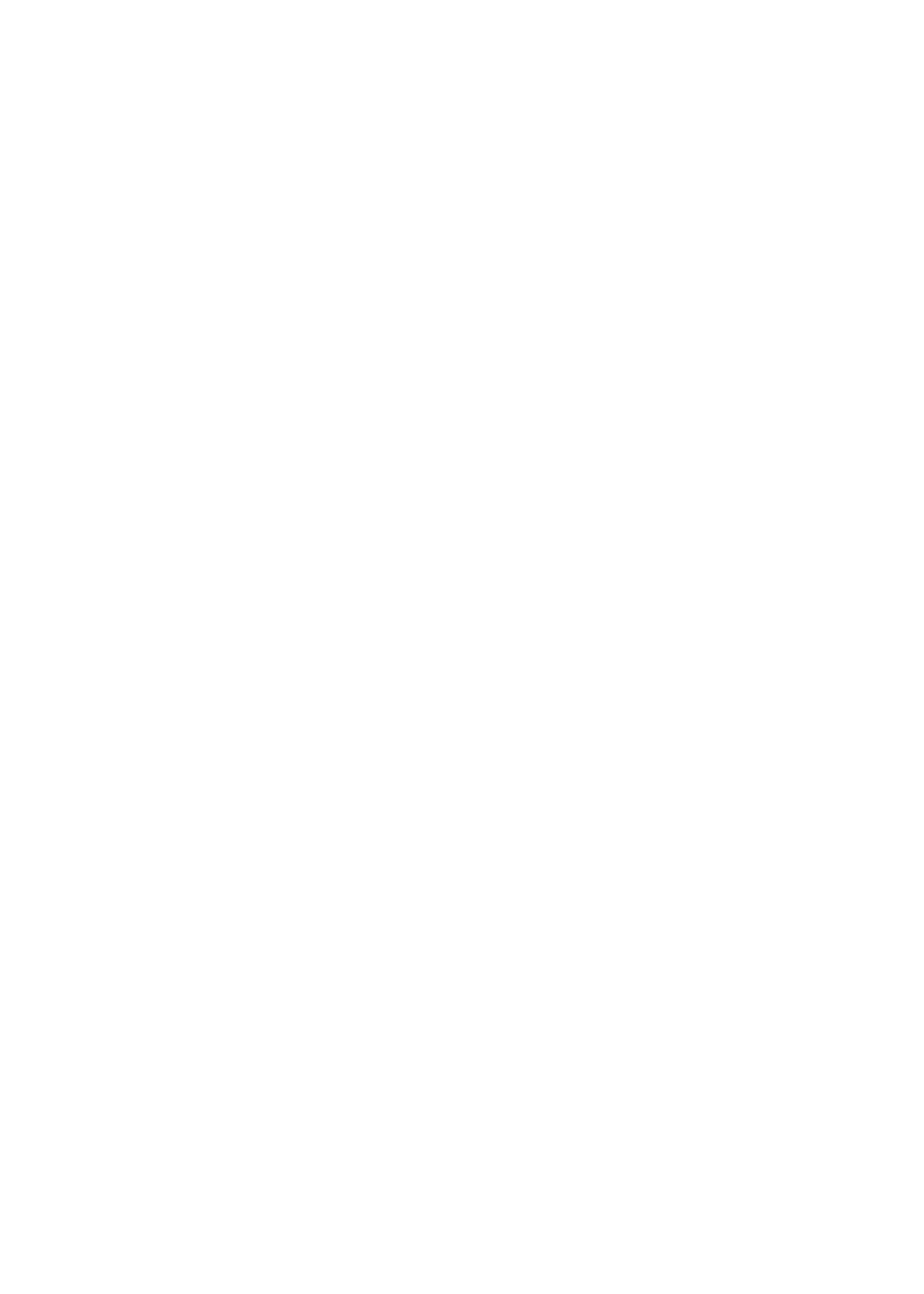### <span id="page-16-0"></span>**Aspects of a Philosophy of the Living**

As I often do, I am going to try to explore here the theoretical potentialities, and hence the possible currency, of Gilbert Simondon's (1924–1989) work. To speak of potentialities is of course to recognize that Simondon did not *conceptualize* the simple *intuitions* that were his. Particularly since his texts very often seem to draw on philosophical theories (on the living being, the theories of Canguilhem and Bergson, and sometimes even Nietzsche) and scientific theories (on the living being, Simondon cites Rabaud) that are difficult to square with what, thanks to scientific progress, we know today of the various realities about which these theories made their assertions. But beside the fact that the *goals* Simondon had in mind when he ventured into this territory may themselves seem very topical—such as his intention to challenge the "anthropological break" too often accepted by philosophers in the name of what is "proper to the human being"—it must also be noted that the *tensions* found in Simondon's text come from the presence, alongside a superseded theoretical heritage, of genuine *idiosyncratic intuitions* which may themselves be conceptualized today. This is particularly true, as we will see,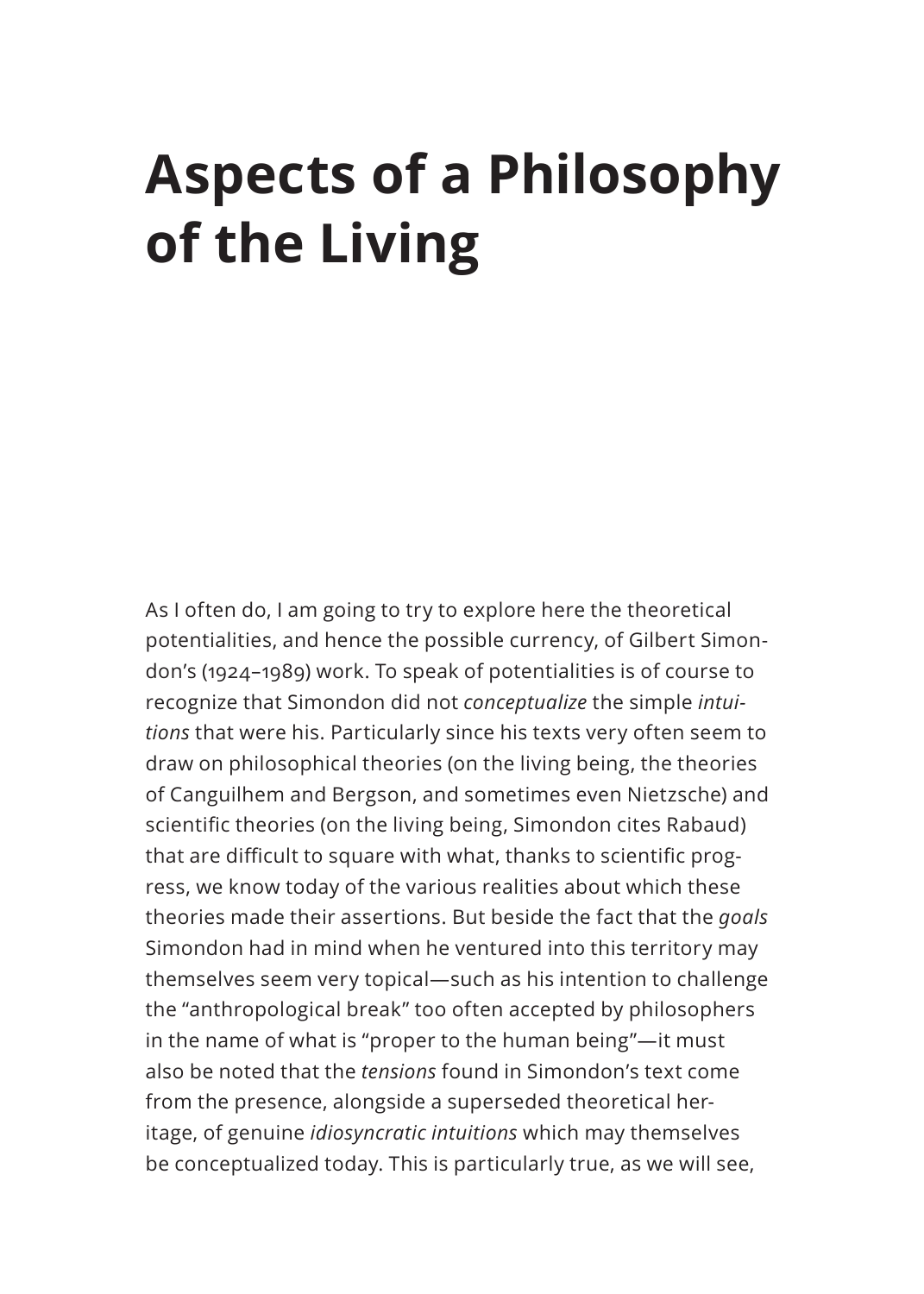**16** for his precursory and incomplete questioning of the concept of "information," which he argued *from very early on* would become *central*, and whose theoretical inadequacy he at the same time denounced—pre-empting on this second point the more recent reflections of Henri Atlan, who now makes reference to him.1

If, therefore, his work is today enjoying a resurgence of interest, even internationally, it is because his questioning and his intuitions have a possible currency, whose force and extension I have been attempting to expose for ten years.<sup>2</sup> To the subject of the *living being*, along with the *non*-living and *psycho-social* life, Simondon brings a mode of questioning that does not exactly belong to his epoch, but whose initial strangeness makes more sense today.

#### **The Positioning of the Thinking of the Living Being at the Centre of Genetic Encyclopedism**

For Simondon, the living being is *simultaneously*:

- the object that is the most difficult to think; and
- the theme that contains the hidden unity of his work, even beyond that first surface unity presented by the theme of individuation, which is actually transversal for him.
- 1 Henri Atlan, *Le vivant post-génomique, ou Qu'est-ce que l'auto-organisation?* [Post-Genomic Living, or What is Auto-Organization?] (Paris: Odile Jacob, 2011). There will be an opportunity to talk about Atlan's Simondonian evolution below.
- 2 On the encyclopedic aspect of Simondon's approach, I refer to my overview of Simondon's work *Simondon ou L'Encyclopédisme génétique* (Paris: PUF, 2008). For a more technical examination of questions specifically connected with the living being, see Chapter IV of my book *Penser l'individuation: Simondon et la philosophie de la nature* (Paris: L'Hartmattan, 2005), as well as the two articles cited below by Anne Fagot-Largeault and Victor Petit. Simondon's thinking of the living being has received very little commentary, but these two articles are some of the best available in the field of exegetic work on Simondon's thought in general.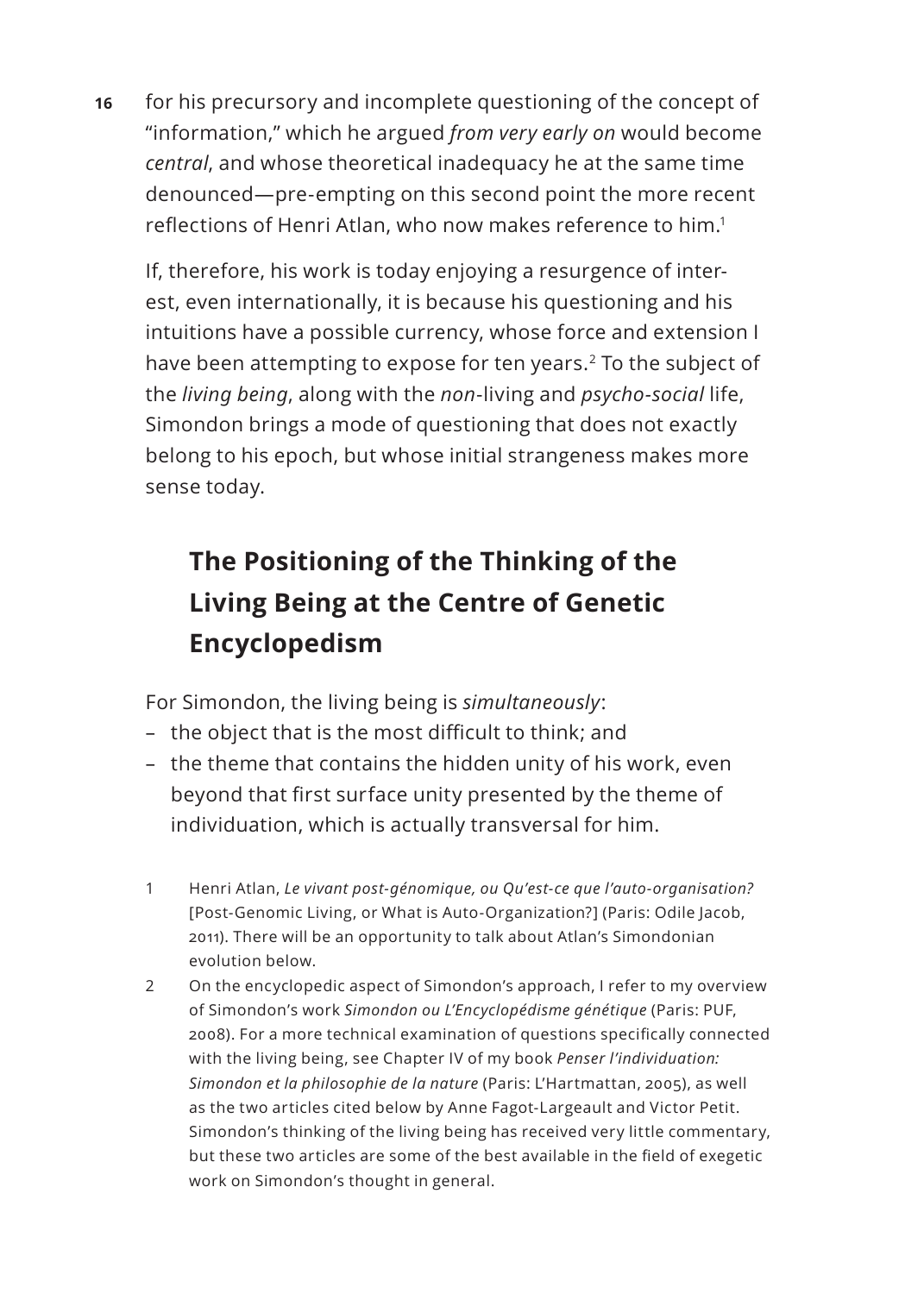These are the two general points that I would like to quickly **17** clarify by way of introduction to the more specific questions concerning biological theory that will be at issue in what follows.

First, then, the living being is the object that is the most difficult to think for Simondon. This is to be understood in two senses: a sense indicating an objective situation that Simondon lived through but did not think, and a sense that belongs to Simondon's own thought. So, on the one hand, Simondon lived through the objective situation of the biology of his epoch: in 1957, the year in which his crucial theoretical effort drew to a close,<sup>3</sup> the impermeability of the *germ cell* had of course been known about for more than half a century, but the double helix structure of DNA had only been known to biologists for four years—Simondon for his part only mentions Gesell's citation of "Wrinch's theory according to which the chromosome is a *structure* composed of two elements"4—and Crick was still several months off setting out what he would refer to as "the central dogma of molecular biology," which is to say, that the sense of genetic expression is univocal and that each gene has a corresponding transcript and protein. In France more than elsewhere, the debate between the *neo*-Darwinism deriving from August Weismann and *neo*-Lamarckism—which is to say between a more subtle Lamarckism and a Darwinism that was less Lamarckian than Darwin!<sup>5</sup> —was

- 3 In *L'individuation à la lumière des notions de forme et d'information*, which was his main thesis for the *doctorat d'Etat*, supervised by Jean Hyppolite. Two works developed out of it, *L'individu et sa genèse physico-biologique*  (Grenoble: Millon, 1995) (with a first incomplete edition published by PUF in 1964) and *L'individuation psychique et collective* (Paris: Aubier, 1989). The classic work *Du mode d'existence des objets techniques* (Paris, Aubier, 1958) was his secondary thesis.
- 4 Gilbert Simondon, *L'individuation à la lumière des notions de forme et d'information*, 207.
- 5 It gives me pleasure to recall here what Jean Gayon said about Darwin at the end of his famous study: "As for his theory of heredity, it was in general extremely obscure, and when it was clear, it was a manifesto for a an extreme form of the heredity of acquired characteristics" (*Darwin et l'après-Darwin* [Kimé, Paris: 1992], 411).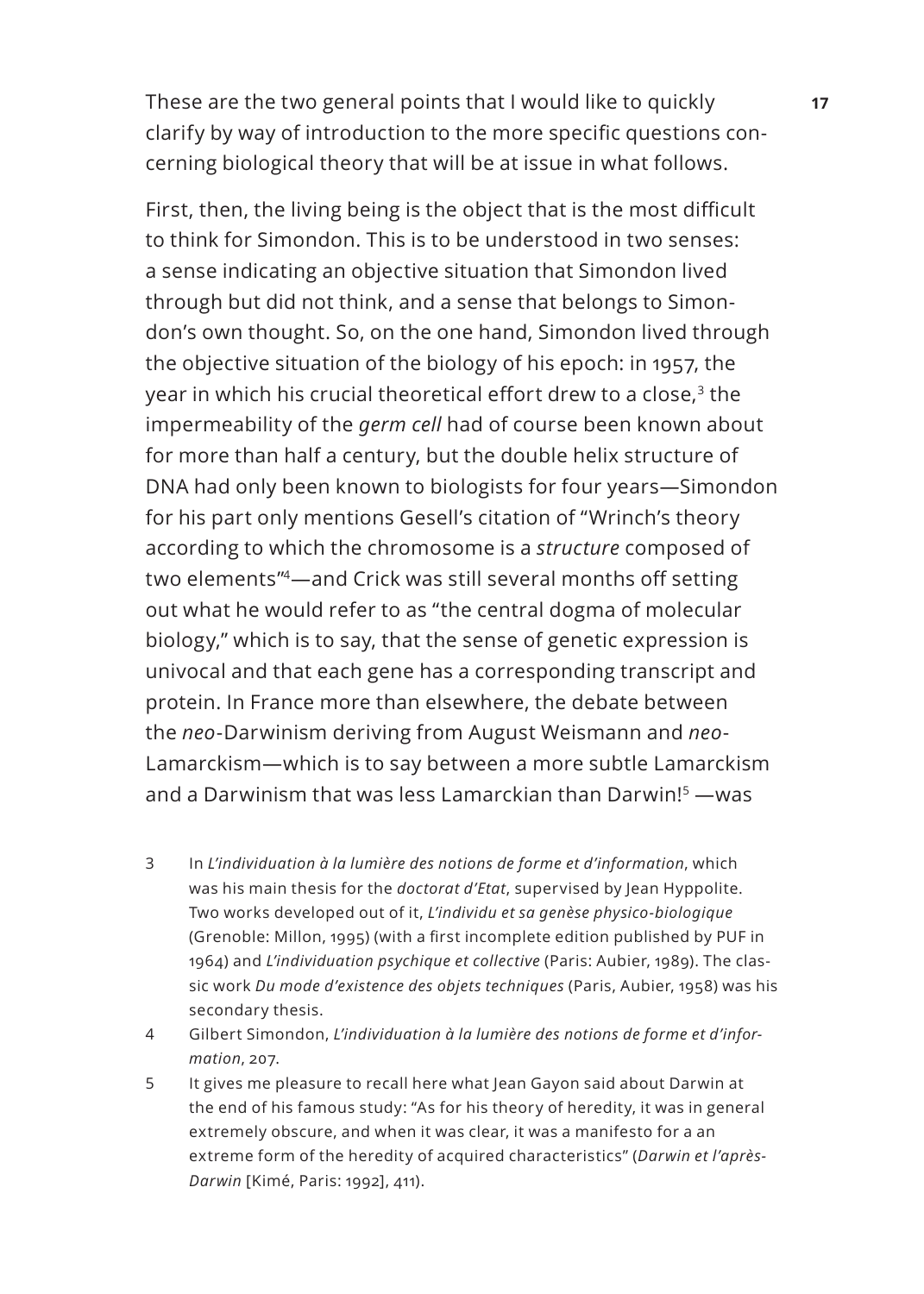**18** still going strong. Simondon made reference to Darwin and Lamarck, but in order to discuss their respective concepts of "adaptation" in remarks dedicated to the *philosophical* presuppositions of the biological debate, remarks which therefore remained relatively exterior to contemporary discussions on the innate and the acquired, with these two notions barely making an appearance in his text. For all that, it is possible to argue, with Anne Fagot-Largeault, that Simondon's position represents the invention of a "*technical* neo-Lamarckism,"6 to the extent that Simondon wanted to think the living being *such that it engenders technics* and such that it defines (*via* the "process of hominization" that is the human being for Leroi-Gourhan) an inherited technical *world* which *appeals to* our various potentials—which, moreover, are *inextricably* individual and collective at the *psycho-social* level of the living beings that we are.

On the other hand, Simondon's thought itself makes the living being the object that is the most difficult to think: being a second "order of individuation" after the physical order, the living being is not, for all that, a *substantial domain* which would vindicate vitalism. Simondon, like Georges Canguilheim, draws here on Claude Bernard's theoretical position from the *Introduction à l'étude de la médecine expérimentale* [Introduction to the Study of Experimental Medicine], a position—not however *theorized as such* by Bernard, who was relatively unconcerned in this respect—which

6 Anne Fagot-Largeault, "L'Individuation en biologie," in Bibliothèque du Collège international de philosophie, *Gilbert Simondon: Une pensée de l'individuation et de la technique* (Paris: Albin Michel, 1994) (my emphasis). Here applied to Simondon, the expression is taken by Fagot-Largeault from M. Tibon-Cornillot, whose article she cites, "Penser en amont de la bioéthique: transformations dirigées du génome et crise du néodarwinisme," in *Vers un anti-destin? Patrimoine génétique et droits de l'humanité*, ed. François Gros and Gérard Huber (Paris: Editions Odile Jacob, 1992), 127–46. The idea of a specifically *technical* neo-Lamarckism has been developed—in extremely complex ways which I have discussed elsewhere—by Bernard Stiegler in the three volumes of *La Technique et le Temps* published to date (Paris: Galilée, 1994, 1996 and 2001).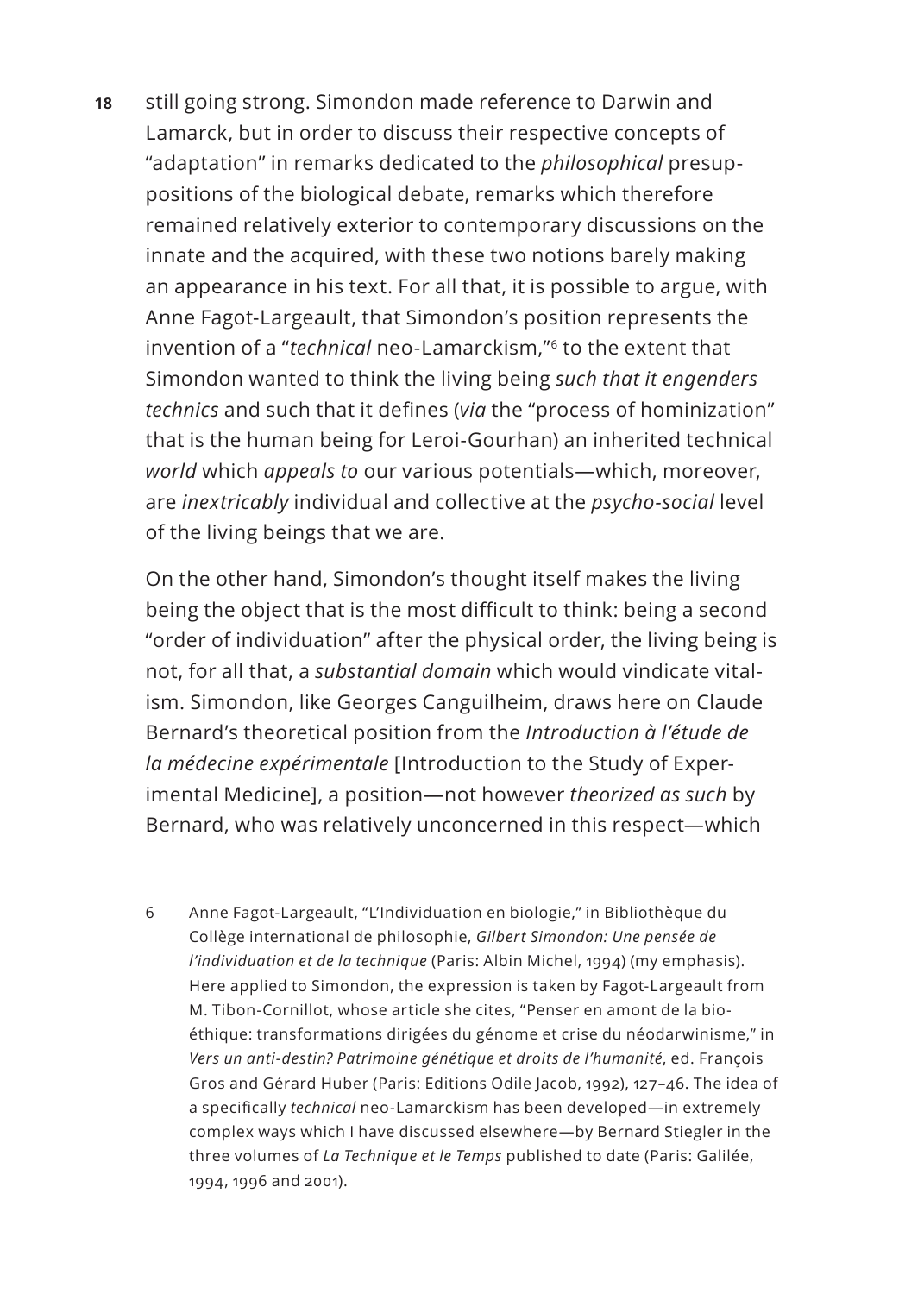overcomes the opposition between mechanism and vitalism.<sup>7</sup> The 19 inherent difficulty of this enterprise—avoiding mechanism without then falling back into vitalism—is heightened by the fact that, for Simondon, the living being must be thought of as *that which makes possible a third order of individuation, simultaneously internal to the living being itself while extending and exceeding it*: the psycho-social or "transindividual" order of individuation. Vitalism is in fact even harder to avoid when your intention is to make the living being something that is capable of becoming *psycho-social*. But this intention is the necessary counterpart to the intention, central to Simondon's work, of thinking man himself as a living being. We will see that it is not possible to understand Simondon's discussion of the living being without seeing it in the light of this exigency: to make culture emerge *from nature itself*. Further, it will become evident that Simondon balances the "vitalist risk" inherent to the way he would like to understand the genesis of the psycho-social with the symmetrical ambition of deriving the living from that which is not living. *Such a compensation will, however, produce the extreme theoretical difficulty of a "great division," which will nevertheless necessarily define Simondon's undertaking, itself necessary, as the non-scientific—because philosophical—unification of the sciences, which in fact lack unity.*

We come now to the second of the general points—the theme of the living being contains the hidden unity of Simondon's work, even beyond that first surface unity presented by the transversal theme of individuation. Indeed, the two essential works, *L'individuation à la lumière des notions de forme et d'information* [Individuation in the Light of the Notions of Form and Information] and *Du mode d'existence des objets techniques* [On the Mode of Existence

7 Discussion of this theoretical position taken by Claude Bernard, as well as the un-theorized tension it produces between the first two of the three parts of his major work, can be found in François Dagognet's very lucid preface to *Introduction à l'étude de la médecine expérimentale* (Paris: Flammaron, 1984).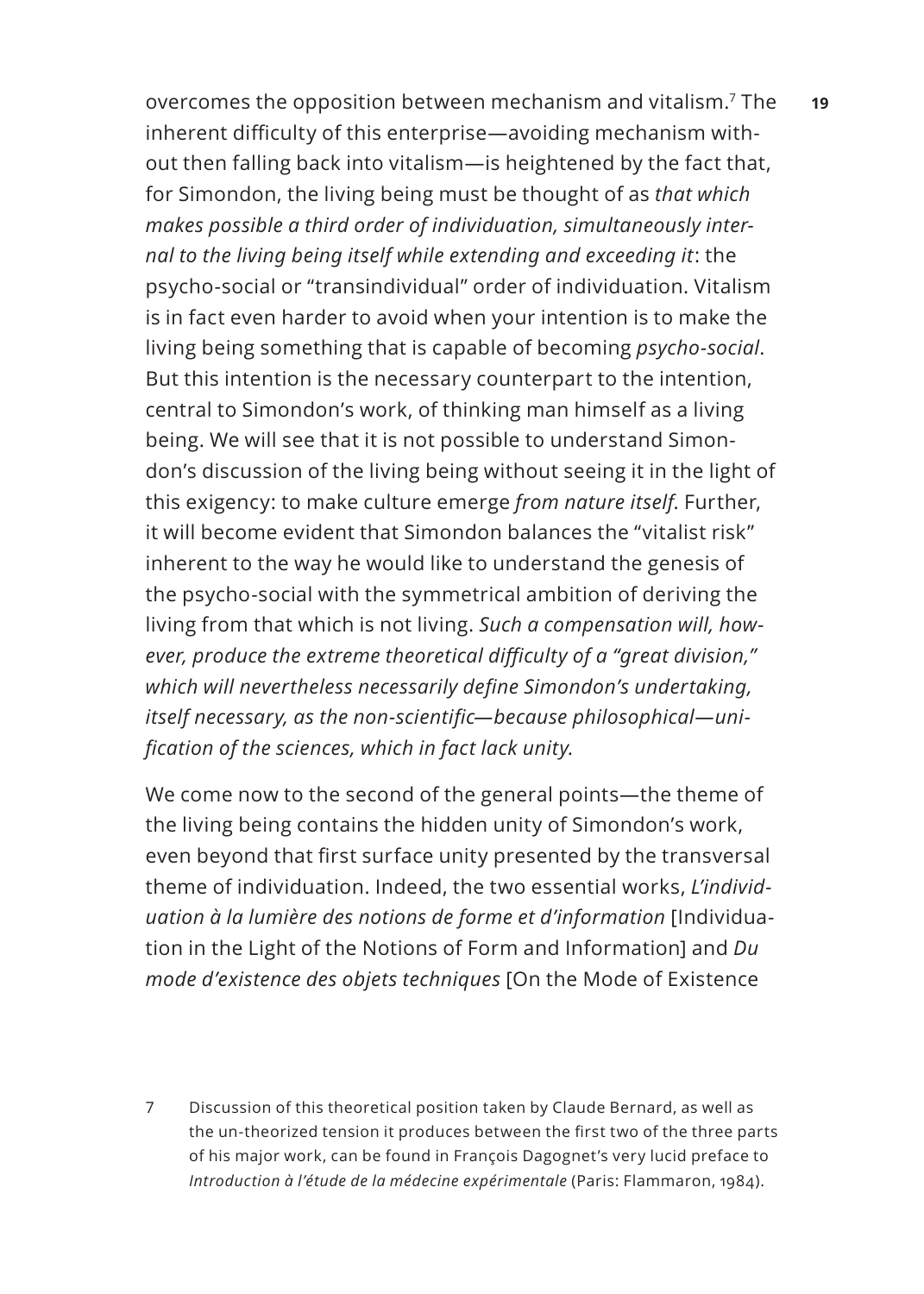**20** of Technical Objects]8 do not only complement one another at the heart of a "Genetic Encyclopedism" (this being what this philosophy is called) which aims to think the individuation of physical, vital, psycho-social and technical beings. They are also articulated with each other within a constant dialogue with cybernetics, whose tendency to reduce the living being to technical schemas is criticized by Simondon. For Simondon, it is instead a matter of thinking the "concretization" of technical objects as an "individualization" for which the living being provides the model, which is only ever approached by the technical object in its relation with its "associated milieu." If, therefore, there are for Simondon "phylogenetic lineages" of technical objects, the analogy between the living being and the machine is not for all that an assimilation of the first to the second, and the machine is only made possible as something that functions because it is itself the work [*œuvre*] of a living being. So, Simondon's thought finds its general structure in an analogy which is not an identity between the technical and the living.

Now, the theme of "individualization" which Simondon transfers from a thinking of the living to a thinking of the technical object will at the same time provide the major idea of his thinking of the living being, insofar as individualization, as distinguished from what Simondon refers to as "individuation," is not only a genesis, but a *continual* genesis. This is in fact a possible first definition of life: the living, as distinguished from the physical, maintains its own becoming in terms of an individuation understood as a genesis. I will need to clarify this before coming *by this route* to the question of "adaptation," and then, by way of the question of *information*, to its possible relation to the question of apoptosis.

8 We know that it is through *Du mode d'existence des objets techniques* that Simondon became well known, but it is also through this work that he is mistakenly *reduced* to the status of a thinker of technics.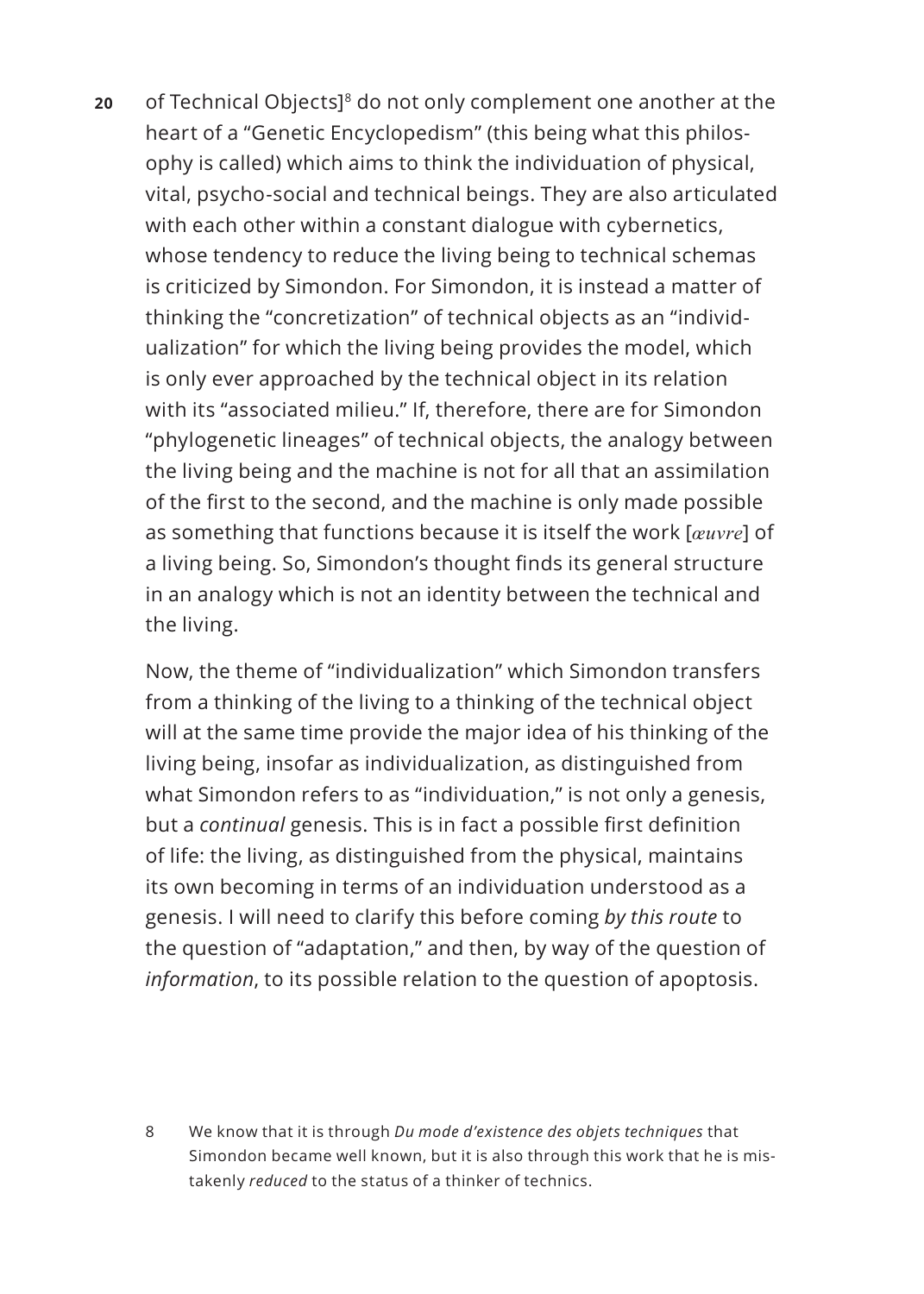#### **<sup>21</sup> Individuation and Individualization: Life as Continual Genesis**

I said that Simondon's thinking of the living being only makes sense in the light of his central challenge to the philosophers' "anthropological break." It is because the human being must be understood as a living being that life must be understood as potentially the bearer of a psycho-social becoming. This is the meaning of this strange formula, used by Simondon to denounce the philosophers' procedure: "you certainly cannot make the human being emerge from the vital if you extract the Human Being from the vital."9 Mechanism, when applied to the living being, serves the interests of an initial anthropocentrism, which it is a question of challenging by returning to the living its ability to engender the human being and his spirituality. This double theoretical move is certainly not completely obligatory—you find theoreticians today, often biologists, who think the human being starting from the living being without, for all that, retaining the requirement of then making life capable of spirituality: for them, the "psycho-social" is nothing but an epiphenomenon, and humanity's most significant achievements only expressions of the struggle for survival! It is not by chance that Simondon was so interested in *ethology*. Ethologists, as specialists in animal behavior and its psychic dimension, are in fact best placed to challenge the cultural application of Darwinism, as the great ethologist Frans de Waal has done in his overview of the subject, L'Âge de l'empathie [The Age of Empathy].<sup>10</sup>

And yet I also emphasized that Simondon seeks to avoid a fall back into vitalism. How does he do it? By thinking human individualization as a "personalization" placed above two initial forms of individualization of the living being, *themselves rooted in a* 

<sup>9</sup> Simondon, *L'individuation psychique et collective*, 181, and *L'individuation à la lumière des notions de forme et d'information*, 297.

<sup>10</sup> Frans de Waal, *The Age of Empathy* (New York: Random House, 2009).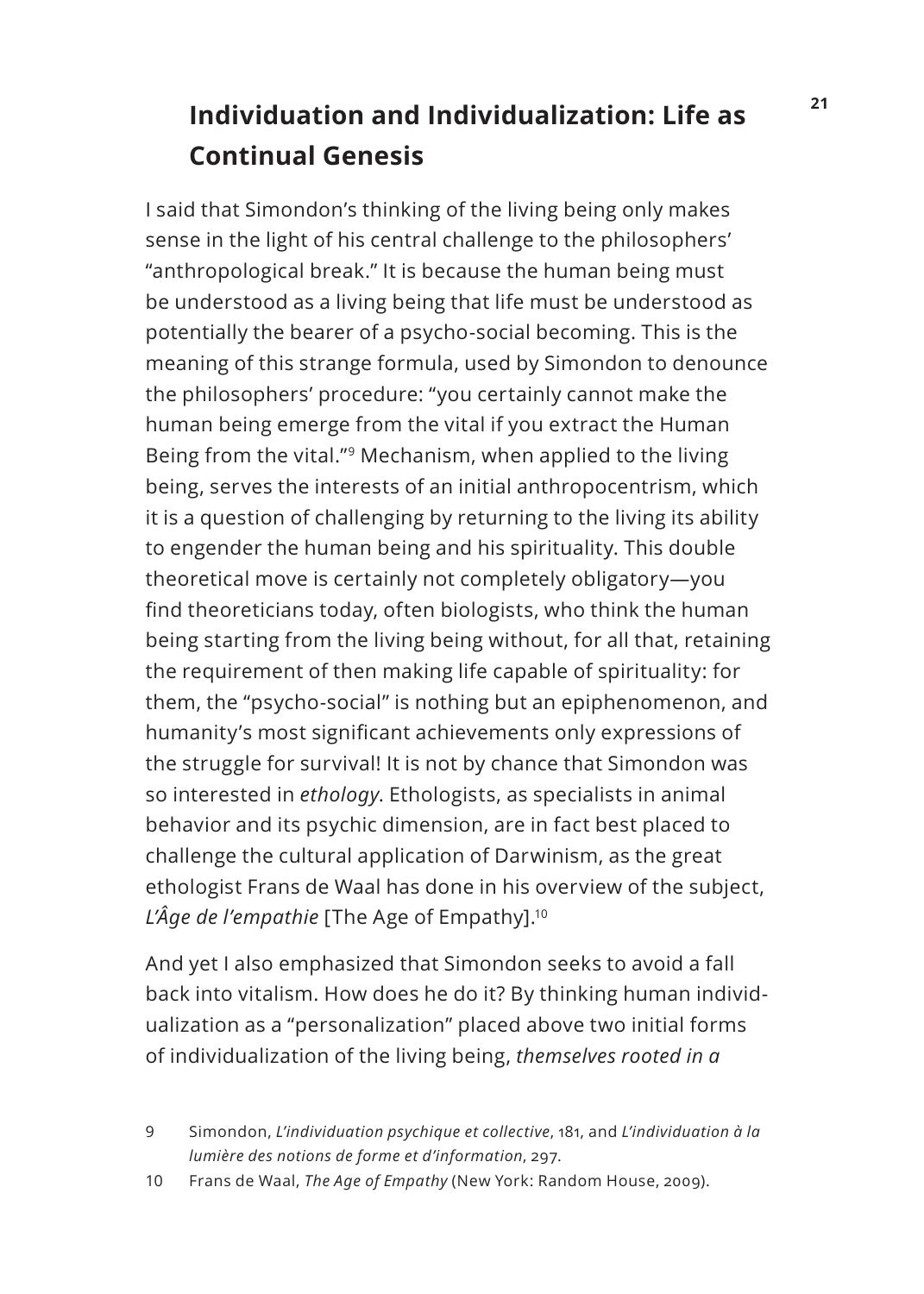**22** *"polarization," whose first order is physical*. Let's look at what this means.

Simondon, like Jean Piaget later in *Biologie et connaissance*  [Biology and Knowledge],<sup>11</sup> does not want to separate the thinking of the relationship between the living being and its milieu from a theory of knowledge, which he in fact seeks to rework so that knowledge is made into a complex form of adaptation of the living being understood as a "subject." More broadly still, we should be able to think what in *On the Mode of Existence of Technical Objects* he will refer to as "phases of culture"—technics, religion, art, science, etc.—as extending and complicating, through the play of *interlacements*, the tri-dimensional division of the living animal into "action," "perception," and "emotion." Thus, for example, "science is technical perception":12 science and perception are both "psycho-somatic," adds Simondon, but the body of science is, one might say, technically decentered—while its psyche is *socially* decentered. So, this decentering, which is explicitly thought by Piaget, is what, for Simondon, "properly responds to a new engagement"13 of the subject in the world: between perception and science there is *both* continuity and discontinuity.

This is why the living must be thought *on the one hand* as a *continual* individuation which, *on the other hand* and precisely because of this, holds in reserve the surprise of *its own overcoming*. So, what Simondon refers to as "individua*liza*tion" is simultaneously:

- 11 Jean Piaget, *Biologie et connaissance* (Paris: Gallimard, 1967). On the similarities as well as the differences between the approaches of Simondon and Piaget, see Victor Petit, "L'individuation du vivant (2). Génétique et ontogenèse," in *Cahiers Simondon no. 2* (Paris: L'Harmattan, 2010), 53–80.
- 12 Simondon, *L'individuation psychique et collective*, 140, and *L'individuation à la lumière des notions de forme et d'information*, 271.
- 13 Simondon, *L'individuation psychique et collective*, 140, and *L'individuation à la lumière des notions de forme et d'information*, 271.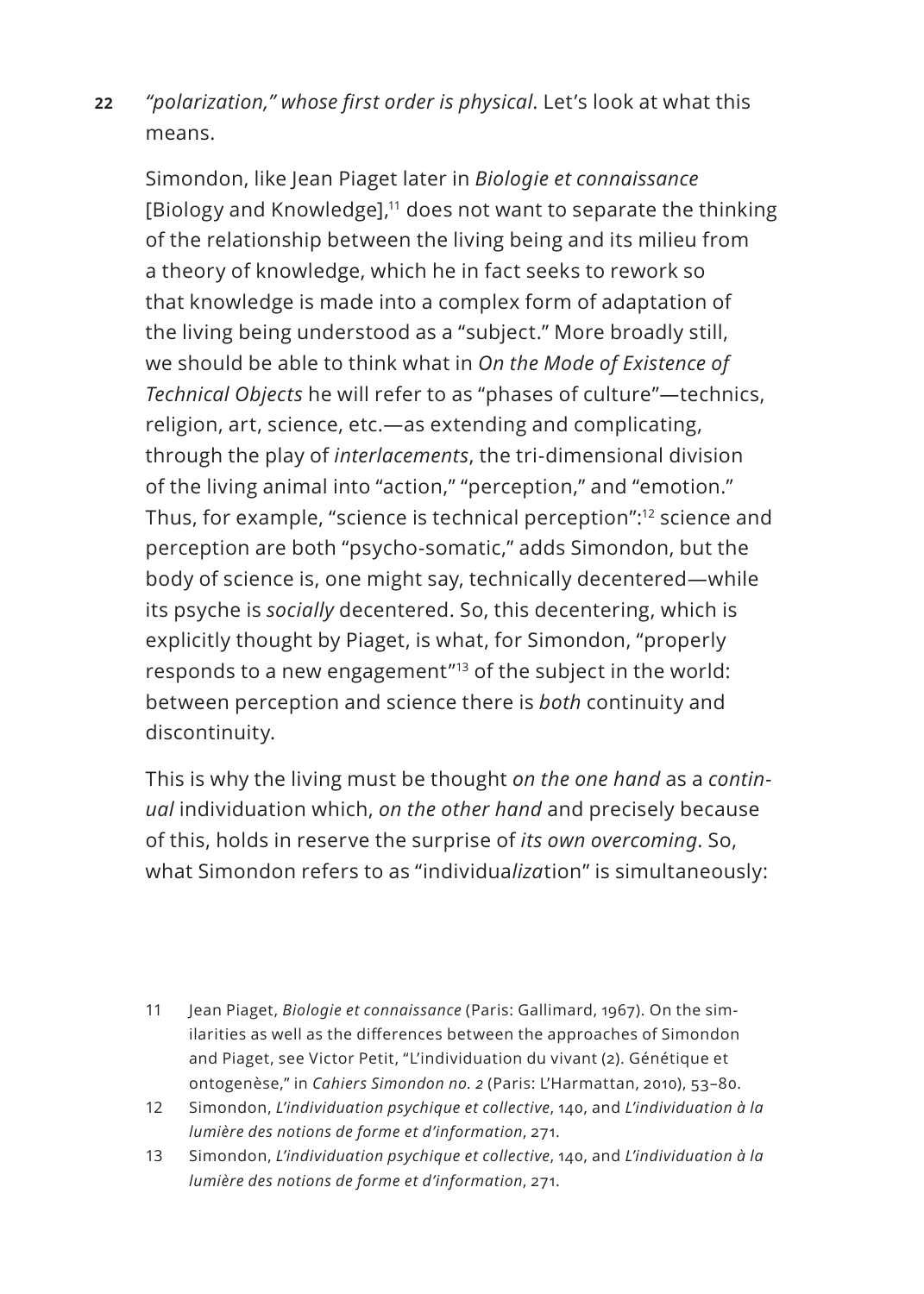- this permanent individuation of the living being, which is a **23** "*theater* of individuation" and not only a "result of individuation" or of genesis;
- the *somato-psychic redoubling* of animal life, an ensemble of "sub-individuations" through which it becomes clear that "it is the psycho-somatic that is the model of the living being";14 and
- what prepares, by creating the bio-psychic "subject," the conditions for psycho-social or "transindividual" individuation in which "personality" comes about.

Now, the strange idea, central to these three points, according to which the psycho-somatic is "the model of the living being," derives *only* from the Simondonian requirement that the living being be accounted for in its *becoming*—which takes it right up to the psycho-social—and it does not, therefore, lead Simondon to a vitalism that would cut the living being off from its pre-vital conditions. This is attested by the hypothesis of the distinct "orders" (the physical and the living) of the one *same* phenomenon of *polarization*: "we are in need of a systematic theory of polarization which would certainly further clarify the relations between what we call living matter (or organized matter) and inert or inorganic matter."<sup>15</sup> Simondon himself sketches out this theory of polarization, in the first place differentiating within the same phenomenon of polarization vital individuation from the individuation of the polarized crystal in formation:

In the physical sphere, internal resonance characterizes the limit of the individual *individuating itself*; in the sphere of the living being, it becomes the criterion of the entire individual as individual; it exists in the individual's system and not only in the system that the individual forms with its milieu; the internal structure of the organism does not only result (as is

- 14 Simondon, *L'individuation psychique et collective*, 140, and *L'individuation à la lumière des notions de forme et d'information*, 271.
- 15 Simondon, *L'individuation et sa genèse physico-biologique*, 201, and *L'individuation à la lumière des notions de forme et d'information*, 203.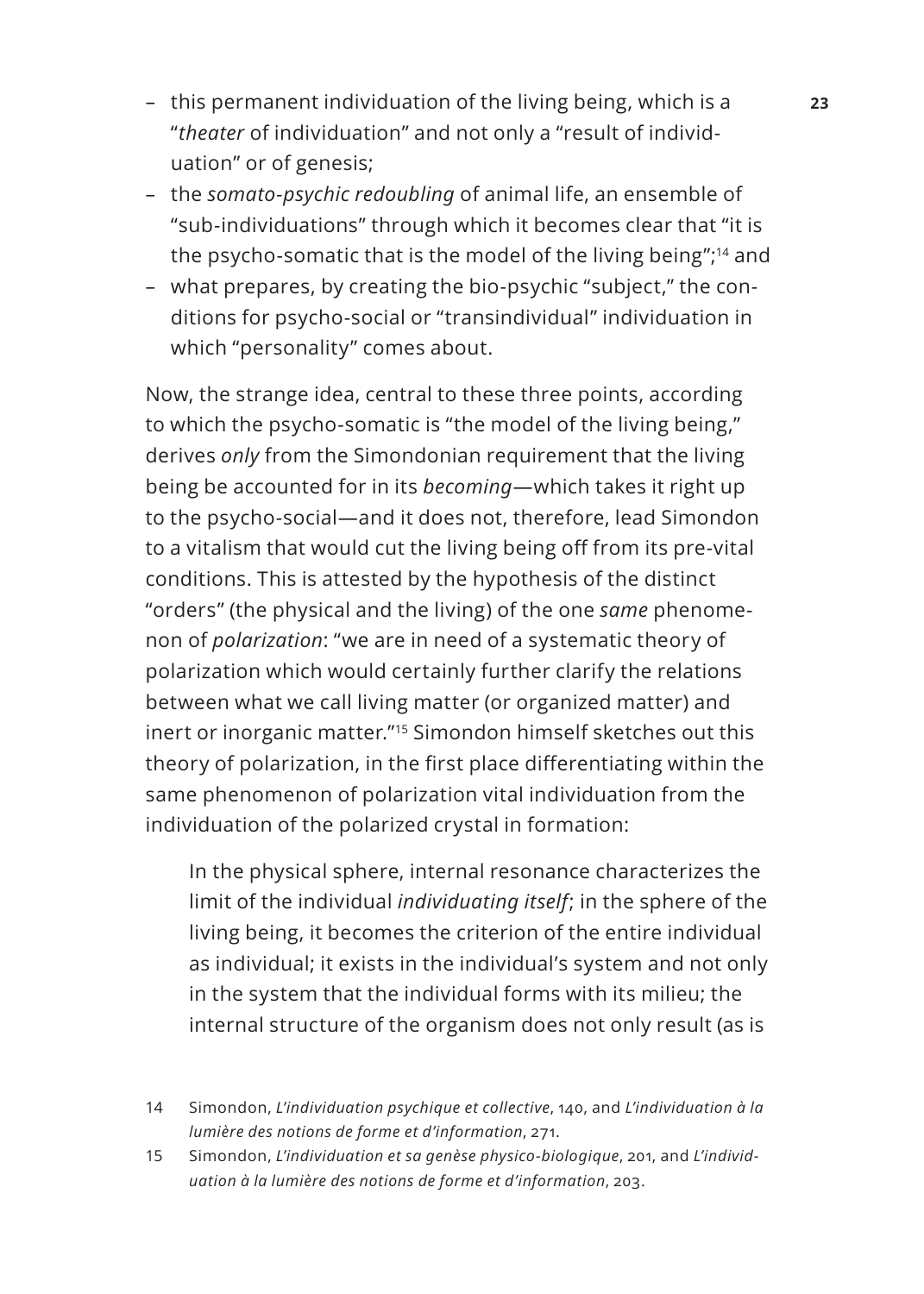**24** the case with crystal) from the activity taking place and the modulation happening at the limit between the spheres of interiority and exteriority; the physical individual, forever de-centered, forever peripheral to itself, active at the limit of its domain, has no true interiority; the living individual on the other hand does have a true interiority, because individuation happens on the inside; for the living individual, the interior is also constitutive, while for the physical individual only the limit is constitutive and what is topologically interior is genetically anterior. The living individual is contemporary with itself in each of its elements, which is not the case with the physical individual, which contains some past radically past, even when it is growing. Inside itself, the living being is an informational communication hub; it is a system in a system, comprising *in itself* the mediation between two orders of magnitude.<sup>16</sup>

Two comments on what Simondon says here:

Firstly, the difference indicated here between what Simondon will later call the "chrono-topology" of physical individuation (where what is "topologically interior" is "genetically anterior") and the chrono-topology of vital individuation (where the interior belongs to the present rather than the past), also coordinates with the Simondonian hypothesis of a topological—*which here is to say geometric*—peculiarity of the living being: "Nothing demonstrates to us that we could adequately think the living being through Euclidian relationships." This hypothesized geometric peculiarity of the living being is "topological" for Simondon *according to a non-Euclidian understanding of "topology"*: "living individuation must be thought according to topological schemas. Indeed, it is

16 Simondon, *L'individuation et sa genèse physico-biologique*, 26, and *L'individuation à la lumière des notions de forme et d'information*, 28.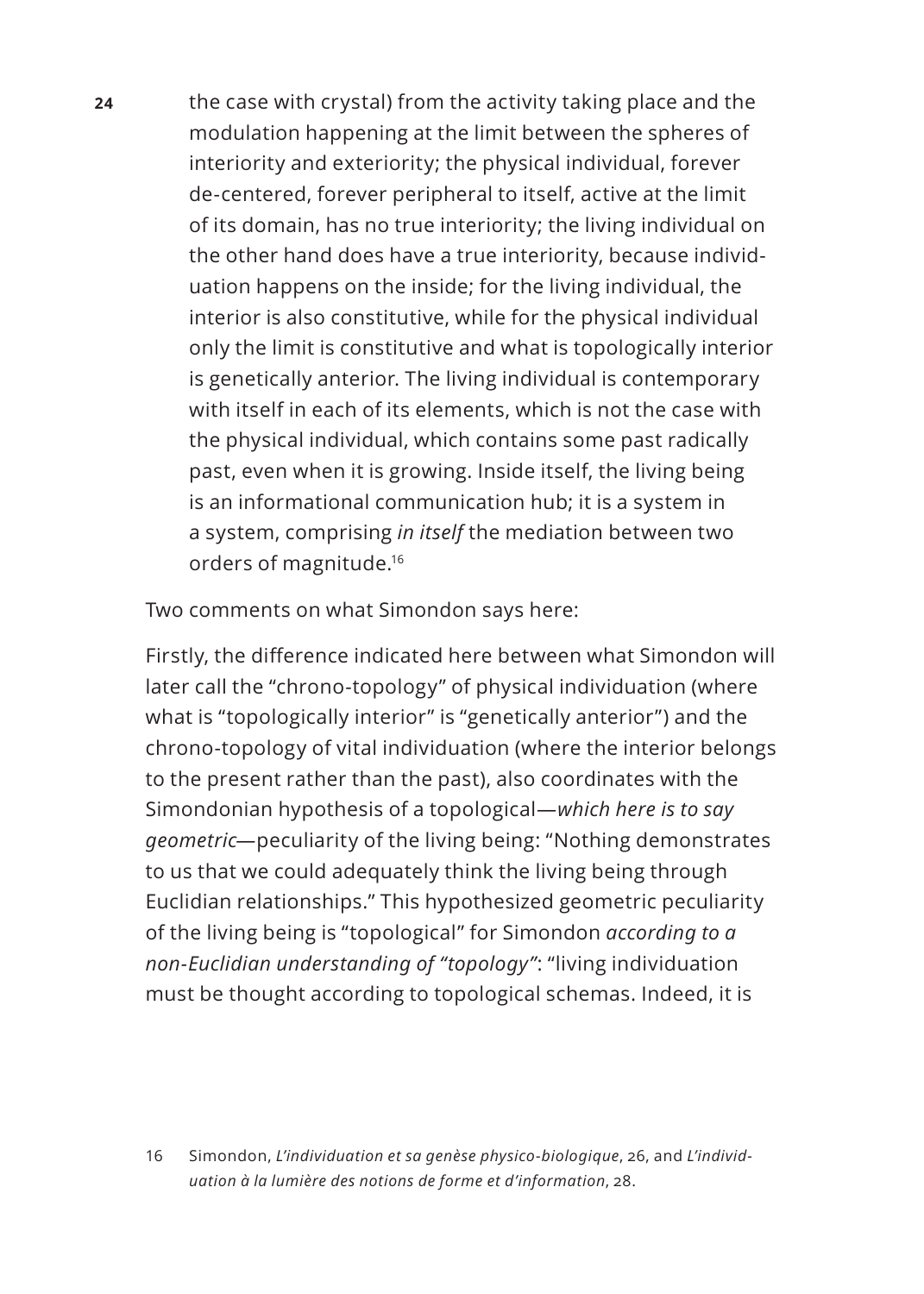by way of these topological structures that the spatial problems **25** of the organism in evolution can be resolved."17

Secondly, attributing "true interiority" to the living individual is not the same as making it *substantial—*fighting against substantialism even being the whole point of Simondon's thinking of individuation.18 Consequently, with respect to this interiority of the living being, Simondon clarifies:

An immediate belief in the interiority of the being as individual comes, no doubt, from the intuition of one's body [*corps propre*] which seems, from the position of a thinking man, to be separated from the world by a material envelope which has a certain consistence and defines an enclosed space. In fact, a relatively deep psycho-biological analysis would show that, for a living being, the relation to the external environment is not distributed only at its external surface. The notion of the interior milieu, developed by Claude Bernard for the requirements of biological investigation, shows well enough through the mediation it establishes between the exterior milieu and the being, that the substantiality of the being should not be confused with its interiority, even in the case of the biological individual.19

The notion of polarization certainly represents Simondon's true Canguilhemian heritage,<sup>20</sup> and accordingly it responds to Canguilhem's fundamental *philosophical* interrogations: "In what is called a cell, it is biological individuality that is at issue. Is the individual a reality? An illusion? An ideal? No *one* science, not even biology, can answer this. And if *all* the sciences can and must make their contribution to this elucidation, it is doubt-

- 17 Simondon, *L'individuation et sa genèse physico-biologique*, 225, and *L'individuation à la lumière des notions de forme et d'information*, 227.
- 18 On this point, see my *Simondon ou l'Encyclopédisme génétique*, 9–19.
- 19 Simondon, *L'individuation et sa genèse physico-biologique*, 125, and *L'individuation à la lumière des notions de forme et d'information*, 127.
- 20 On this point we refer to Canguilhem's classic work, *Le normal et le pathologique* (Paris: PUF, 1966).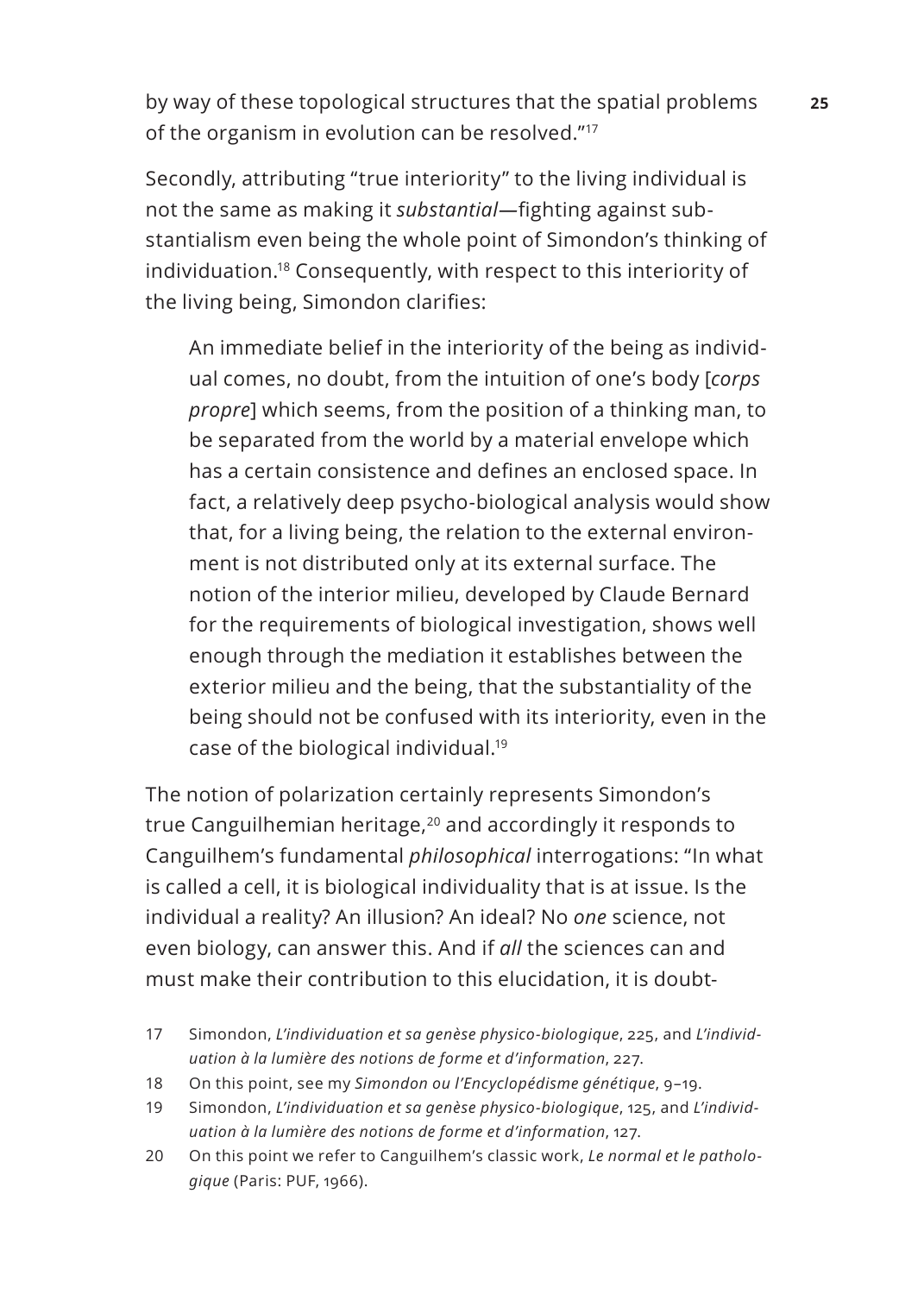**26** ful that the problem is properly scientific in the usual sense of the term."<sup>21</sup> After these words, Canguilhem adds the following remark as a note in the second edition of *La connaissance de la vie* [Knowledge of Life]: "Since these lines were written, Mr. Gilbert Simondon's thesis *L'individu et sa genèse physico-biologique* [The Individual and its Physico-biological genesis] (Paris: PUF, 1964) has thankfully contributed to the elucidation of these questions."<sup>22</sup> Indeed, as I have shown elsewhere in an extension of an article by Dominique Lecourt,<sup>23</sup> the question of knowing *where* individuality is situated—in the cell or the organism—*is no longer pertinent*  for Simondon. This is because, from the inert molecule to the transindividualized personality, passing by cell and organism, we are in every case faced with increasing degrees of an individuality which is only ever a *result of individuation*:

> Strictly speaking, we cannot speak of the individual, but only of individuation; we must get back to the activity, to genesis, rather than trying to grasp the already given being in order to discover the criteria by which we can know whether or not it is an individual. The individual is not a being but an act, and being is an individual as the agent of this act of individuation by which it shows itself and exists. Individuality is an aspect of generation, is explained by the genesis of a being, and consists in the perpetuation of this genesis.<sup>24</sup>

- 21 Canguilhem, *La connaissance de la vie*, 2nd ed. (Paris: Vrin, 1969), 78 (author's emphasis). We find an echo of these words today in Alain Prochiantz's discourse on properly vital individuation: "[vital] individuation is a process without end, but also without purpose, whose comprehension draws on all fields of knowledge, including non-scientific disciplines, even if it falls to biologists alone to elucidate its mechanisms and conditions of existence" (*Machine-esprit* [Paris: Odile Jacob, 2001], 168–69).
- 22 Georges Canguilhem, *La connaissance de la vie*, 78.
- 23 See Dominique Lecourt, "La question de l'individu d'après George Canguilhem," in Bibliothèque du Collège international de philosophie, *Georges Canguilhem, philosophe, historien des sciences* (Paris: Albin Michel, 1993); see also my *Simondon ou l'Encyclopédisme génétique*, 17–19.
- 24 Simondon, *L'individuation et sa genèse physico-biologique*, 189, and *L'individuation à la lumière des notions de forme et d'information*, 191.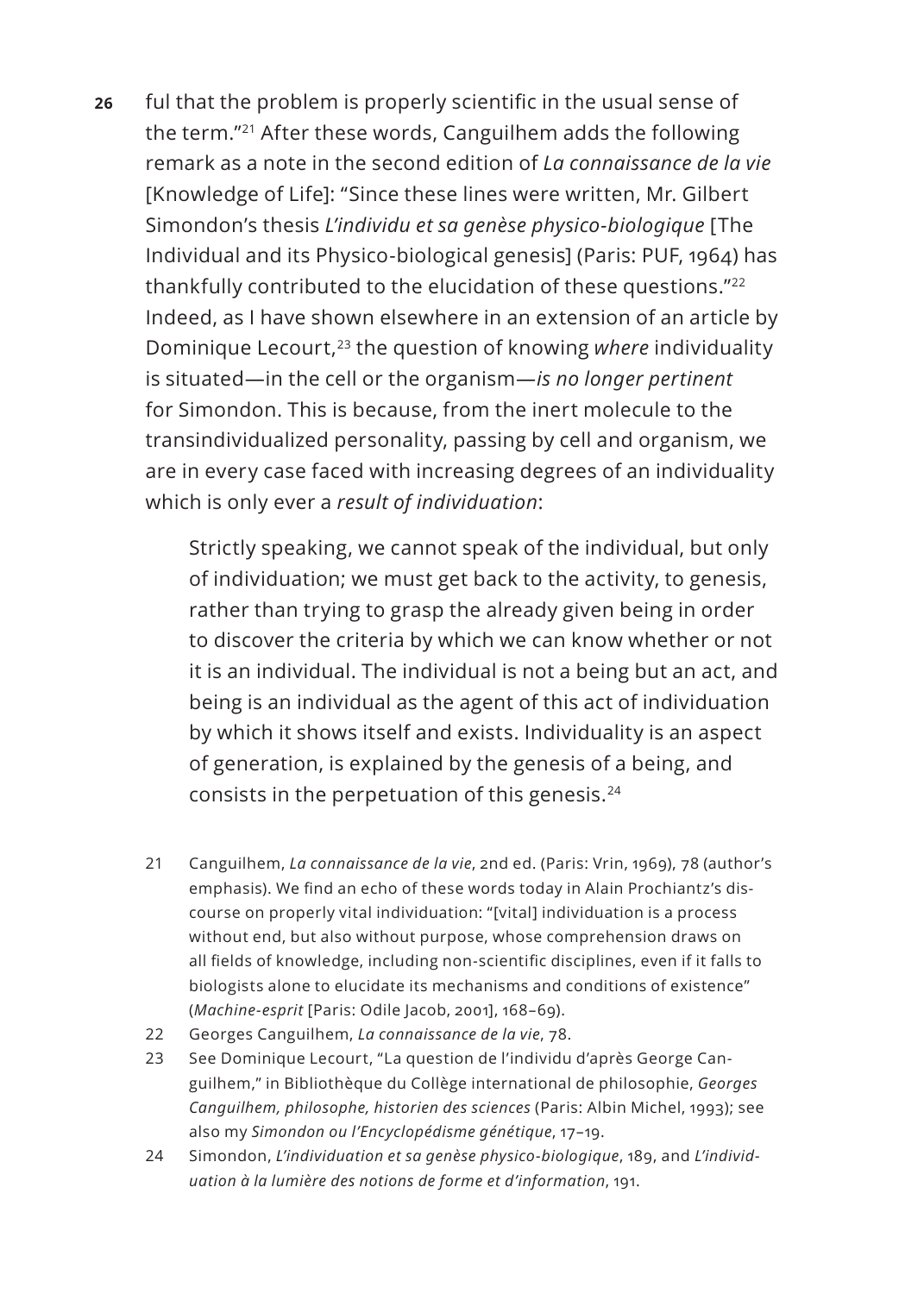At which point we come back, *via* the concept of individuality, to **27** individua*liza*tion, the first meaning of which was this "continuation of genesis," or continual individuation. We now understand that, for each level of individuality, there is a corresponding level of complexity of polarization: the polarization of the affectivity of the bio-psychic animal "subject" is not the same as the polarization of the cellular membrane, which is not the same as the undergoing of individuation of the crystal.

#### **The Problem of Adaptation**

The process of vital individuation described by Simondon will bring him to criticize, even if allusively, what he calls the "biologism of adaptation." The criticism is primarily aimed at Darwin, but Lamarck will also be targeted:

Adaptation is correlative with individuation; it is only possible in accordance with individuation. All biologism of adaptation, which is the basis for an important aspect of nineteenth-century philosophy, and which has come down to us in pragmatism, presupposes the already individuated living being as implicitly given; the processes of growth are partially left aside; it is a biologism without ontogenesis. The concept of adaptation in biology represents the projection of the relational schema of thought with an obscure zone between two clear terms, as in the hylomorphic schema; besides, the hylomorphic schema is itself present in the concept of adaptation: the living being finds forms in the world that structure the living being; the living being, on the other hand, gives form to the world so as to appropriate it: adaptation (passive and active) is understood as a reciprocal and complex influence on the basis of the hylomorphic schema.<sup>25</sup>

25 Simondon, *L'individuation et sa genèse physico-biologique*, 207–8, and *L'individuation à la lumière des notions de forme et d'information*, 209–10.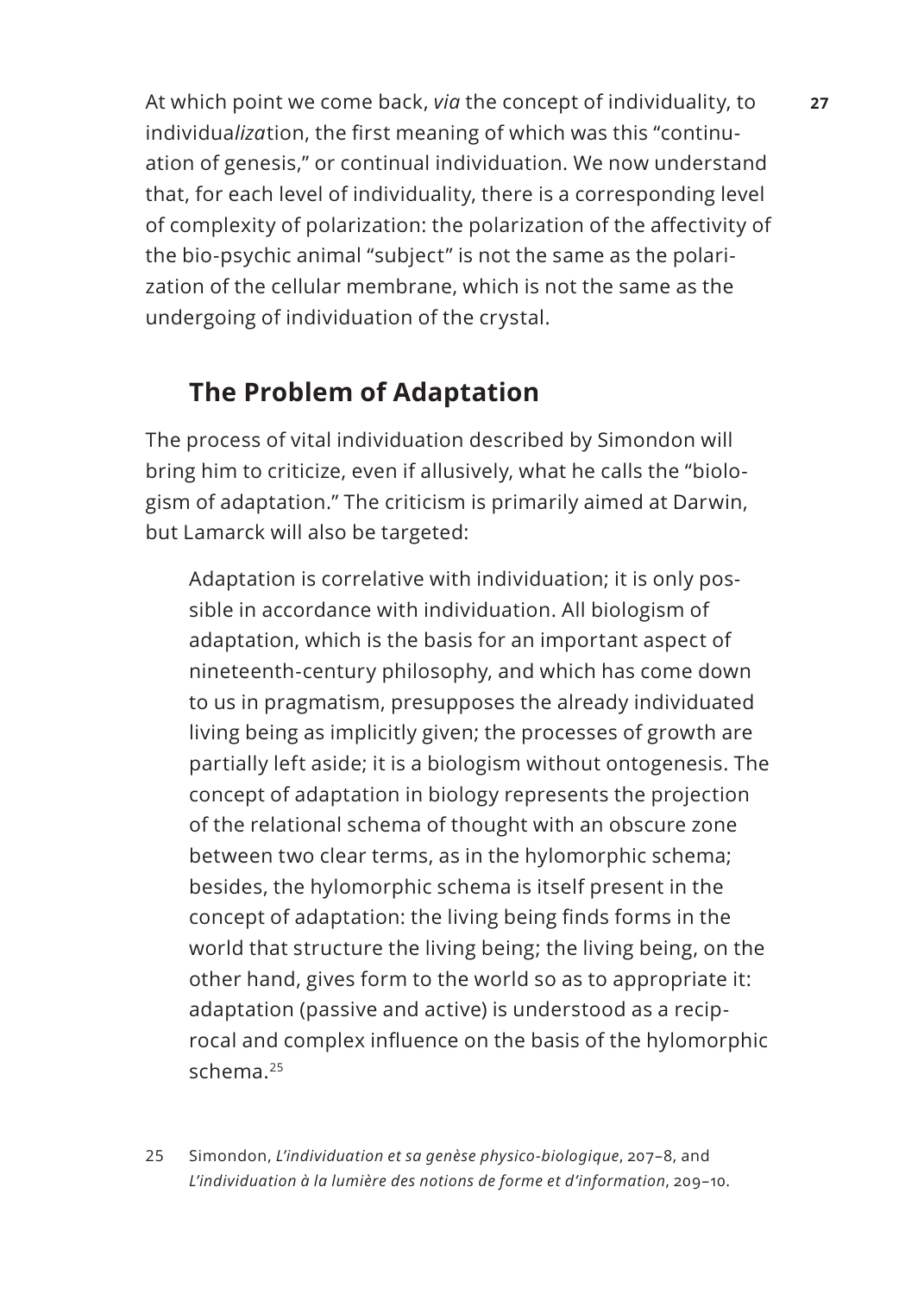**28** Here it is Simondon's *anti-substantialism* that sustains the critique. If life is an individuation or a perpetual genesis, then "growth is not a separate process: it is the model for all vital processes. . . . All functions of the living being are to some extent ontogenetic, not only because they assure adaptation to an external world, but because they participate in the permanent individuation of life."<sup>26</sup> The biological concept of adaptation is based on a subtle and concealed substantialism which Simondon, with reference to the great philosophical tradition deriving from Aristotle, calls "hylomorphism": "biologism of adaptation" is based on the idea of an encounter between an *already given* individual and an *already given* environment, each of which sometimes takes the role of "form" and sometimes "matter." But nothing is given and, moreover, genesis extends even *beyond* adaptation, as we see with the living being that has become psycho-social, which rebels rather than adapts itself.<sup>27</sup>

From which we understand that, once again, Simondon thinks of life as a *becoming* by virtue of which "the psychic is, in this sense, vital."28 He summarizes his remarks with the following formula: "individuation is anterior to adaptation, and is not exhausted in it."<sup>29</sup> When, therefore, he insists on the fact that the biologism

- 26 Simondon, *L'individuation et sa genèse physico-biologique*, 207, and *L'individuation à la lumière des notions de forme et d'information*, 209.
- 27 In a "Supplementary Note" to *L'individuation à la lumière des notions de forme et d'information*, Simondon aligns the difference between revolt and adaptation and the difference between the living being and the machine which can adapt itself, but not revolt.
- 28 Simondon, *L'individuation et sa genèse physico-biologique*, 207, and *L'individuation à la lumière des notions de forme et d'information*, 209.
- 29 Simondon, *L'individuation et sa genèse physico-biologique*, 207 and *L'individuation à la lumière des notions de forme et d'information*, 209. It is possible to speak here, with Alain Prochiantz on this occasion, of an "adaptation *through* individuation" (my emphasis), which would "culminate with the human brain and the invention of culture and language, which are unbelievable instruments of individuation thanks to the significance they have for social interactions in the construction of individuals" (Alain Prochiantz, *Machineesprit*, 166–67).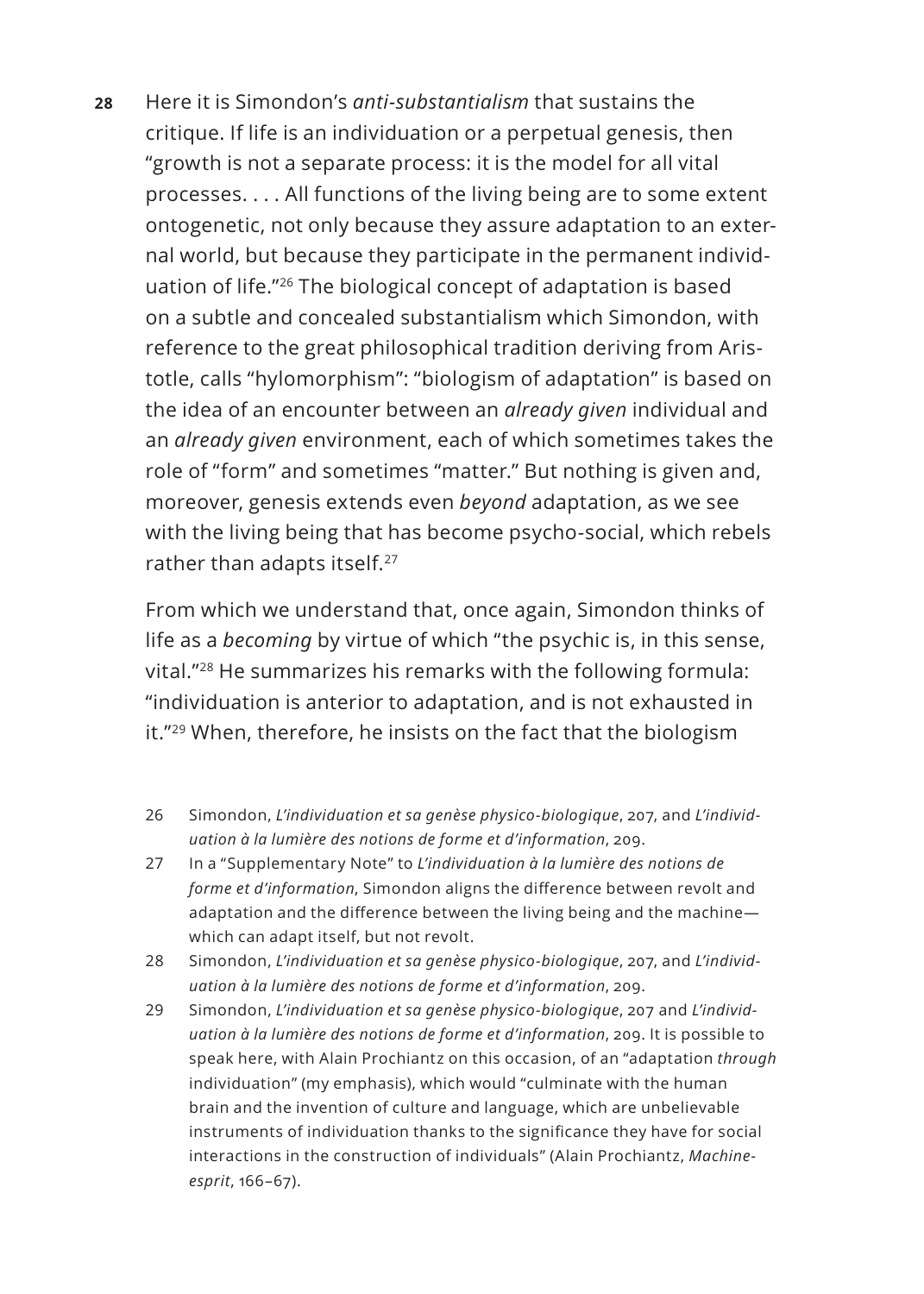of adaptation is "a biologism without ontogenesis," he does not **29** berate it for forgetting the conditions of adaptation that would be *less* than adaptation, but for reducing an activity of the living being that is *more* than adaptation to adaptation. Because *it is through actions and behavior that the living being develops*, and this activity which forms the individual instead of presupposing it is already *more* than adaptation.

Simondon clarifies a little later:

In Lamarck, as in Darwin, we find the notion that the object is an object for the living being, an object that is constituted and detached, representing a danger, a foodstuff or a sanctuary. In the theory of evolution, the world in relation to which perception takes place is a world that is already structured according to a system of unitary and objective references. But it is precisely this objective conception of the milieu that distorts the concept of adaptation. There is not only an object as foodstuff or quarry, but a world defined by the search for food and a world defined by the avoidance of predators, or a world defined by sexuality. . . . The very concept of milieu is misleading: there is only a milieu for a living being which is able to integrate the perceptive worlds into a unity of actions. The sensory universe is not immediately given: there are only sensory worlds awaiting action in order to become significant. Adaptation creates the milieu and the being in relation to the milieu, the paths of the being; before action, there are no paths, no unified universe.30

Here Lamarck is also criticized, and we sense again, moreover, what will be explicitly confirmed later in the text: Simondon *purposely* mixes the two problematics of *adaptation* and *behavior*, because a thinking of life as becoming must be able *simultaneously* to think a radical genesis and an integration of complex

30 Simondon, *L'individuation et sa genèse physico-biologique*, 210–11, and *L'individuation à la lumière des notions de forme et d'information*, 212–13.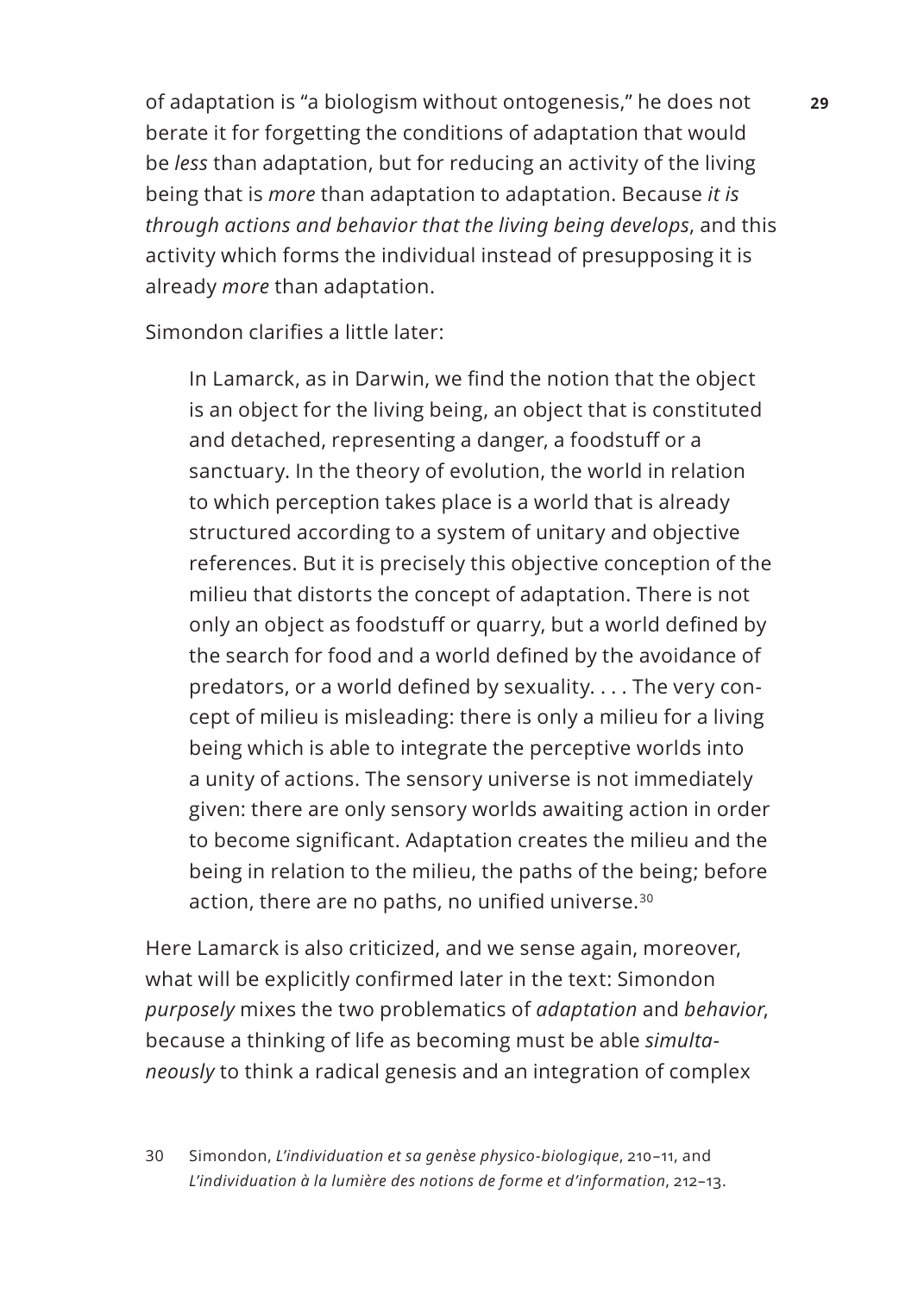**30** behaviors, to the extent that they still belong to the sphere of the living. The concept of adaptation that he criticizes as insufficient in order to think the living being designates a reaction *behavior*, where "passivity"—as *reaction*—is at the same time an activity with respect to the "adaptation" *that the theory of evolution refers to as* "fitness," *which does not relate to behavior*. Indeed, the cited passage continues with a critique of Kurt Lewin's psychology, since this psychology is based on the biological paradigm of adaptation. Elsewhere, Simondon relates embryogenesis to psychologist Arnold Gesell's "ontogenesis of behavior." We should note here that *the very importance of the paradigm of adaptation in the human sciences* has strengthened the reciprocal ambition in Simondon to think the living in such a way that complex behaviors can be accounted for.

This gesture is comparable in every respect to Erwin Schrödinger's in *Mind and Matter* (also in 1958), where he maintains that "Lamarckism is untenable," and at the same time rejects the "gloomy aspect of passivity apparently offered by Darwinism":<sup>31</sup>

Without changing anything in the basic assumptions of Darwinism, we can see that the behavior of the individual, the way it makes use of its innate faculties, plays the most relevant part in evolution. . . . By possessing a new or changed character the individual may be caused to change its environment—either by actually transforming it, or by migration—or it may be caused to change its behavior towards its environment, all this in a fashion so as strongly to reinforce the usefulness of the new character and thus to speed up its further selective improvement in the same direction. . . . We must try to understand in a general way, and to formulate in a non-animistic fashion, how a chancemutation, which gives the individual a certain advantage and favors its survival in a given environment, should tend to do

31 Erwin Schrödinger, *Mind and Matter*, in *What is Life?* (Cambridge: Cambridge University Press, 2014), 107.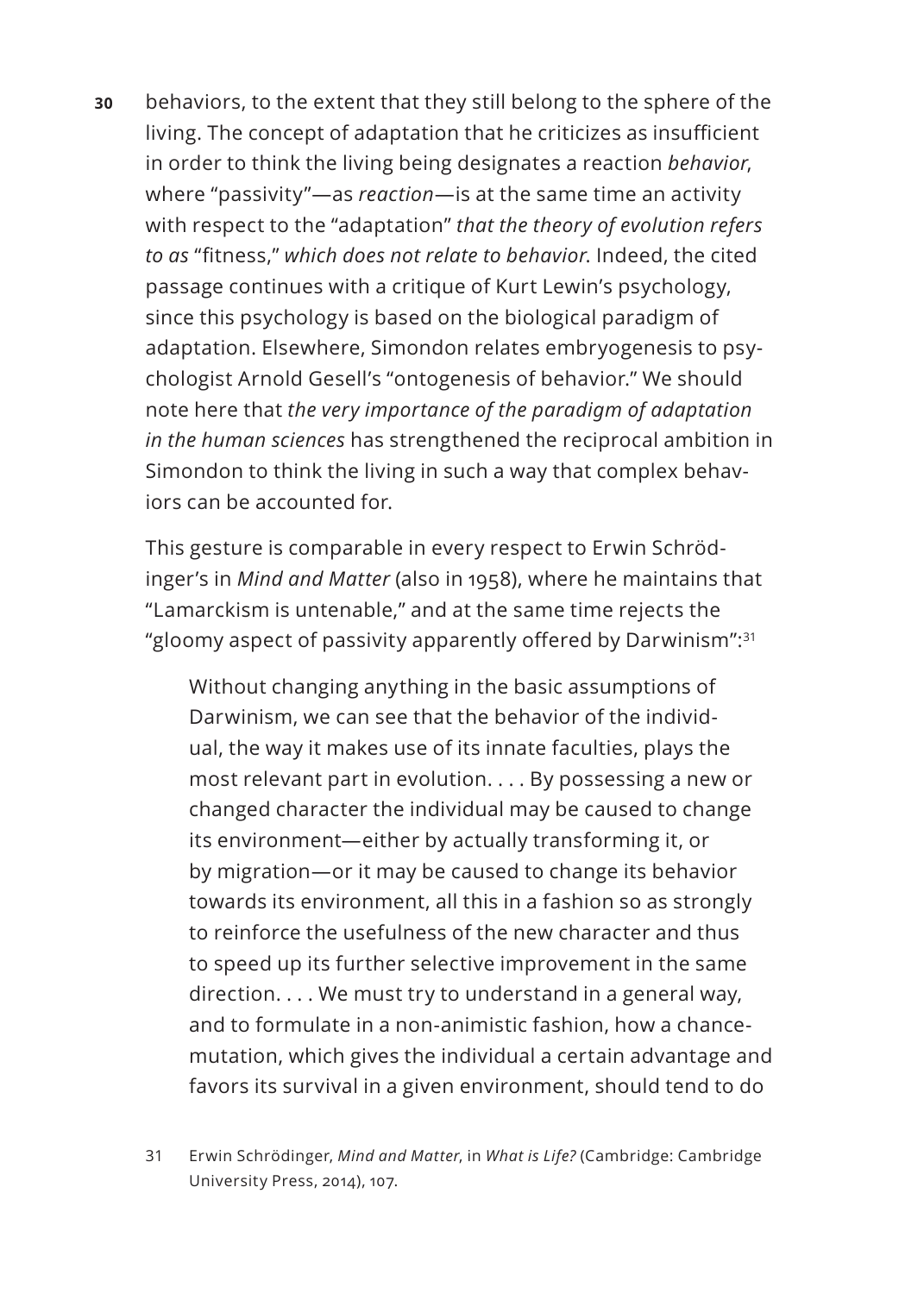more than that, namely to increase the opportunities for its **31** being profitably made use of, so as to concentrate on itself, as it were, the selective influence of the environment.<sup>32</sup>

The perspectives put forward here, however, have no chance of shaking neo-Darwinian theory if they are not accompanied by an attempt to theorize *anew* that reality which we now know constitutes the fragile ground—fragile because it has not yet been thought in a sufficiently complex way—of molecular biology: the reality we call "information."<sup>33</sup> As long as this reality has not been properly reconsidered, the fragility of its current conception *will not be enough* to truly weaken neo-Darwinism. But, contrary to Schrödinger, whose work *What is Life*<sup>34</sup> was one of the sources for the informational paradigm of molecular biology as a reductionist theory of the "program," Simondon set about a timely and advanced critical interrogation of this Information Theory which,

#### 32 Schrödinger, *Mind and Matter*, 107–10.

- 33 Among other things, the fact that the reality we call "information" is only applicable to the living being if it is rethought beyond the framework of its current theorization, was recalled by Michel Morange in a review article: "Some people have taken this notion of genetic information literally, tried to determine it quantitatively and to compare it to the quantity of information necessary for the creation of different living forms. This approach has a double weakness. The first is to imagine that genes, the genome, would by themselves be capable of allowing for the production of living organisms. . . . The second weakness of the notion of genetic information is that it describes badly the fundamental relationship connecting the sequence of nucleotides of DNA with the protein structure. . . . So we see how badly chosen the term information is for designating the role of genes and DNA, and how much better the term memory suits. . . . A second term taken from the field of information and used in biology also calls for analysis and criticism: the term program. Following François Jacob in *La Logique du vivant*, many biologists have used the term program to designate the action of genes in the development of living organisms. . . . This is to forget the hierarchical organization of the living being. Embryonic development can only be understood at the level of cells, tissues and organs. A uniquely genetic or molecular description of genetic development is impossible" ("Information," in *Dictionnaire d'histoire et philosophie des sciences*, ed. Dominique Lecourt [Paris: PUF, 2003], 526–27).
- 34 Schrödinger, *What is Life?* (Cambridge: Cambridge University Press, 2014).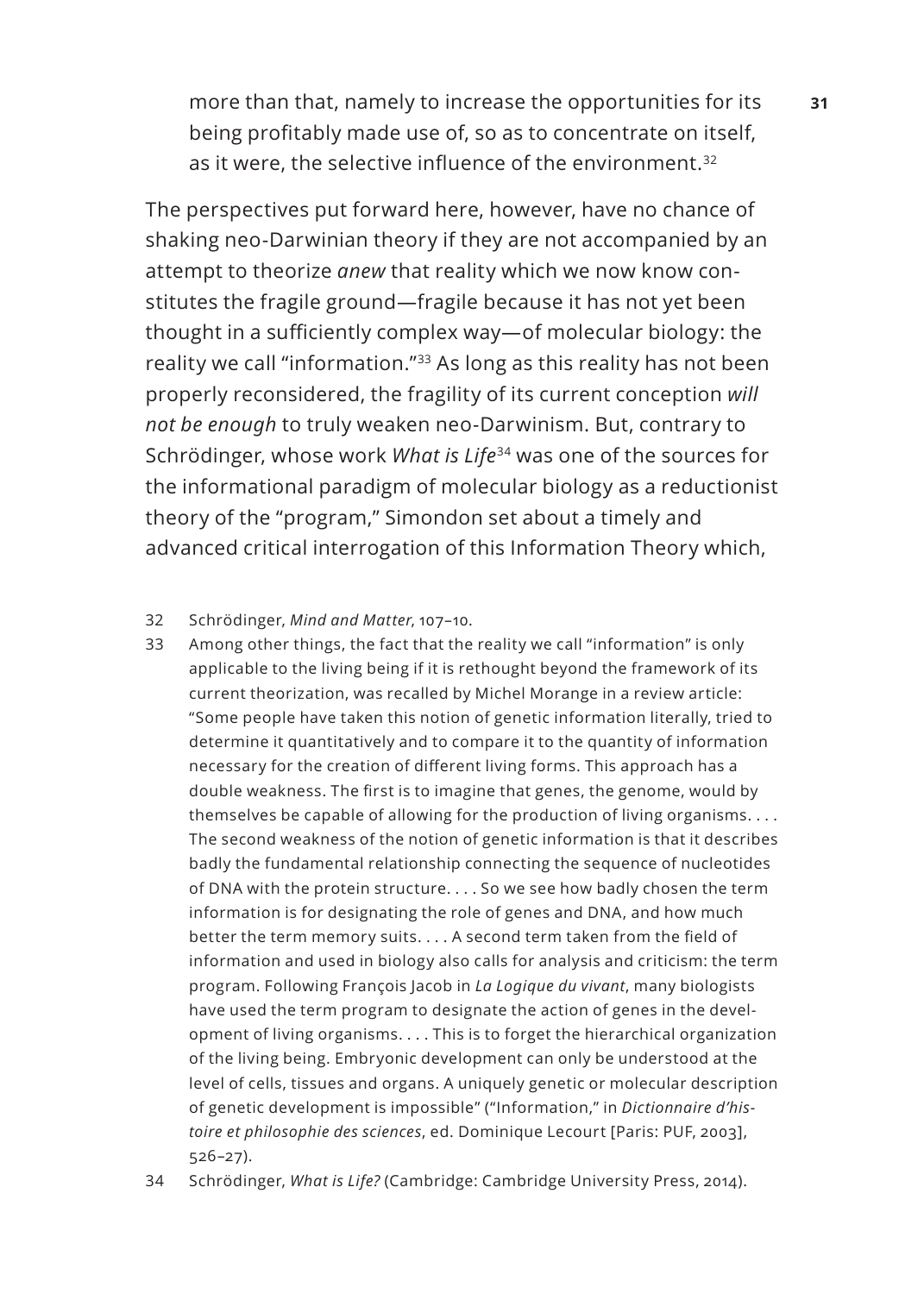**32** a few years later, would come to sustain, *via* cybernetics and computer science, the "program" paradigm used in molecular biology. Of course, the creative power that may be *demanded* of such a critical questioning is not fully deployed by Simondon. But one may at least hope that it exists in his work as an as yet unrealized potential of his thought.

#### **Information and Organization**

We have seen that Simondon would like to think the living being as capable of integrating a psycho-social reality that cannot be reduced to the obscure laws of the survival of the species. In the same way, but without yet being able to interrogate the importation of an informational paradigm into biology—which had not yet taken place in 1958—he developed a critique of Information Theory as a *quantitative* theory specifically detached from the objective, which was unavoidable in his opinion, of accounting for *experiences of meaning*: as *experiences*, they are characteristic of the living being itself in its (inextricably *affective-perceptive-motor*) relations with its milieu. So, the *signification of* information is *both*  what connects the living being to its psycho-social becoming, and what is left unthought by Information Theory.<sup>35</sup> Which brings Simondon to the following critique:

Information theory is constructed to . . . allow a *correlation* between emitter and receiver in cases where this correlation has to exist; but if one plans to transpose it directly into the psychological and sociological spheres, it is paradoxical: *the narrower the correlation between emitter and receiver, the lower the quantity of information*. So, for example, in a fully completed apprenticeship, the operator needs only a very small quantity of information from the emitter, which is to say, from the object he is working on or the machine

35 On this last point, see Henri Atlan's now classic account in *L'organisation biologique et la théorie de l'information* (Paris: Hermann, 1972).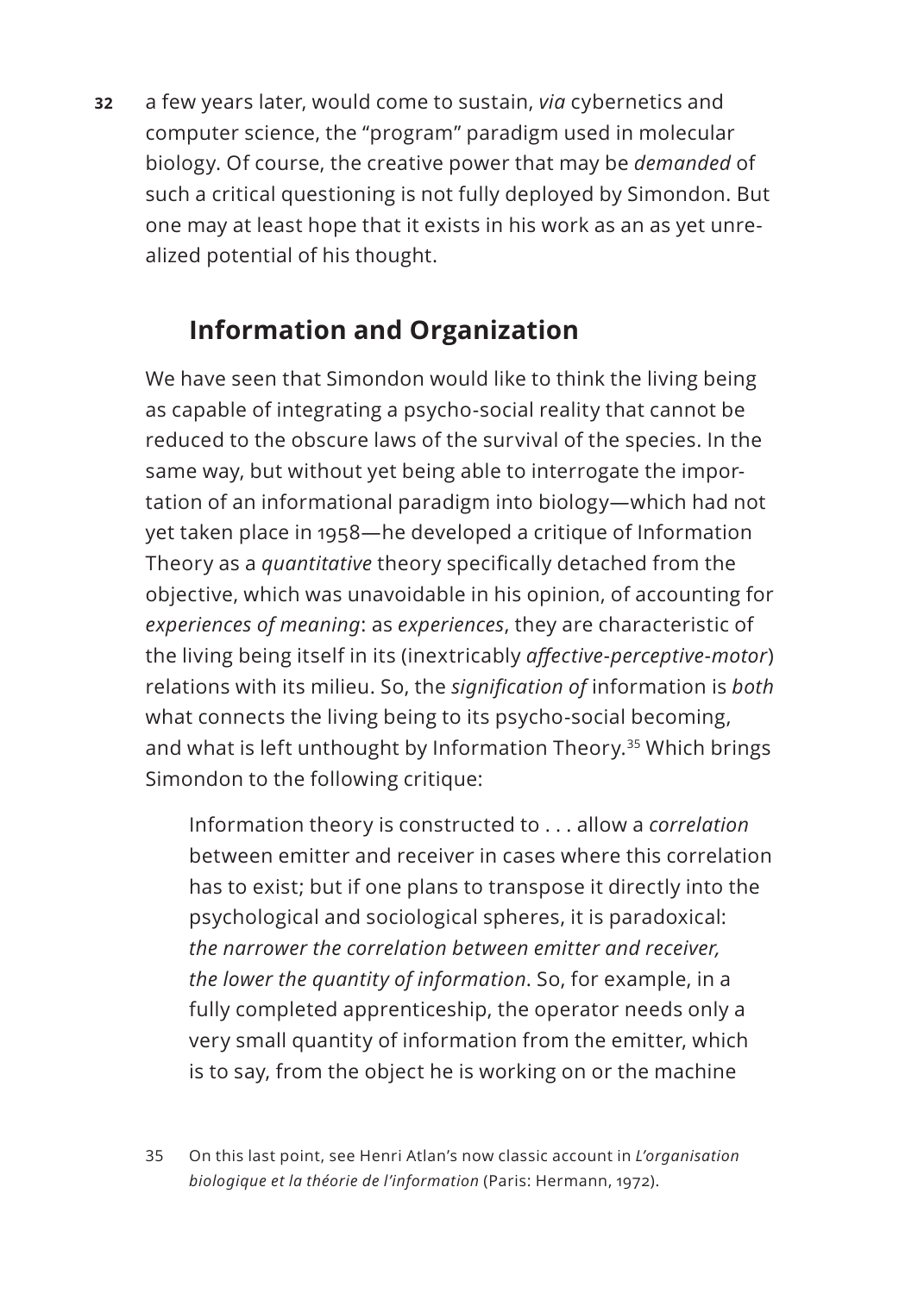he is operating. The best form, therefore, would be that **33** which demands the lowest quantity of information. There is something here that does not seem possible.<sup>36</sup>

After having made reference to Norbert Wiener<sup>37</sup> in order to take up the new idea of thinking information as negentropic (an idea proposed by Léon Brillouin as early as 1956),<sup>38</sup> Simondon here declares his dissatisfaction. Ultimately, we would say that from his perspective the purely *technical* objectives of Information Theory tend, when the intention is to think the living being on the basis of this theory, to produce a mysterious *break* between the psychic and the biological, because Information Theory does not seek to account for *signification*. Such, in any case, would be Simondon's response to Henri Atlan's 1972 criticism of Olivier Costa's desire to think, beyond the self-limitation of Information Theory, "the enmeshing of psyche and matter."<sup>39</sup> Simondon too would like *to be able* to think the living being as a psycho-somatic *relation*, making use, for this purpose, of the *non*-technical objectives of the Theory of Form—which is indeed a theory of

- 36 *L'individuation psychique et collective*, 51, and *L'individuation à la lumière des notions de forme et d'information*, 542 (author's emphasis). This text dates from 1960 and not 1958: it comes from the February 1960 conference of the Société Française de Philosophie, and, though it postdates it, was integrated into the published edition of Simondon's principal thesis. It is a better formulation of Simondon's refusal to reduce information to the probability schema of negentropy. For a technical analysis of this question, see my *Penser l'individuation. Simondon et la philosophie de la nature*, 116–30.
- 37 Norbert Wiener, *Cybernetics* (Cambridge, MA: MIT Press, 1948), and *The Use of Human Beings: Cybernetic and Society* (Boston: Da Capo Press, 1988). To a greater degree than Marxism, this second text is the true interlocutor of *Du mode d'existence des objets techniques*, while the first of these works by Wiener is only *one* of the major interlocutors of *L'individuation à la lumière des notions de forme et d'information*.
- 38 Léon Brillouin, *Science and Information Theory* (New York: Academic Press, 1956).
- 39 On this point, see Atlan, *L'organisation biologique et la théorie de l'information* (Paris: Hermann, 1972), 196–200.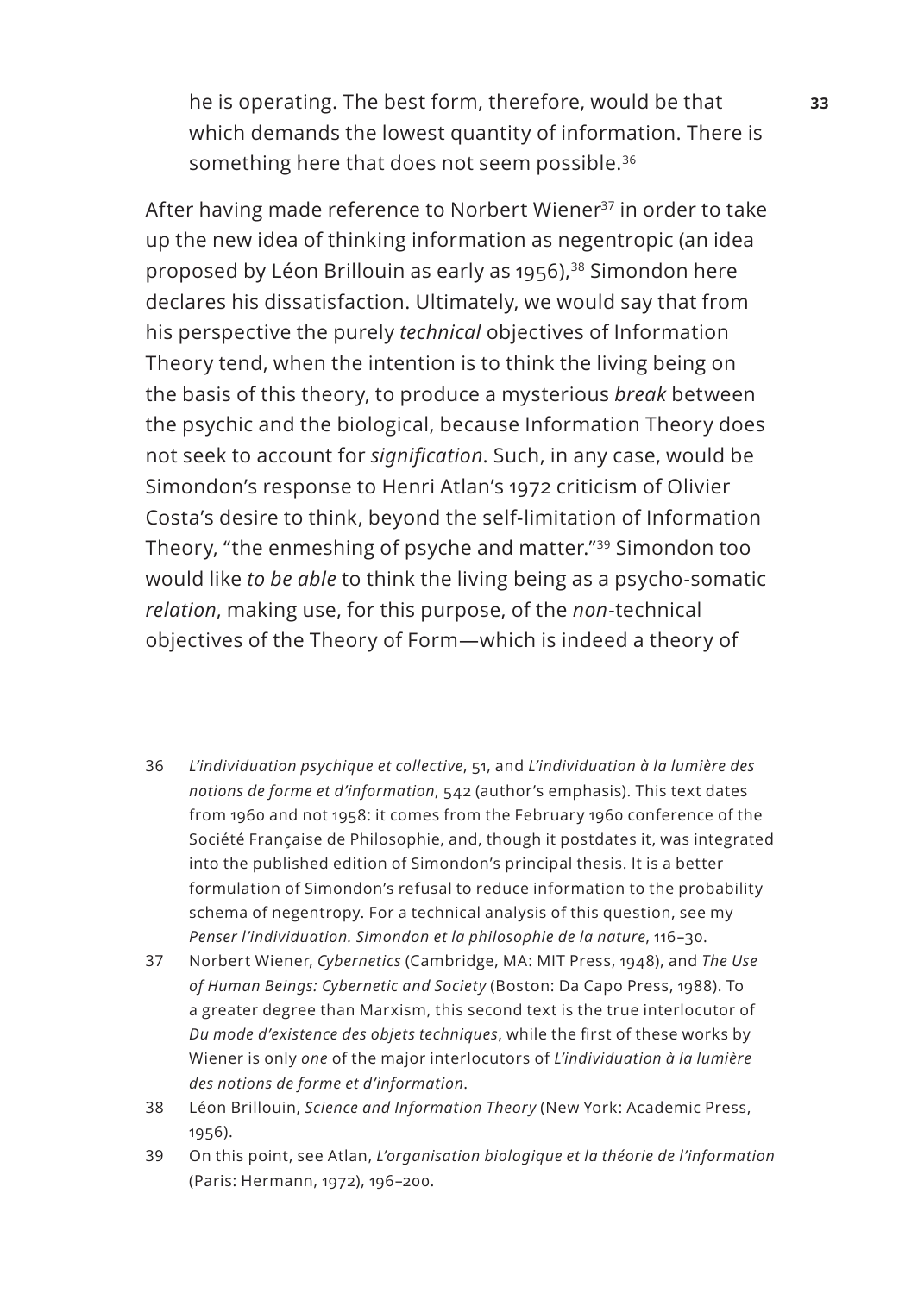**34** perception rather than of transmission, and which should apply even to the psycho-social.40

But *today*, Henri Atlan is in agreement with Simondon. Indeed, in *Le vivant post-génomique* [The Post-Genomic Living Being], after having remarked that "Simondon anticipated in this way the role of interference—'a certain margin of indeterminacy . . . which allows the machine to be sensitive to exterior information'—in both natural and artificial auto-organization,"41 Atlan emphasizes the "inadequacies" of "Shannon's information theory": "on the one hand, its purely probabilistic nature which is seemingly ignorant of any question of signification, and on the other, the impossibility of information creation."42 In decisively Simondonian style, Atlan then writes that "the 'genetic,' in the original sense of the term [i.e. *genesis*], is not in the 'gene.'"<sup>43</sup> The only remaining difference between Atlan and Simondon is that where the latter intends to *rethink* information, which had been too unilaterally probabilistic in Shannon, Atlan *subsumes* information as defined by Shannon into a more complex reality he calls "organization":

There are implicit attributes in the idea of organization, which are opposed to each other in the way favored by the particular author. Indeed, on the one hand, we find complexity in the sense of unpredictability, variety, diversity, wealth of possibilities (of regulation and adaptation); the probabilistic function—Shannon's quantity of H information—may, in certain conditions, be a measure of this. But, on the hand, we

- 40 Reciprocally, Simondon rebukes the Theory of Form for not distinguishing the *whole* [*ensemble*] and the *system* [*système*], which is to say, for not thinking the *metastability* specific to the system. And this time he leans on Information Theory. On this game between the Theory of Form and Information Theory in Simondon, see my *Simondon ou l'Encyclopédisme génétique*, 70–71.
- 41 Atlan, *Le vivant post-génomique*, 24. Atlan's quotation of Simondon is taken from *Du mode d'existence des objets techniques*, 11.
- 42 Atlan, *Le vivant post-génomique*, 33.
- 43 Ibid., 55.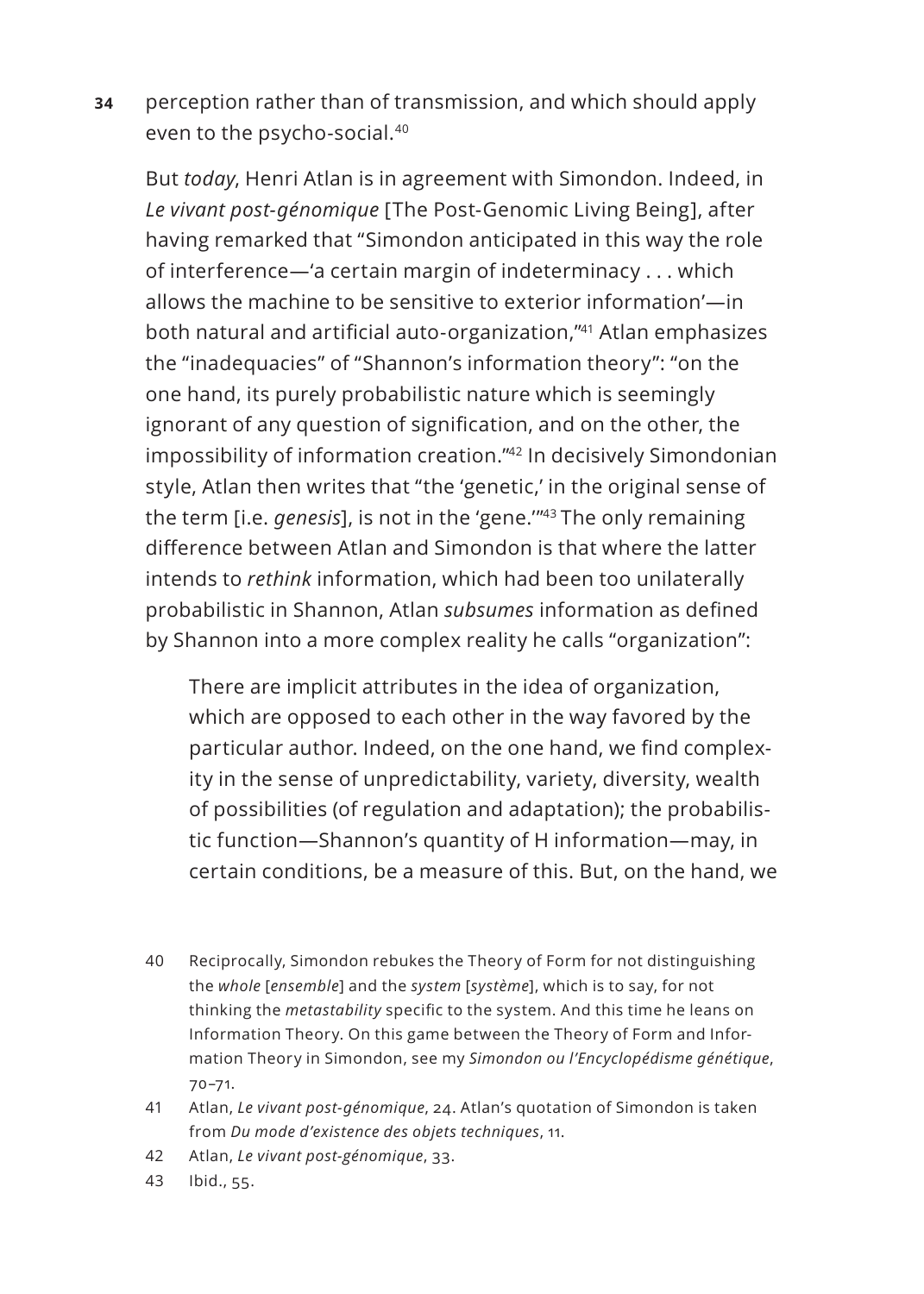also find here attributes of order, regularity, repetition and **35** internal constraints.<sup>44</sup>

This description by Atlan of the two aspects of *organization* echoes Simondon's description of the two aspects he saw in *information* itself:

Information is, in one sense, something that can be infinitely varied, and something that requires, in order to be transmitted with minimal loss, that energy efficiency be sacrificed so as not to reduce in any way the range of possibilities. . . . But information, in another sense, is something that, in order to be transmitted, must be above the level of phenomena of pure chance, like white noise and thermal disturbance; so, information is something that has regularity, location, a defined sphere and a determined stereotypy by which it is distinguished from pure chance. . . . This opposition represents a technical antinomy which poses a problem for philosophical thought: information is like the chance event, and yet it is distinguished from it. An absolute stereotypy, excluding all novelty, also excludes all information. Yet, the distinction between information and interference is based on the reduction of the limits of indeterminacy.<sup>45</sup>

We see from this that what Simondon called "information," *as distinguished from Shannonian information*, corresponds with what Atlan calls "organization"—saying that it is irreducible to information… So, now we come to look at the way in which Simondon initiates a new theorization of information. Briefly put, his two major convictions, which will drive his effort to construct a *systemic and not cybernetic*<sup>46</sup> concept of information, are the following:

- 44 Ibid., 69–70.
- 45 Simondon, *Du mode d'existence des objets techniques*, 234–36.
- 46 On this distinction, see my *Simondon ou l'Encyclopédisme génétique*, 72–73. Even if thermodynamics, *via* the concepts of entropy and negentropy, has become a reference for thinkers of information, it should be recalled that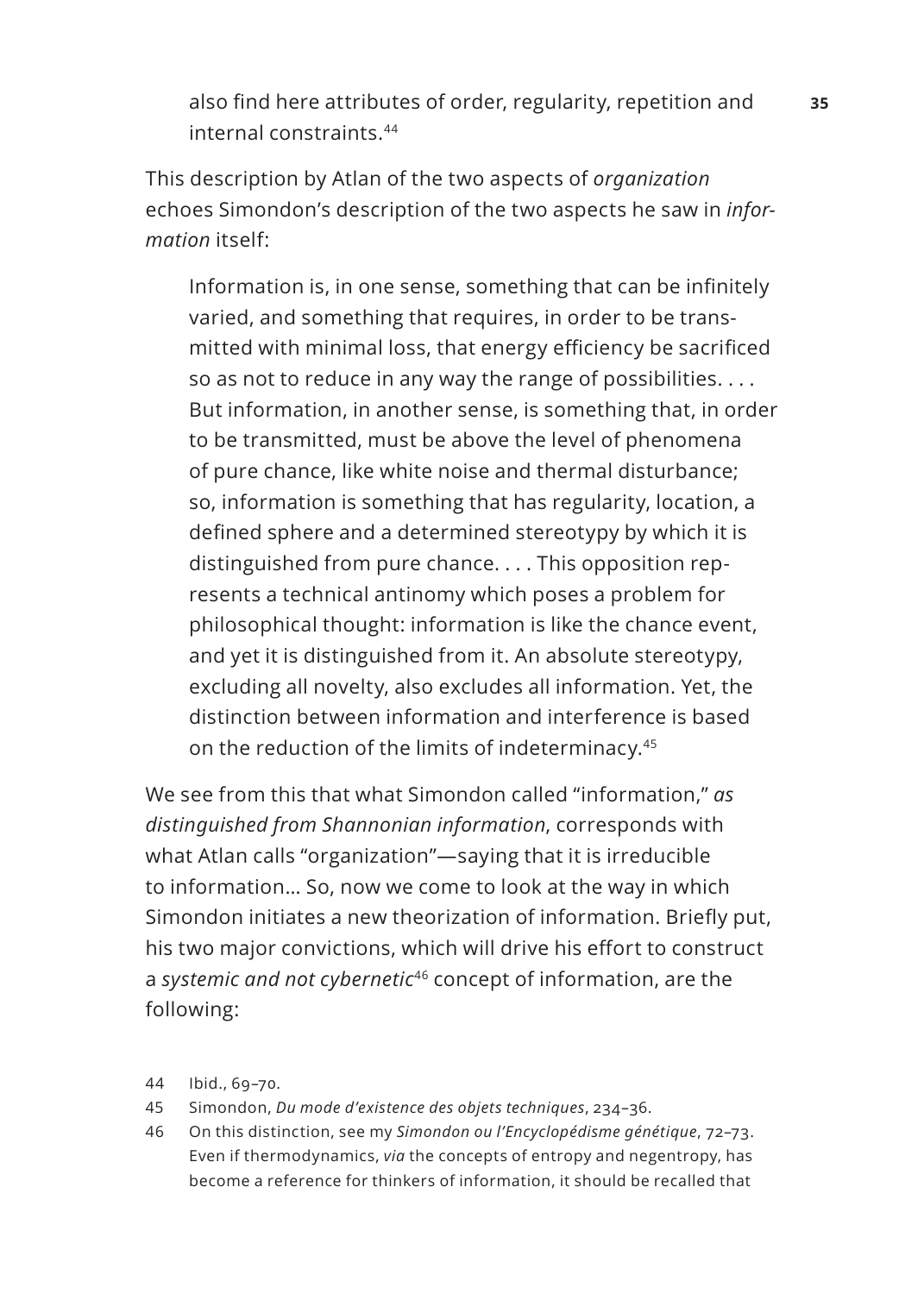- **36** The fundamental condition for there to be information is not a particular state of the emitter, nor is it a property of the message, but a particular state of the *receiver*, which Simondon qualifies as "metastable" because it is charged with potentiality so as to make *becoming*-informed possible.
	- This information as the transmission of the message is nothing but *a perpetuated genesis* of the receiver—because *all* information is genesis—and there is a "first information" in which emitter and receiver *do not yet exist*. The condition of possibility here is a first metastability which is picked up by the information receiver when information is message transmission.

Because of these two convictions, which make message transmission a *particular instance* of information, it is a matter, for Simondon, of thinking a universal process of information, with this latter in fact being the "formula of individuation."<sup>47</sup> From the formation of a crystal to the signification experienced by the transindividuated personality, and by way of genetic information and organic perception, we are dealing with different "phases" of the same process of information, understood as genesis or individuation, with these different phases able to coexist in a *multi*-phased individual. But one last hypothesis, explicitly presented as such by Simondon, but from early on and repeatedly—making it in some respects foundational—says that vital individuation is only the continuation of an initial inchoate phase of physical individuation. In other words, the relation between vital individuation

information theoreticians and cyberneticians (as suggested by Bertalanffy, so as to distinguish himself from them, in his *General System Theory* [New York: George Braziller, 1968]) did not in the first place draw on thermodynamics, which on the contrary inspired systems theory—which did not however make use of the idea of entropy, but of "metastability" (Simondon) as "a dynamic interaction of components" (Bertalanffy). Those we refer to as theoreticians of "complexity," like Simondon in philosophy or Henri Atlan in science, are in this way closer to systems theory than to cybernetics, whose paradigms are essentially to be found in technology rather than contemporary physics.

47 Simondon, *L'individuation et sa genèse physico-biologique*, 29, and *L'individuation à la lumière des notions de forme et d'information*, 31.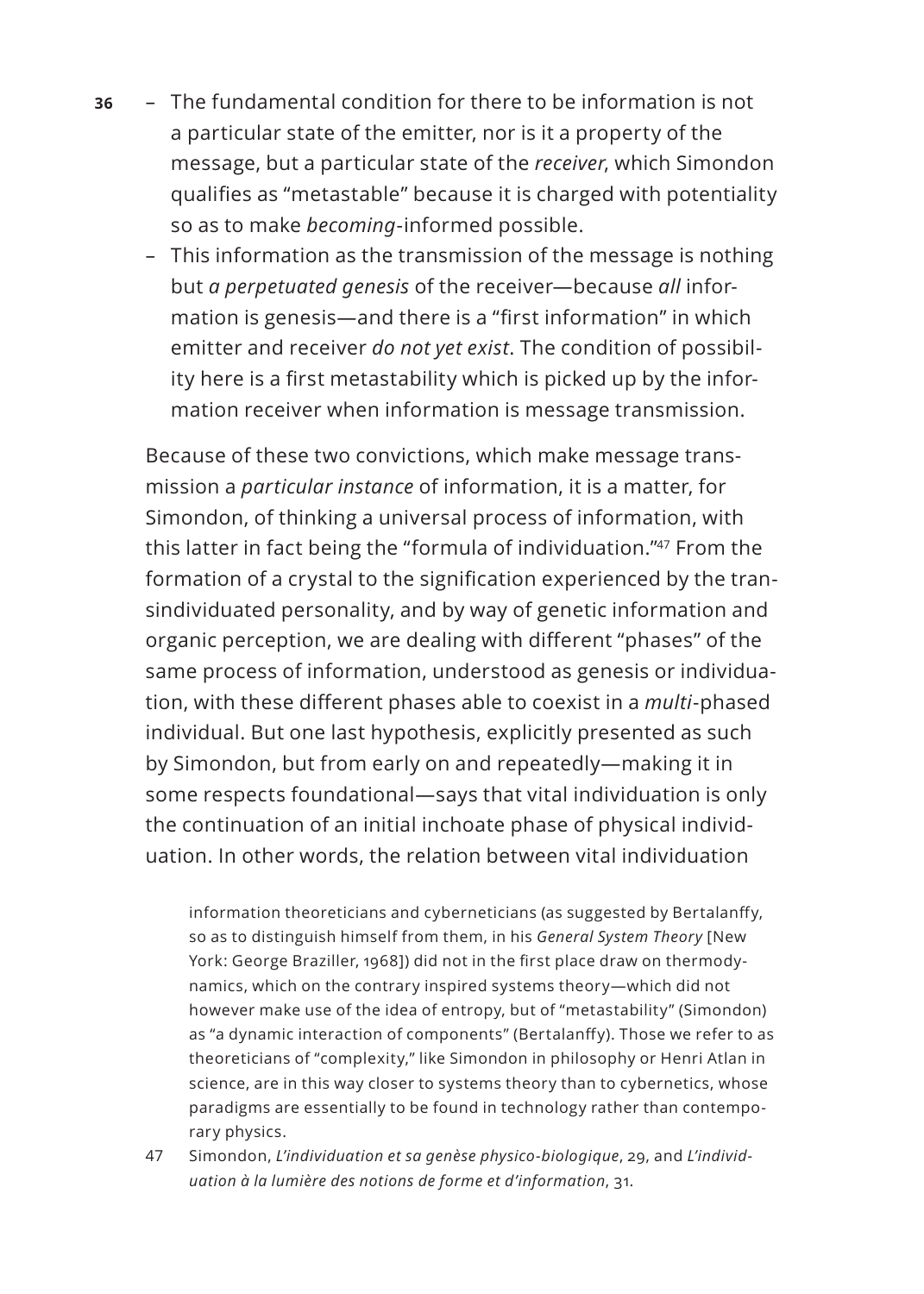and physical individuation would be a *neotenic* relation. The inter- **37** est of this hypothesis is certainly that, for all that, it enables the radical thinking of genesis to avoid falling back into a reduction of the living to the physical: here, the living, being individuated like the physical, has its origin in a "*pre*-individual" reality which is qualified by Simondon as "pre-physical and pre-vital."

#### **Apoptosis and Permanent Ontogenesis**

What, in conclusion, are the possible links between Simondon's perspectives and Jean-Claude Ameisen's work on apoptosis? Let us recall first of all that in *La sculpture du vivant* [The Sculpt*ing of* the Living Being] Ameisen argues that apoptosis or "cellular suicide" *participates* in the ontogenetic process itself. In *Simondon ou L'Encyclopédisme génétique*, I believed it possible to say that a *first* link between *La sculpture du vivant* and *L'individuation à la lumière des notions de forme et d'information* could be found in this idea of death's constitutive role in life itself, because Simondon had distinguished between death which "translates the very instability of individuation, *its confrontation with the conditions of the world*," and death which "*does not come from the confrontation with the world*, but from the convergence of internal transformations."48 He clarified:

for the living being, death exists in two forms which do not coincide: it is adverse death . . . . But death also exists for the individual in another sense: the individual is not pure interiority: it grows heavy with the residual weight of its operations; it is passive in itself; it is its own exteriority . . . . In this sense, it seems that the fact that the individual is not eternal need not be considered accidental; the whole of life can be considered as a transductive series; death as the final event is only the consummation of a deadening process

48 Simondon, *L'individuation et sa genèse physico-biologique*, 213, and *L'individuation à la lumière des notions de forme et d'information*, 215 (my emphasis).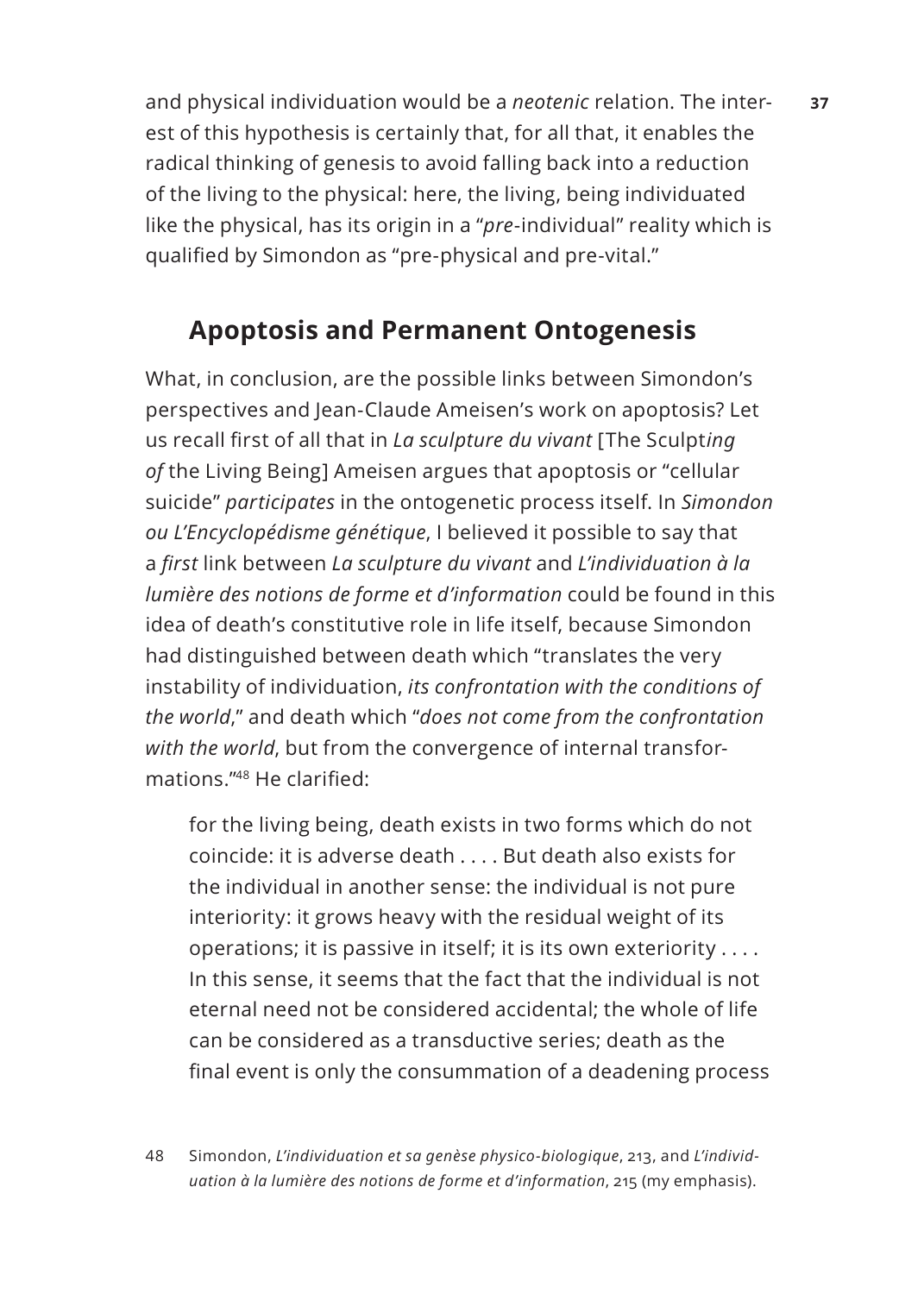**38** that accompanies every vital operation as an operation of individuation; each operation of individuation leaves death in the individuated being which is progressively loaded with something that it cannot eliminate; this deadening differs from the degradation of organs; it is essential to the activity of individuation.49

In my brief commentary of this passage, I added that, without seeing here a strict anticipation of the thesis of apoptosis as the very condition of life, one should at least recognize that Simondon *integrates* death into the process of life as permanent individuation. I would like to clarify here both *the meaning and the limits* of this possible parallel between Simondon's hypothetical speculations and the most recent advances of cellular biology and immunology. It will appear that *even if Simondon does not think apoptosis, there is at least the intuition of a new theory of aging according to which the latter is not only wear and tear*, *but also points to the constitutive role of death for life, which is thought today by Ameisen* via *the link between "death before the fact" and reproduction*. This intuition of Simondon's on the subject of aging is in evidence in this statement from the center of the cited passage: "death as the final event is only the consummation of a deadening process that accompanies every vital operation as an operation of individuation." But this is only an intuition with all its inherent limitations, which will come to light in a brief analysis. Let us see how things stand.

The distinction between death as *terminus* and death as an *internal condition* is explicit in Simondon's passage in the distinction between "wear and tear" and "deadening," a distinction which, at first sight, is that much more obscure since Simondon explains the aging phenomenon by way of the second, and it is difficult to understand—still at first sight—how it would not be based on the first. Only the notion of a "sediment," articulated here by

49 Simondon, *L'individuation et sa genèse physico-biologique*, 213, and *L'individuation à la lumière des notions de forme et d'information*, 215.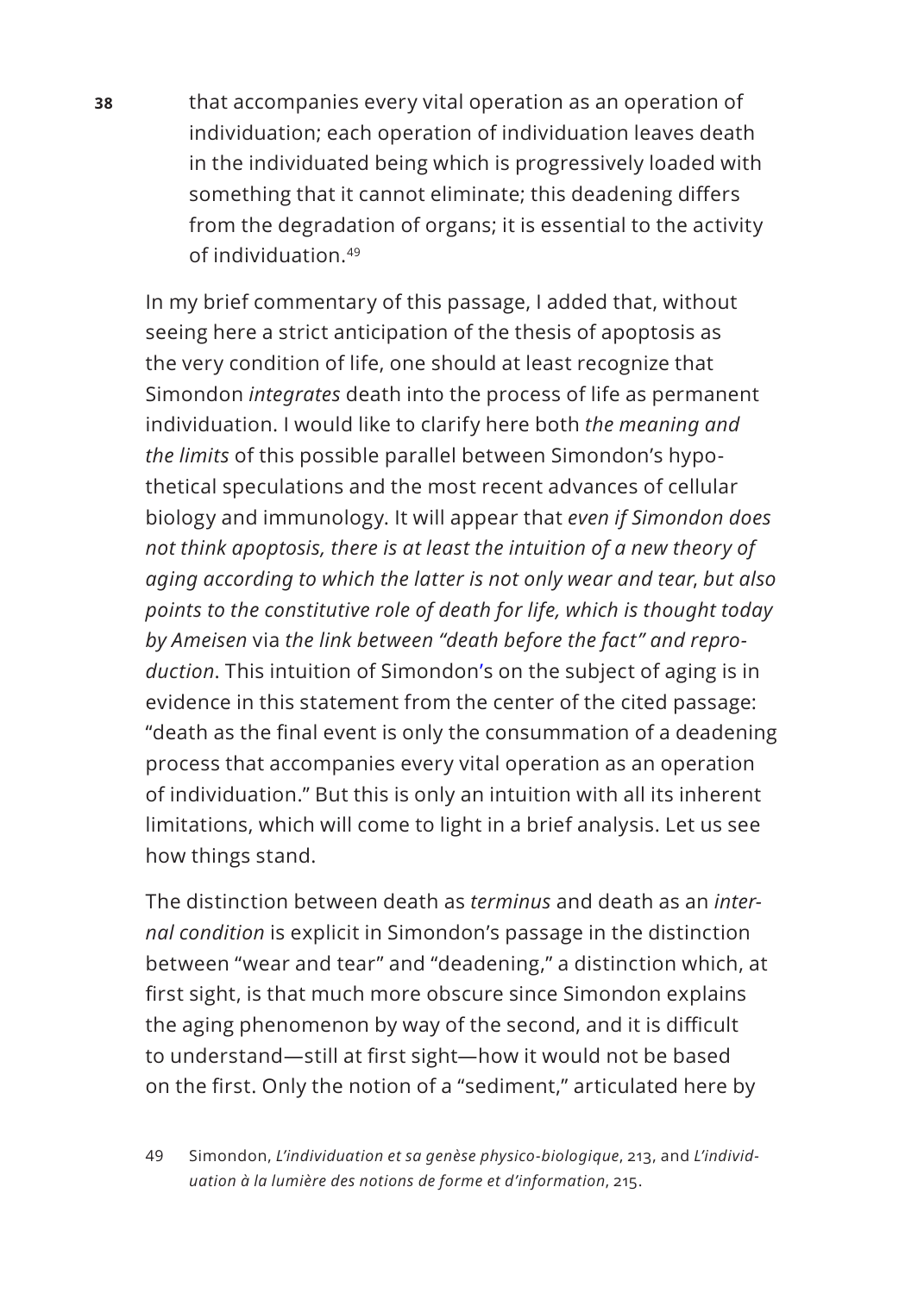Simondon *via* the words "each operation of individuation *leaves* **39** death in the individuated being", allows us to distinguish at a push between wear and tear and deadening, but this notion is not *on its own* what will truly enable us to make death into a process conditioning life: in order for the notion of a sediment to itself contribute to making deadening something "essential to the activity of individuation," as Simondon says when he distinguishes it from wear and tear, the sediment cannot be a simple sediment. Now, it is precisely with respect to the phenomenon of aging that Ameisen allows Simondon's hypothetical and still simply intuitive speculations to take on their full meaning—through an extension/ overturning of the notion of a sediment:

Aging and death may not only result from wear and tear, from the passage of time and the body's inability to withstand the assaults of the environment. . . . A protein [issuing from the *Methuselah* gene], a minimum production of which is essential to the construction of the embryonic body [of the fruit fly], also has the effect of shortening the lifespan of adults when it is produced—beyond this minimum threshold—in a 'normal,' which is to say, excessive quantity. A minimal production of the Methuselah protein favors individual longevity, but risks compromising fecundity; an excessive production favors premature aging but brings a margin of security to the propagation of the species.<sup>50</sup>

Simondon had made reproduction "pre-eminent amongst transductions," which is to say, the radical form of vital individuation, and he had also intuited that aging does not proceed only from wear and tear. But, because he did not have at his disposal this notion of an *intrinsic constitutive role of death for life* provided by the new theorization of apoptosis, he did not *bind* reproduction to death except in the classic and so to speak metaphoric form of the extension of self to the after-self. It remains the case that, to the same extent that apoptosis *properly speaking* is not at stake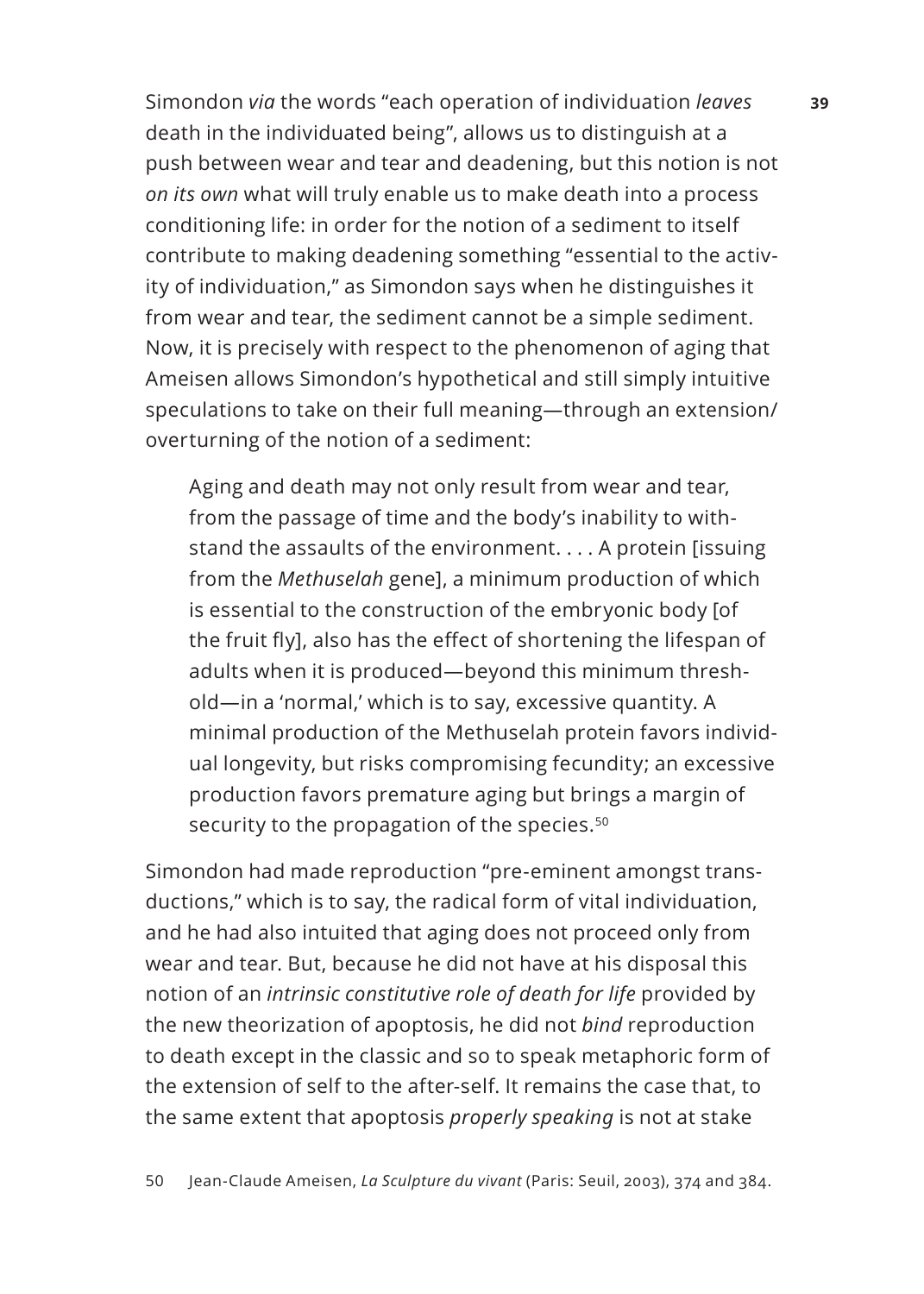**40** in the new theory of aging put forward by Ameisen, it is possible to maintain that Simondon, at the level of the intuitions that motivated him, would have been perfectly in accord with these words from the biologist, dedicated this time to "splitting" and *cellular* aging:

> Each time that the mother-cell splits its genetic library before generating, it also splits, on the basis of its chromosomes, little supernumerary copies of circular DNA. And it keeps these copies, which are not allotted to the daughter-cell, in itself. As the mother-cell continues to give birth, its body contains an ever increasing number of copies. The accumulation of these little DNA circles above a certain threshold seems to trigger the fragmentation of the nucleus of the mother-cell and its death. . . . The idea is that life's victory over wear and tear is bound to a local heightening of disorganization—of the advance towards disorder—in one part (the mother-cell) which enables the birth in another part (the daughter-cell), of a discrete, local level of order and complexity. The passing of a maternal body is accelerated to enable the birth and survival of an infant body.<sup>51</sup>

So we come in conclusion to the second of the two links between Simondon and Ameisen. That is to say, to the idea, introduced by Ameisen at the end of *La sculpture du vivant*, according to which

dramatic changes in the environment can bring to light, in a body that is developing itself, a pre-existent source of novelty—a potentiality—which had accumulated progressively over time and which, continually repressed until now, is suddenly able to show itself for the first time. In this way, the external environment has the power to sculpt the living being.<sup>52</sup>

I will give two successive readings of these words:

51 Ibid., 416–17. 52 Ibid., 409.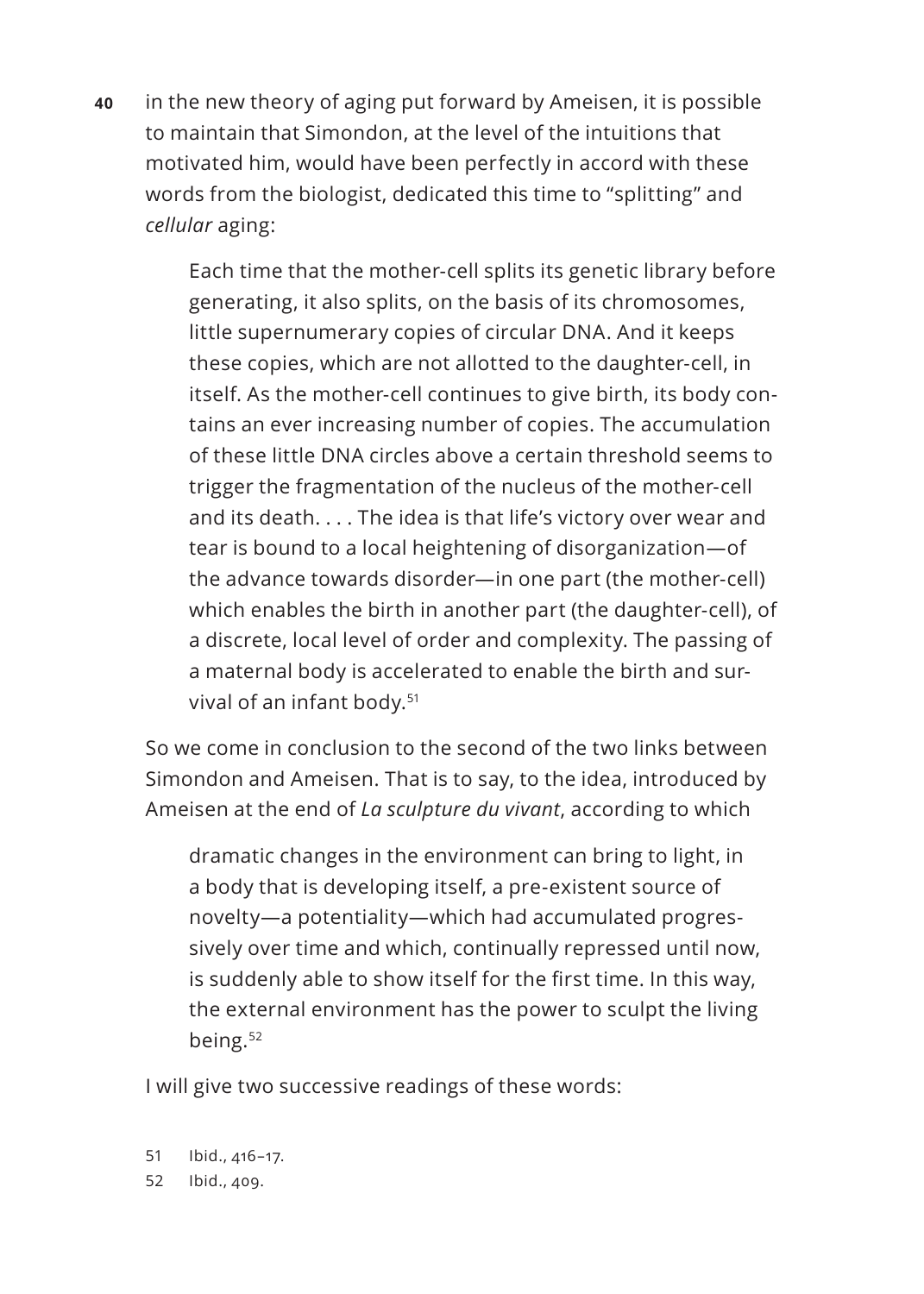a. Even if Ameisen does not say as much—we will see *why* in the **41** second reading—the process he describes corresponds, at least *in the first instance*, to what Stephan Jay Gould called "exaptation," and which Pierre Sonigo, in a commentary on the latter, distinguished from the idea of "programmed anticipation" suggested by the Darwinian term "pre-adaptation": "evolutionary innovation is brought about by unexpected encounters between the potential and the useful."<sup>53</sup>

Whatever the case may be, the schema proposed by Ameisen of a revelation, through the agency of the dramatically altered environment, of a potentiality that has been progressively accumulated in the organism, aims explicitly to mediate, and ultimately go beyond (in agreement, I would add, with Gould's point of view), the opposition between the "gradualists" and the "punctualists," which is to say, between the conception of evolution in terms of negligible genetic modifications and the conception of evolution in terms of "leaps ahead" or sudden jumps. This mediation and this move beyond oppositions would have appealed to Simondon who himself sought systematically to subvert naïve alternatives and who, in *Du mode d'existence des objets techniques*, had in the same way associated continuity and discontinuity in order to think the becoming of the technical object. In the thinking of the living being, the way in which Ameisen pays particular attention to the question of as yet unrealized potential seems to be truly Simondonian, as does the possibility of formulating anew a concept on which Simondon was particularly reliant: the Bernardian concept of "interior milieu," which indeed Ameisen seems to revisit and which is not antithetical to his thesis according to which "the environment is more than a simple filter—a bottleneck—through which individuals and species are selected or eliminated. The exterior environment can exert a direct influence

<sup>53</sup> Pierre Sonigo and Isabelle Stengers, *L'évolution* (Paris: EPD Sciences, 2003), 53.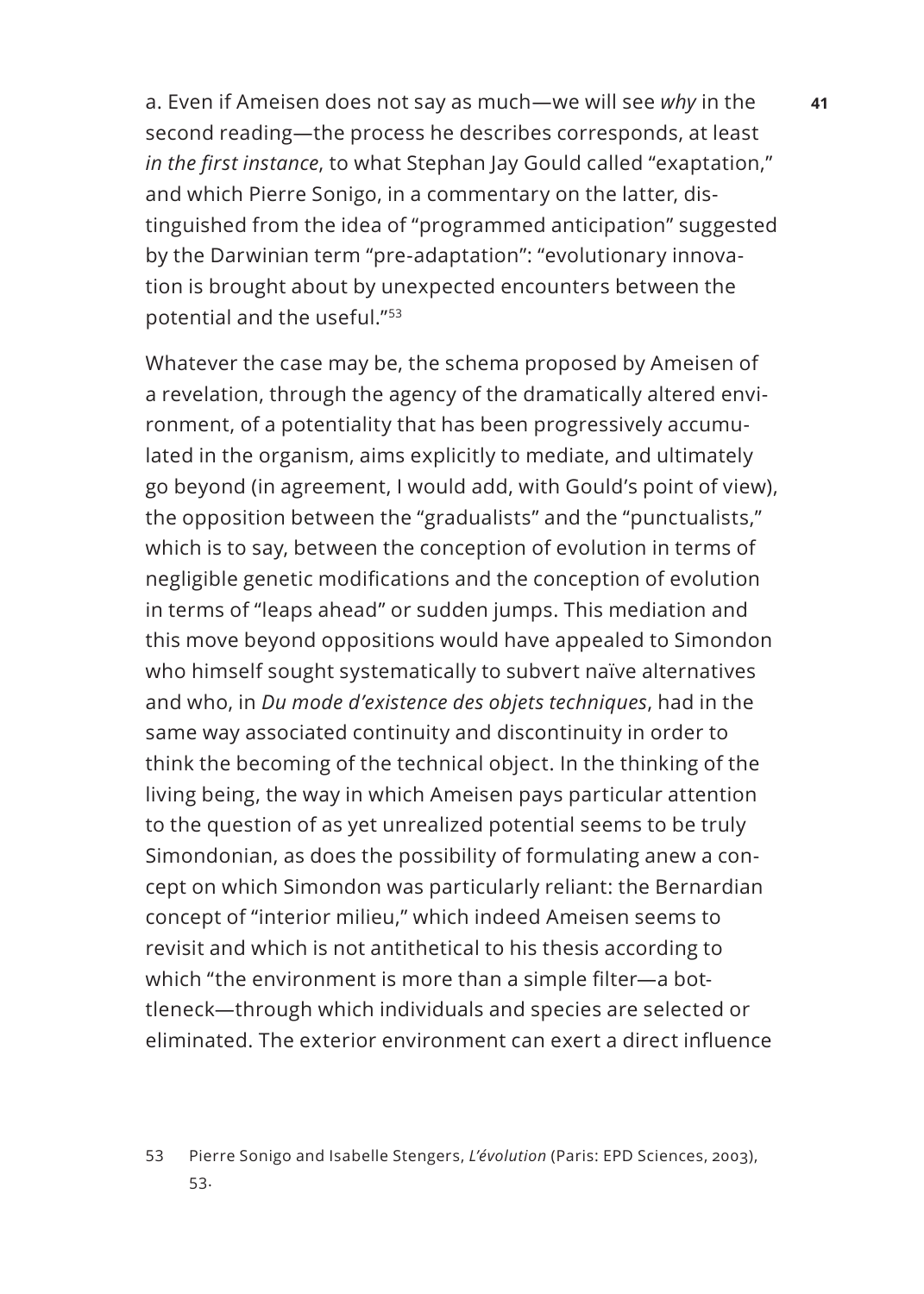**42** on the way in which cells and bodies use their genetic potentialities and so on the manner in which embryos are constructed."<sup>54</sup>

b. The way in which Ameisen establishes this last idea would have further appealed to Simondon since the biologist intends to differentiate himself from Gould here (who, moreover, Ameisen places on the side of the punctualists), to the extent that for Gould, as for the (opposed) positions of gradualism and punctualism, the "emergence of individuals and species endowed with new properties is considered to be an immediate translation, a direct consequence in real time, of the appearance of chance modifications in their genes . . . . In other words, the essential debate between these two theories does not concern the way in which the environment sculpts the new aspect, but the nature of the modifications on which it brings its effects to bear."55 In opposition to this common point of view, which had underpinned the debate up to now, Ameisen suggests developing the consequences of the work of Linquist and Rutherford, which he expounds as follows:

When the embryos of fruit flies undergo a thermal shock, the new-borns exhibit profound modifications in a whole range of organs—antennae, wings, eyes, legs. These modifications vary from one embryo to another and from one sub-species of fruit fly to another. The appearance of this new aspect is not connected to the sudden appearance of genetic modifications: it is due to the revelation of a pre-existent genetic diversity, whose appearance had until now been permanently repressed.<sup>56</sup>

This "repression" is performed by proteins which are called "chaperones" and which attach themselves to modified proteins, "allowing them to return to their initial form."<sup>57</sup> And so

- 54 Ameisen, *La sculpture du vivant*, 406.
- 55 Ibid., 405–6.
- 56 Ibid., 408.
- 57 Ibid., 407.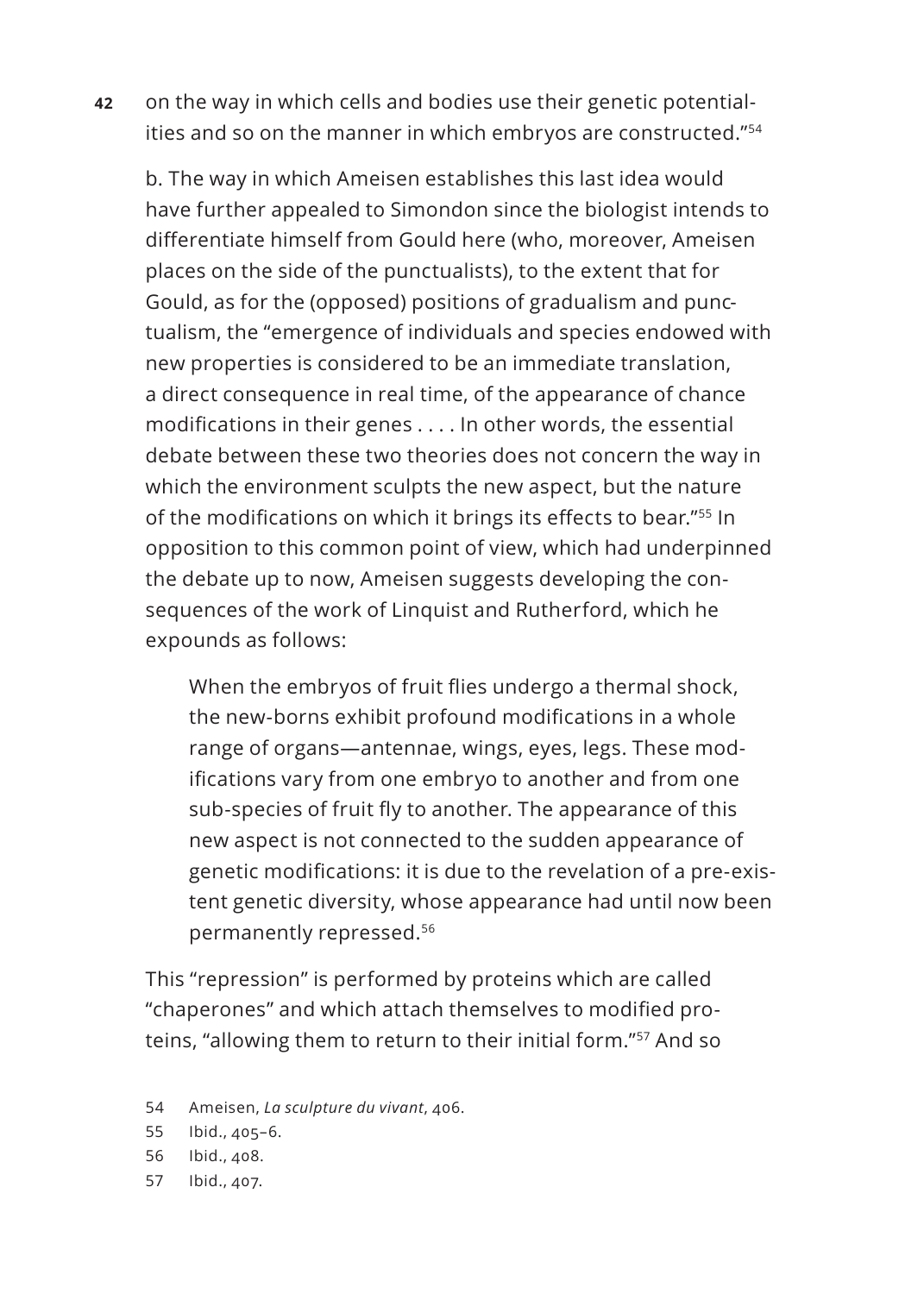it is necessary to give a *second reading* of the above citation **43** from Ameisen in which it was said that "dramatic changes in the environment can bring to light, in a body that is developing itself, a pre-existent source of novelty—a potentiality—which had accumulated progressively over time and which, *continually repressed until now*, is suddenly able to show itself for the first time." The words I have italicized contain the theoretical innovation which means that it is no longer necessary for Ameisen to refer to Gould's exaptation: here, the action of the new environment, which suddenly reveals potentialities accumulated in the organism, no longer operates on the form of the proteins—so on the gene's mode of expression—but on the internal agents which until now restored this form when it had been altered in this way. This is the "complexity" explicitly claimed by Ameisen, and "complexity" is the watchword whose great pioneer, as I showed in *Simondon ou l'Encyclopédisme génétique*, is without doubt Simondon. So we have our work cut out for us.

#### **Works Cited**

Ameisen, Jean-Claude. *La Sculpture du vivant*. Paris: Seuil, 2003.

- Atlan, Henri. *L'organisation biologique et la théorie de l'information*. Paris: Hermann, 1972.
- ———. *Le vivant post-génomique, ou Qu'est-ce que l'auto-organisation?* Paris: Odile Jacob, 2011.
- Barthélémy, Jean-Hugues. *Penser l'individuation: Simondon et la philosophie de la nature,* Paris: L'Hartmattan, 2005.

———. *Simondon ou L'Encyclopédisme génétique*. Paris: PUF, 2008.

Bertalanffy, Ludwig von. *General System Theory.* New York: George Braziller, 1968. Brillouin, Léon. *Science and Information Theory*. New York: Academic Press, 1956.

Canguilhem, Georges. *La connaissance de la vie*. 2nd ed. Paris: Vrin, 1969.

———. *Le normal et le pathologique*. 2nd ed. Paris: PUF, 1966.

Dagognet, François. Preface to Bernard, Claude. *Introduction à l'étude de la médecine expérimentale*, 9–21. Paris: Flammaron, 1984.

Fagot-Largeault, Anne. "L'Individuation en biologie." In Bibliothèque du Collège international de philosophie, *Gilbert Simondon: Une pensée de l'individuation et de la technique*, 19–54. Paris: Albin Michel, 1994.

Gayon, Jean. *Darwin et l'après-Darwin*. Paris: Kimé, 1992.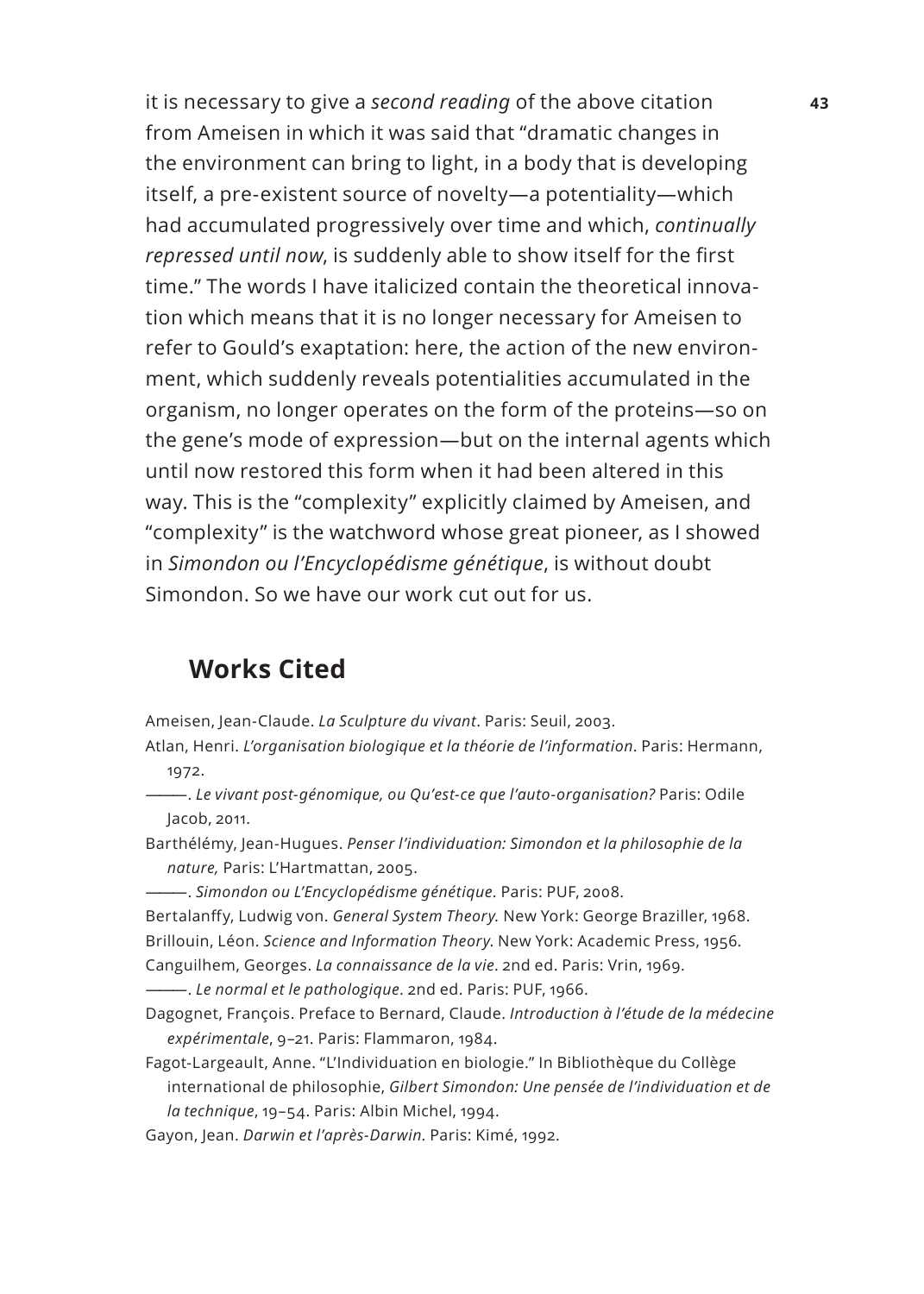**44** Lecourt, Dominique. "La question de l'individu d'après George Canguilhem." In Bibliothèque du Collège international de philosophie, *Georges Canguilhem: Philosophe, historien des sciences*. Paris: Albin Michel, 1993.

Leroi-Gourhan, André. *Le geste et la parole*. Vol. 1 and 2. Paris: Albin Michel, 1964–65. Morange, Michel. "Information." In *Dictionnaire d'histoire et philosophie des sciences*, edited by Dominique Lecourt, 526–27. Paris: PUF, 2003.

Petit, Victor. "L'individuation du vivant (2). Génétique et ontogenèse." *Cahiers Simondon no. 2*, edited by Jean-Hugues Barthélémy, 53–80. Paris: L'Harmattan, 2010.

Piaget, Jean. *Biologie et connaissance*. Paris: Gallimard, 1967.

Prochiantz, Alain. *Machine-esprit*. Paris: Odile Jacob, 2001.

Schrödinger, Erwin. *Mind and Matter.* In *What is Life?* Cambridge: Cambridge University Press, 2014.

Simondon, Gilbert. *Du mode d'existence des objets techniques*. Paris: Aubier, 1958.

———. *L'individu et sa genèse physico-biologique*. Grenoble: Millon, 1995.

———. *L'individuation à la lumière des notions de forme et d'information*, Grenoble: Millon, 2005.

———. *L'individuation psychique et collective*. Paris: Aubier, 1989.

Sonigo, Pierre, and Isabelle Stengers, *L'évolution.* Paris: EPD Sciences, 2003.

Stiegler, Bernard. *La Technique et le Temps*. 3 vols. Paris: Galilée, 1994–2001.

Tibon-Cornillot, Michel. "Penser en amont de la bioéthique: transformations dirigées du génome et crise du néodarwinisme." In *Vers un anti-destin? Patrimoine génétique et droits de l'humanité*, edited by François Gros and Gérard Huber, 127–46. Paris: Editions Odile Jacob, 1992.

Waal, Frans de. *The Age of Empathy*. New York: Random House, 2009.

Wiener, Norbert. *Cybernetics*. Cambridge, MA: MIT Press, 1948.

———. *The Use of Human Beings: Cybernetic and Society*. Boston, MA: Da Capo Press, 1988.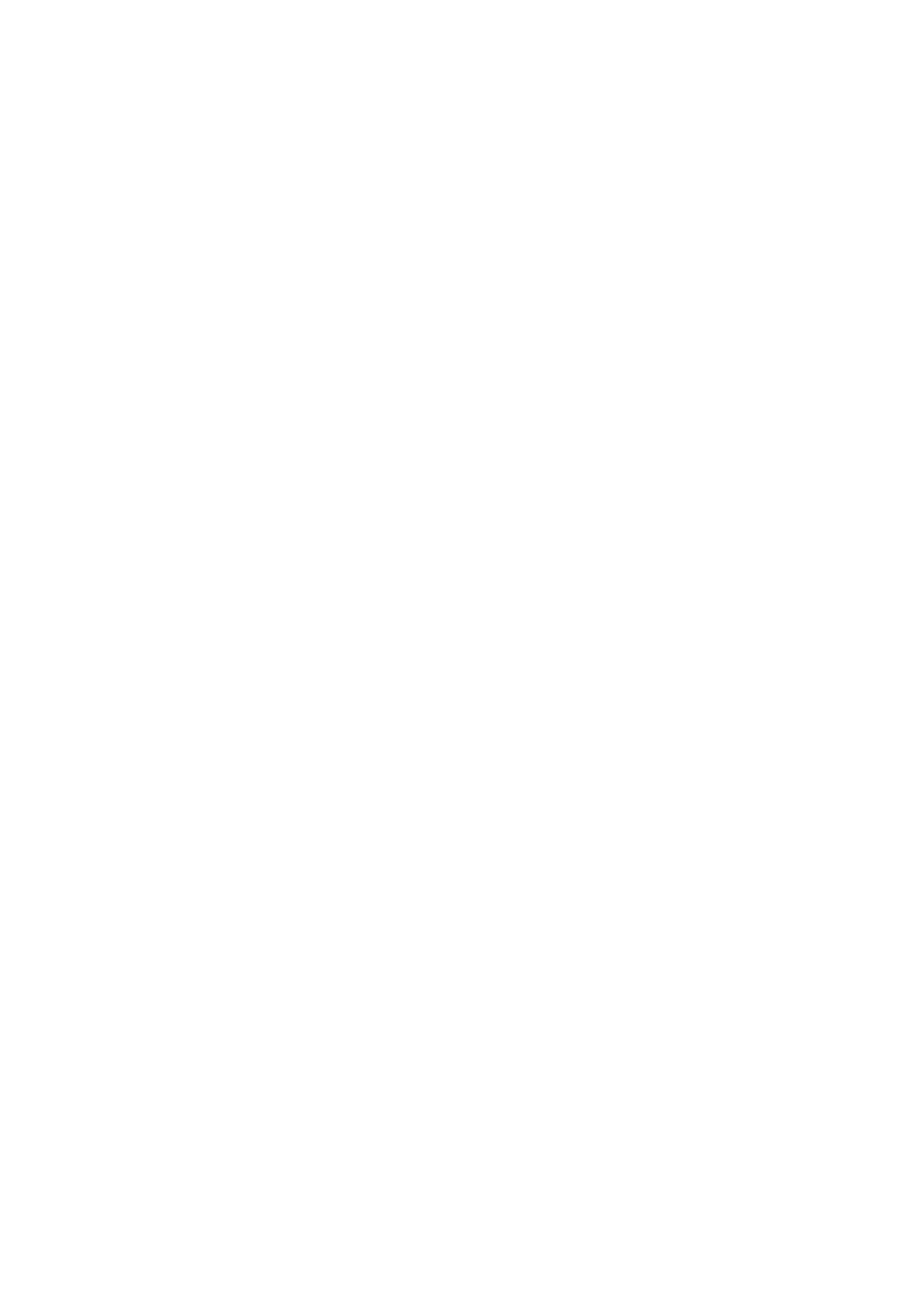# **Technology and the Question of Non-Anthropology**

### **Introduction: Non-Anthropology; or, The Conditions of a Dialogue**

What are the initial conditions of a dialogue between Simondon and Heidegger? If the question arises, it is because the difference between these two thinkers at first seems irreducible, to such a degree that the dialogue risks, through an absence of common ground, becoming a misunderstanding. But common ground there is, and it is most apparent with respect to the major theme of technology.<sup>1</sup> To be precise, it is not a misunderstanding that will underwrite the dialogue between Heidegger and Simondon, but their mutual demand for a *non-"anthropological"* thinking of technology.

1 Translator's note: I have translated both *Technik* (from German) and *technique* (from French) as "technology" for the sake of consistency with the existing translations of Heidegger's essay "The Question Concerning Technology"; it is also noted that Simondon uses the French word "technologie" when he refers to the study of "technique(s)."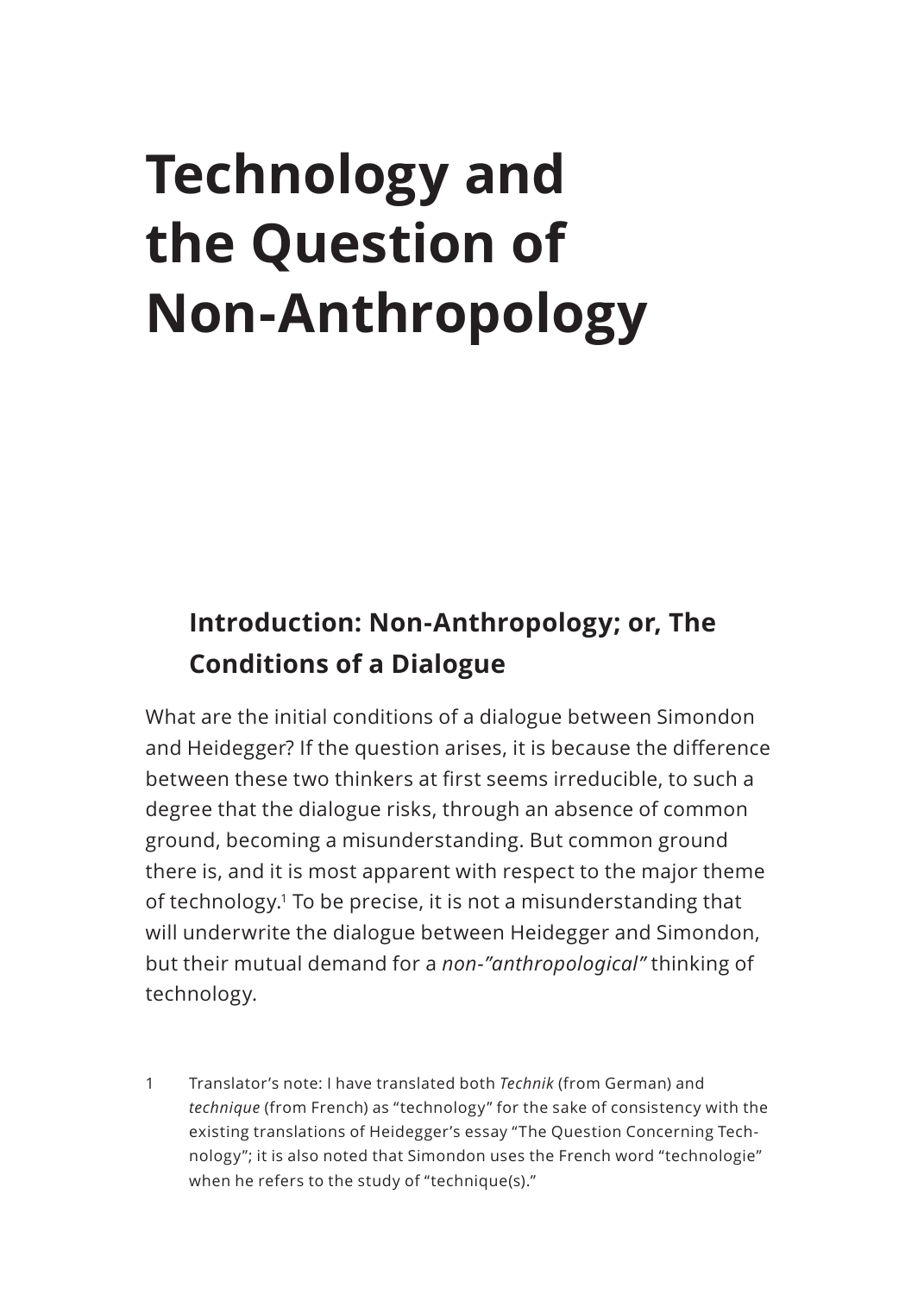- **48** For Simondon, the word "anthropology" is not to be understood in any of its classical senses but designates, on the one hand, an essentialist thinking which cuts human being off from the living, and on the other, a thinking that reduces technology to its use by human being—to what Simondon refers to as the "labor paradigm." It is Simondon's critique of this second aspect of anthropological thought that we will soon be examining. For the moment we emphasize that whereas Simondon's critique of these two aspects of anthropology has led some to suppose that he was an anti-humanist, his stance seeks only to rehabilitate technology, on the one hand, and philosophy of nature on the other, without this being to the detriment of human being. It is only really possible to understand Simondon here if we accept that he privileges a subversion of classical conceptual oppositions and conflicts of views.2 So, in both *Du mode d'existence des objets techniques* [On the Mode of Existence of Technical Objects] (which was his supplementary thesis for his *doctorat d'État*) and *L'individuation à la lumière des notions de forme et d'information* [Individuation in the Light of Notions of Form and Information] (which was his main thesis), the French philosopher rejects the conceptual oppositions of nature/culture and technology/culture. It is the presence of a third classical opposition—between nature and technology—that betrays the weakness of these two conceptual oppositions. It is precisely by subverting this third opposition that Simondon will subvert the first two.
	- 2 I dedicated the whole of Chapter II of my book *Simondon* (Paris: Belles Lettres, 2014) to this privileging. Here I will simply recall that Simondon not only rejects the alternatives realism/idealism, empiricism/innatism and skepticism/dogmatism, which had already been challenged by Kant and his successors, but also the oppositions mechanism/vitalism, psychologism/ sociologism and humanism/technicism, against which he directed the bulk of his work. I showed that underlying all these theoretical alternatives there is the conceptual opposition matter/form, which is hidden in each of the theses. It is to this opposition that Simondon, for his part, brings back the opposition between the philosophizing subject and his object that had already been interrogated by Heidegger.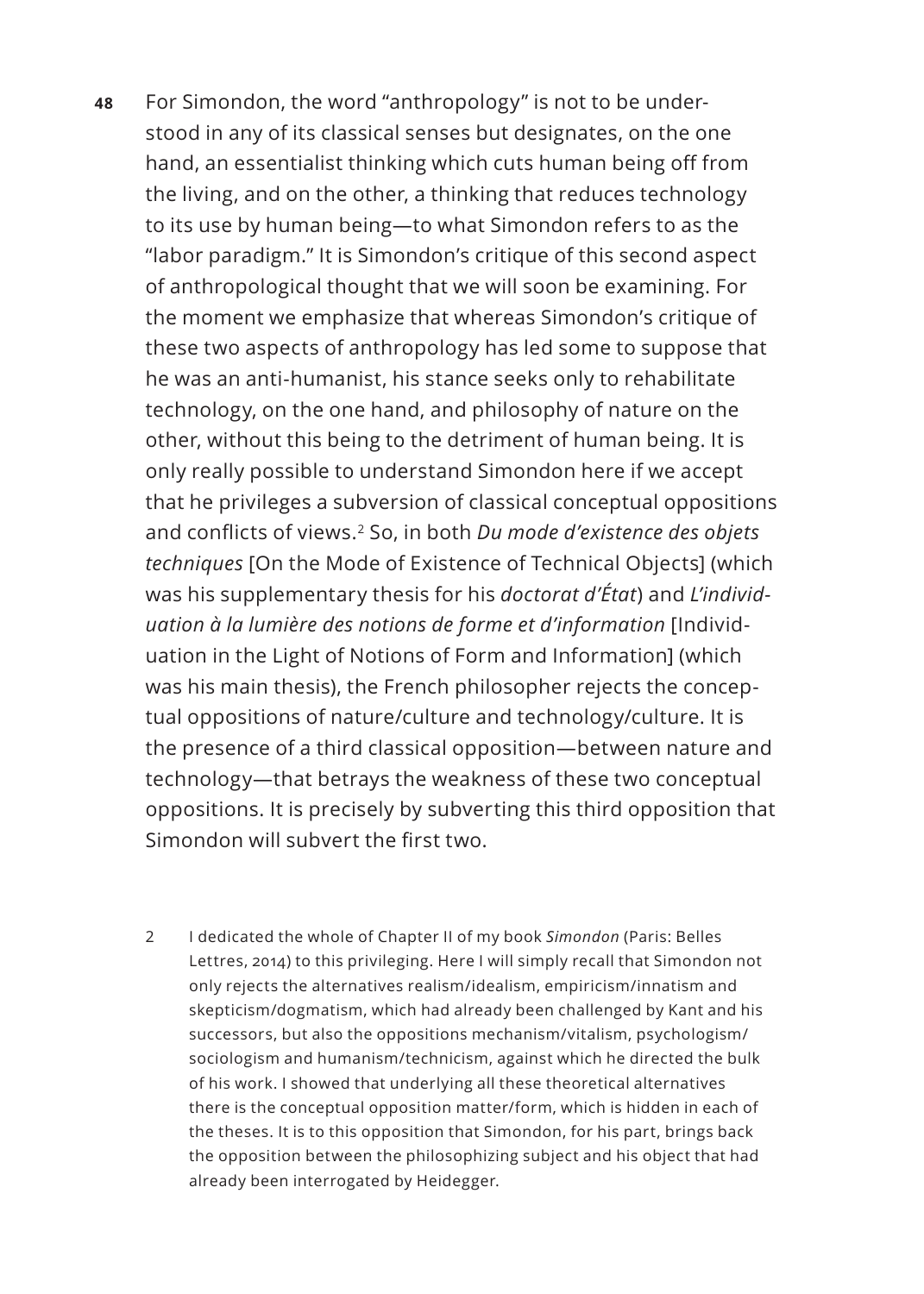Simondon's privileging of a subversion of classical oppositions **49** was rightly highlighted by Gilles Châtelet in his article "Simondon" for the *Encyclopaedia Universalis*, and with this privileging Simondon is closer to the book *Pour l'homme* [For Man] by his phenomenologist friend Mikel Dufrenne than to so-called antihumanist thinkers. Indeed, *Du mode d'existence des objets techniques* criticizes what it calls "an easy humanism,"3 which is not humanism in general, but only what one might call "a far too easy humanism." In opposition to this, it is for him a matter of establishing what I would like to call a "difficult humanism,"4 which is to say, a humanism compatible with the critique of the two aspects of "anthropology" as defined by Simondon. On the one hand, this difficult humanism integrates human reality into *physis*, and on the other technology into culture. These two integrations are in fact for Simondon just one, since technology, he says, is itself what "expresses" "nature" in its connection with the "subject": the technical object is the extension of life through which that life can go beyond itself in a relationship referred to as "transindividual." So, Simondon says, the technical object is nature having become a "support" for what extends and overcomes simple life. This, briefly stated, is the subversion of the first two classical oppositions by way of the subversion of the third.

Now, for Heidegger, the word "anthropology" once again refers to a twofold naivety: on the one hand, anthropology is a thinking that reduces the essence of human being to a "present-at-hand being" (*étant-là-devant* / *vorhandenes Seiende*), when this essence is, for Heidegger, "Being-there" (*Dasein*); on the other hand, anthropology is a thinking that reduces technology to its use by human being. This second aspect brings us back to what is also

- 3 Gilbert Simondon, *Du mode d'existence des objets techniques* (Paris: Aubier, 1958), 9.
- 4 I have developed this theme in two texts: "What New Humanism Today?," trans. Chris Turner, *Cultural Politics* 6, no. 2 (2010): 237–52; and "L'humanisme ne prend sens que comme combat contre un type d'aliénation" (interview with Ludovic Duhem), *Tête-à-tête*, no. 5 (2013): 54–67.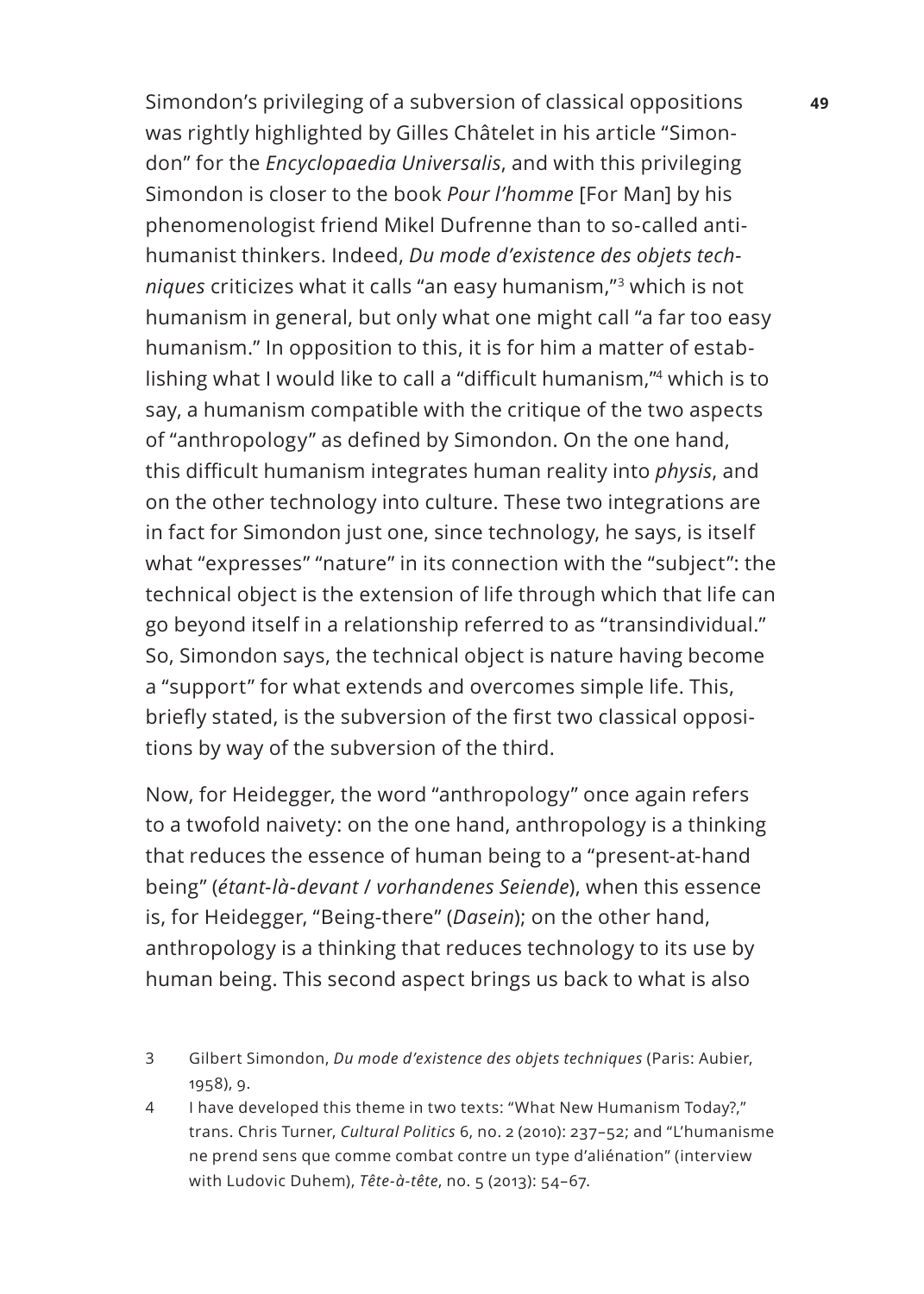**50** rejected by Simondon. So, it is here that a true dialogue is possible, and the question that we will pose to set this dialogue up is, of course, the following: How, in its concepts and its theses, should a non-anthropological thinking of technology take shape? Now, the common thesis of non-anthropology will not be understood in the same way by the two thinkers, not only with respect to the first meaning of the word "anthropology," but also with respect to the second. This is the situation: the first aspect of anthropology as defined by Heidegger does not match the first aspect of anthropology as defined by Simondon. Saying that anthropology reduces the essence of human being to a presentat-hand being is not the same as saying that anthropology cuts human being off from the living. Each of the two thinkers would situate the other within anthropology—for Simondon, Heidegger is still effecting an essentialist break while, for Heidegger, Simondon is still effecting a reduction of the essence of human being to present-at-hand being.<sup>5</sup> But for Simondon, as for Heidegger, the two aspects of the anthropology they set out to challenge go together, so the understanding of the second aspect will also differ between the two, despite the verbal similarity possible in the initial diagnosis. The construction of non-anthropology will therefore be different for each of our two thinkers, as much in its second as in its first aspect. This is what we must now confirm by bringing our analysis to bear upon only the second aspect of non-anthropology—the aspect relating to technology—and by beginning with an exposition of Simondon's position.

5 It *doesn't* mean that Simondon reduces human being to a thing. What Heidegger criticizes as an "objectification" (*Ver-gegen-ständlichung*) is not what in French is called "*chosification*" (*Verdinglichung*) but *a more general attitude of knowledge* that one might call "objectivation." I have authorized the translator to use the *classical* English translation, that is to say "objectification," but one must keep in mind these remarks.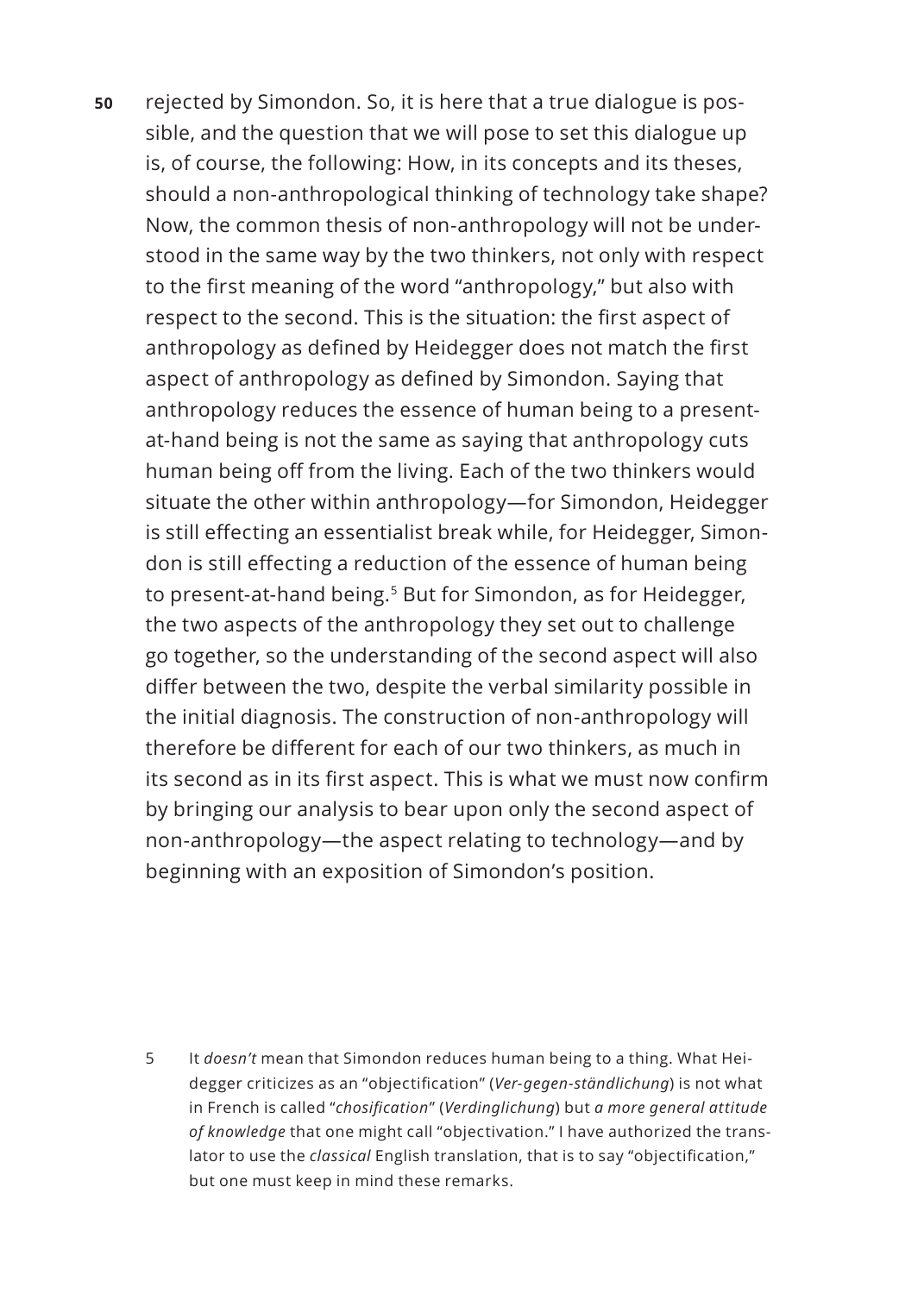## **<sup>51</sup> The Non-Anthropological Thinking of Technology in Simondon**

*L'individuation à la lumière des notions de forme et d'information*  considered the individuation—which is to say, in Simondon's work, the *genesis*—of physical, vital, and psycho-social or "transindividual" beings. *Du mode d'existence des objets techniques* considers the individuation of technical beings in that they are also a genesis. It is only by way of the latter that it is possible, according to Simondon, to bring out the sense of technical objects, and to reinstate technics with respect to its participation in culture. This is why the first part of the book is titled "Genèse et évolution des objets techniques" ["Genesis and Evolution of Technical Objects"]. From the start, it is a question of refusing to define the technical object starting from a classification into genres and species of the individual considered as a given. Here, as in his main thesis, "it is better to reverse the problem: it is starting from criteria of genesis that it is possible to define the individuality and specificity of the technical object."6 But it is the *labor* paradigm which, for Simondon, seems to order the traditional classification of technical objects into genres and species. This labor paradigm, when it is considered as a *social relationship* between a master and a slave, is an *unconscious* paradigm of the hylomorphism against which Simondon is fighting in his work, the *conscious* paradigm of which lies, he says, in the *technical* operation of casting bricks.<sup>7</sup> Indeed, it is the labor paradigm that orders the reduction of technical objects to their usage, which in turn defines the genres and species whose illusory character is condemned by Simondon:

<sup>6</sup> Simondon, *Du mode d'existence des objets techniques*, 20.

<sup>7</sup> See Simondon, *L'individuation à la lumière des notions de forme et d'information* (Grenoble: Millon, 2005), Part I, Chapter I; and my commentary in *Penser l'individuation: Simondon et la philosophie de la nature* (Paris: L'Harmattan, 2005), Chapter II, 4. This commentary is taken up again in abridged form in my book *Simondon*, 106–110.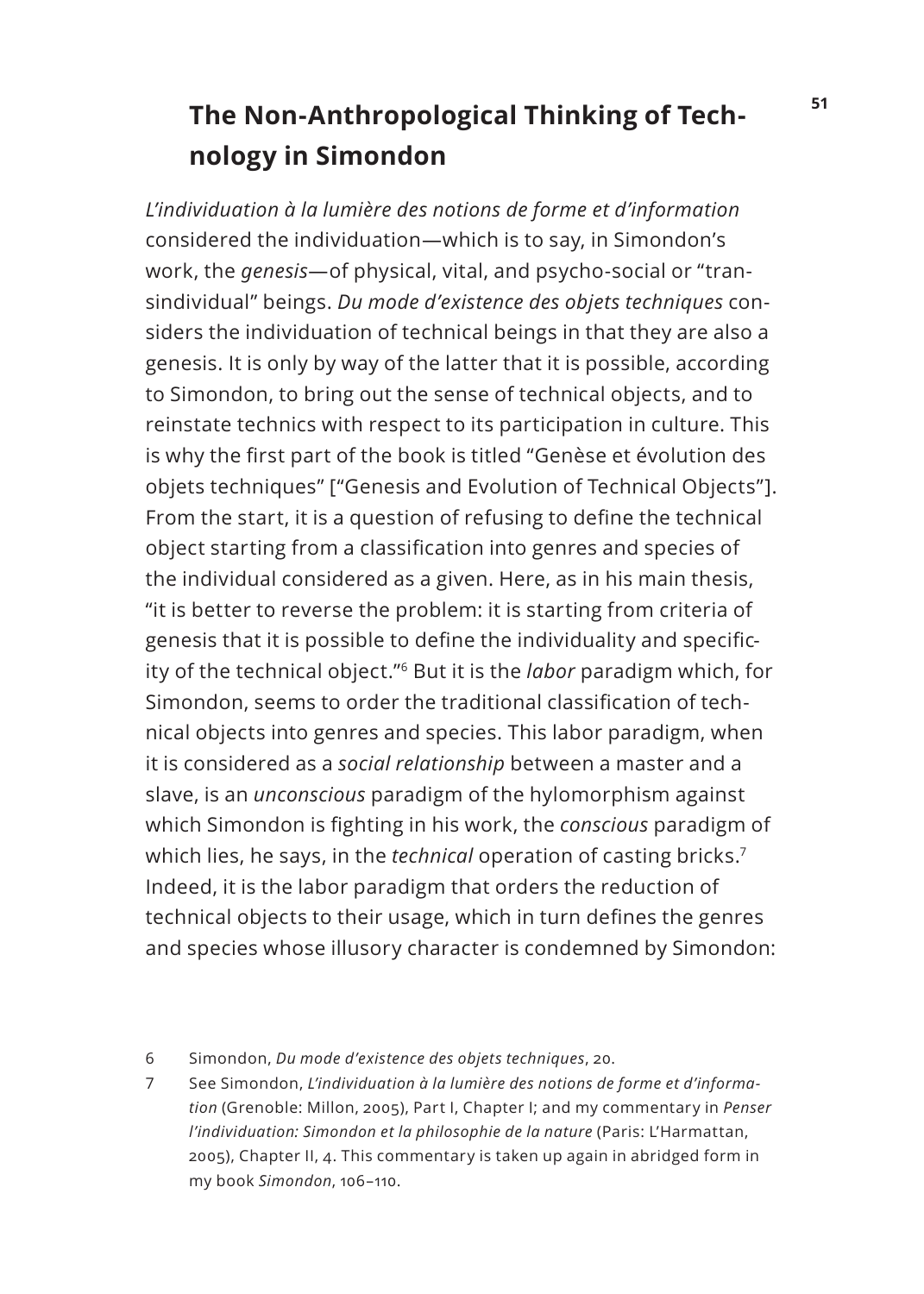**52** species are easy to summarily distinguish, for practical use, as long as it is accepted that the technical object is to be understood with respect to the practical end to which it responds; but this is an illusory specificity because no structure corresponds to a defined use. The same result can be obtained starting from very different operations and structures: a steam engine, a petrol engine, a turbine, and spring or weight-powered engines are all engines; but the spring-powered engine is in fact more closely analogous to a bow or a crossbow than to a steam engine; the motor of a weight-driven clock is analogous to a winch, while an electric clock is analogous to a doorbell or buzzer. Use brings heterogeneous operations and structures together in the same genres and species which take their signification from the relationship between this operation and another, that of the human being in action. So, what we call by a single name—engine, for example—may be multiple at a given moment and may vary with time, changing character.<sup>8</sup>

Here it is the opposition between utilitarian character and operation that is central. That the classification of technical objects into genres and species according to their use derives from the unconscious paradigm of hylomorphism constituted by labor, is apparent in this passage, even if implicitly and allusively, in the notion of the subsumption of the object under its use by "the human being in action." Such is the root of what Simondon regards as an "anthropological" reduction of technology. The different engines, for example, only have "a single name" thanks to this illusory subsumption of operation under use, through which the only thing that can truly define a technical object is lost—its genesis:

8 Simondon, *Du mode d'existence des objets techniques*, 19. [The word "operation" is here used to translate "*fonctionnement*," because of the ambiguity of "functioning" and "working": the first doesn't make a clear distinction between the operation and the function or use, and the second refers to work, which Simondon rejects as a blinding paradigm. —Auth. & Trans.]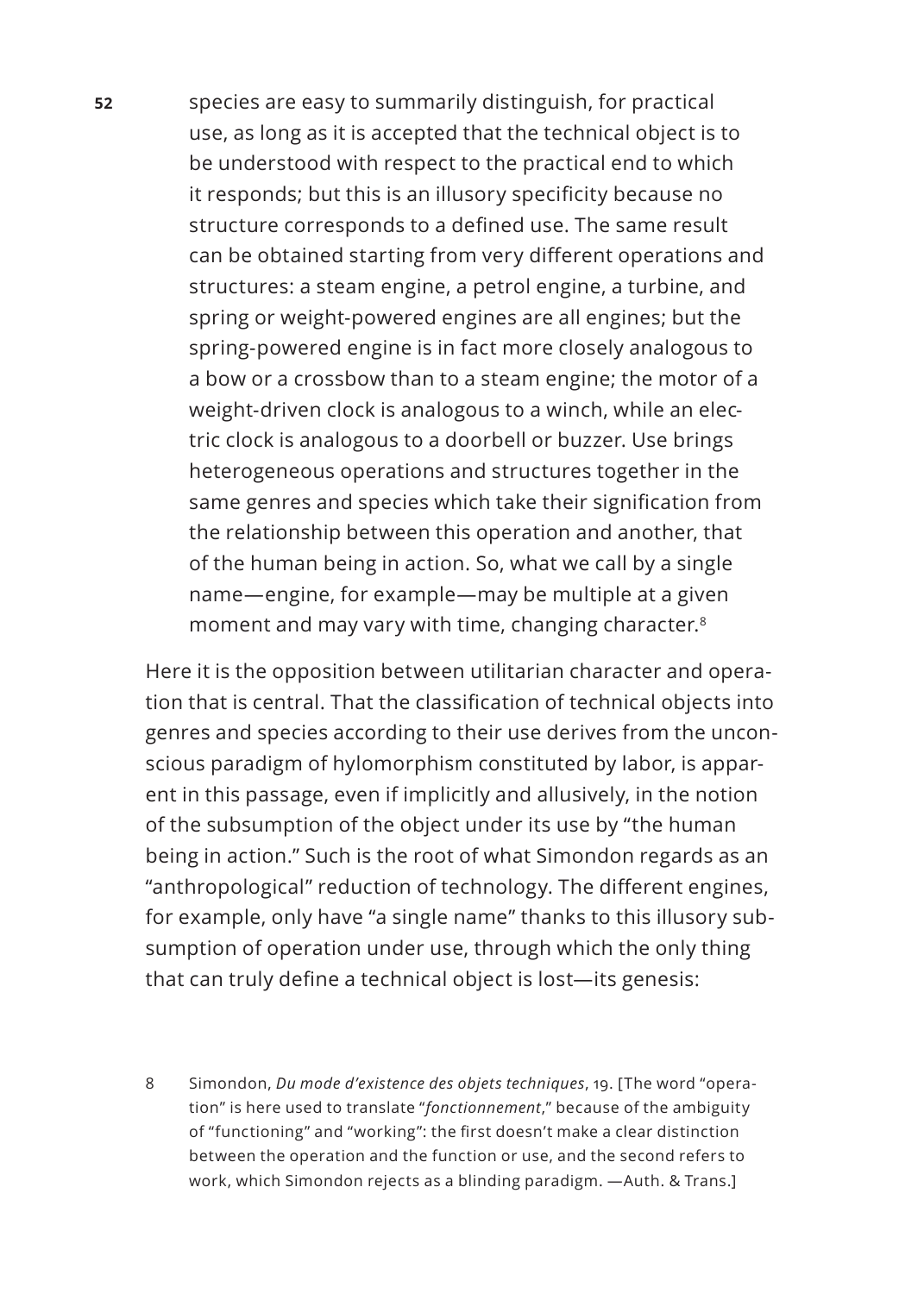The unity of the technical object, its character and specificity, **53** are characteristic of the consistency and convergence of its genesis. The genesis of the technical object appertains to its being. . . . The petrol engine is not just any such engine in time and space, but the fact that there is a development, a continuity from the first engines to those that we know, which are still evolving. In this respect, as in a phylogenetic lineage, a definite evolutionary stage contains in itself dynamic structures and schemas which underlie an evolution of forms. The technical being evolves by convergence and by self-adaptation; it inwardly coheres according to a principle of internal resonance.<sup>9</sup>

Both the beginning and the end of this passage show how the technical object is considered here in terms of the perfecting (*perfectionnement*) of a pre-existing operation describing a "lineage." So the opposition is not between genesis and progress, but between progress with respect to operation and progress with respect to usage, with the latter conforming to totally different criteria than those defining the progress of operation as the genesis of the technical object: "for this or that use, an engine from 1910 is superior to an engine from 1956."10 Indeed, true technical progress conforms to a principle of "convergence" and unification by virtue of which a reciprocal causality is established through which each element receives its form:

In a contemporary engine, every important element is so bound up with the others through reciprocal exchanges of energy that it cannot be other than it is. The form of the combustion chamber, the form of the valves and the form of the piston belong to the same system in which there are a multitude of reciprocal causalities. . . . One could say that the contemporary engine is a concrete engine, while the former engine is an abstract engine. In the former engine, each

9 Ibid., 20. 10 Ibid.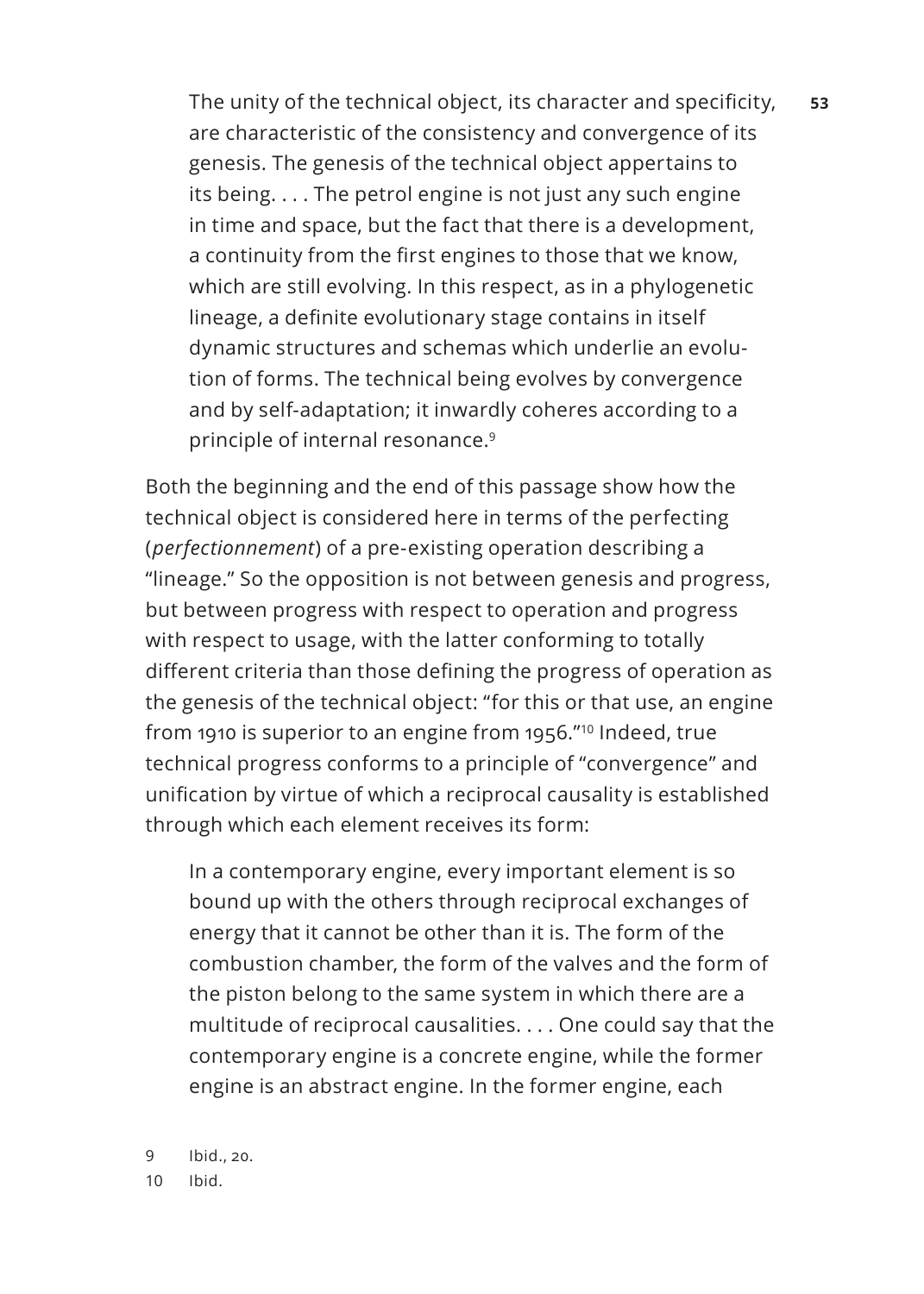**54** element takes part at a given moment in the cycle, and then it is no longer supposed to act on the other elements.<sup>11</sup>

This is what Simondon, here taking up the Hegelian notions of the abstract and the concrete, calls the process of "concretization" of technical objects. But such a reciprocal causality only "has" its "truth"—again in Hegelian terms—in the idea of the poly-functionality of elements, which alone allows the process of "concretization" to be defined as a process of "convergence." Contrary to the motives determining the usage of a technical object, however, the motives determining its evolution by convergence are not strictly speaking anthropological: "if technical objects evolve in the direction of a small number of specific types, this is due to an internal necessity and does not depend on economic influences or practical requirements."12 But before clarifying how the "nonanthropological" character of the process of concretization–convergence should be understood, we should note that Simondon, if we follow the text, must consider the "*bespoke*" objects of the artisan as "abstract," in opposition to industrial objects which alone are "concrete": "at the industrial level, the object has acquired its coherence, and it is the system of needs that is less coherent than the system of the object; needs mold themselves to the industrial technical object, which in this way acquires the power to fashion a civilization."13 These last words point to the progressive autonomization of the process of concretization-convergence, whose "internal necessity" is asserted by Simondon:

The structural reforms allowing for the specification of the technical object constitute what is essential to the becoming of that object; even if the sciences make no advance during a given period, the progress of the technical object towards specificity can continue to take place; indeed, the principle of this progress is the way in which the object brings itself

- 12 Ibid., 23–24.
- 13 Ibid., 24 (author's emphasis).

<sup>11</sup> Ibid., 21.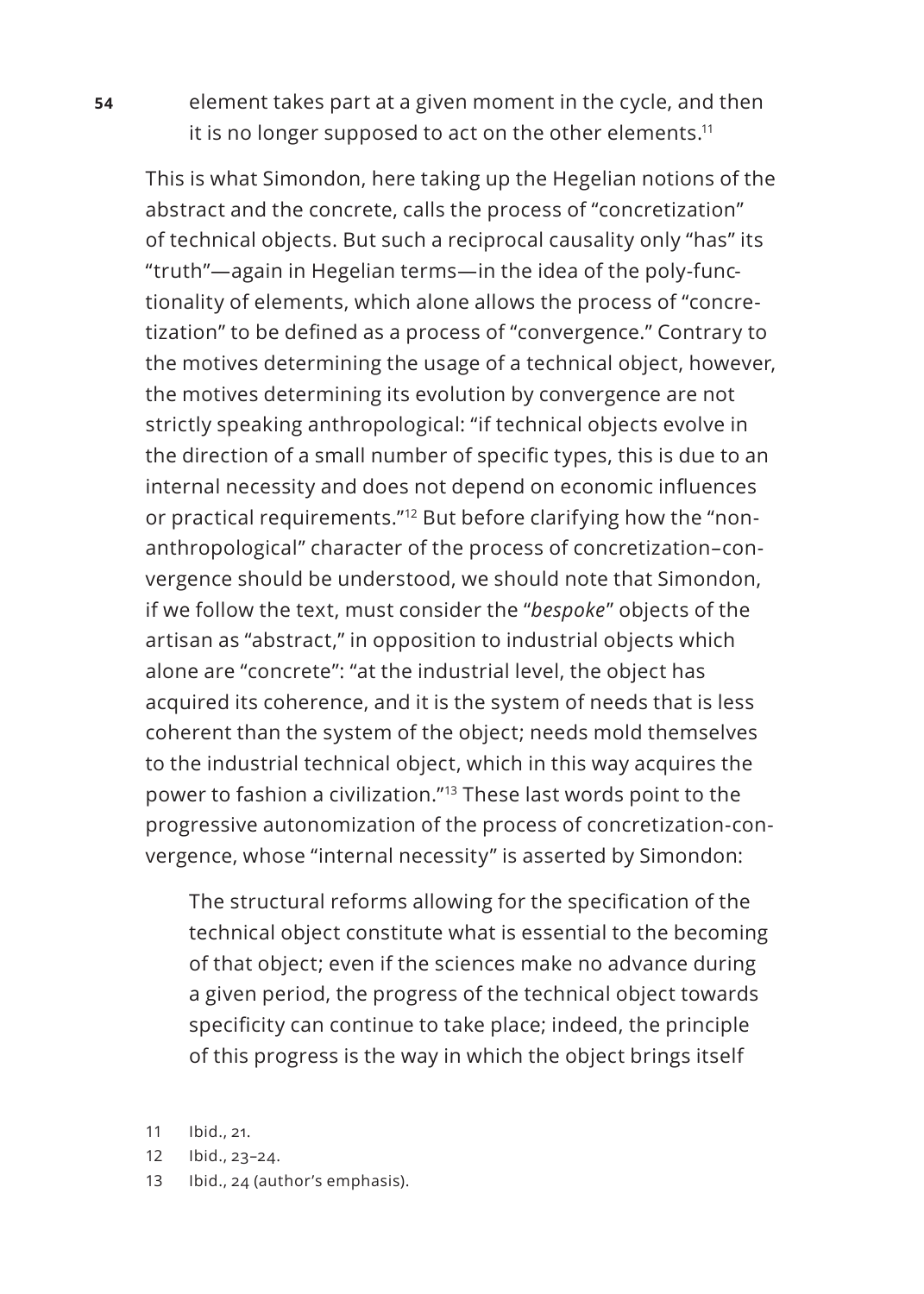about and conditions itself in its operation and in the **55** reactions of its operation on use; the technical object, issuing from an abstract labor organizing sub-ensembles, is the scene of a certain number of relations of reciprocal causality. It is these relations which mean that, based on certain limits in the conditions of utilization, the object discovers obstacles within its functioning: *it is in incompatibilities produced from the progressive saturation of the system of sub-ensembles that we find the play of limits whose overcoming is constitutive of progress*; but it is in its nature that this overcoming can only take place through a leap, through a modification of the internal distribution of functions, a rearrangement of their system; what was an obstacle must become a means of realization.14

The end of this passage brings us back to what Simondon calls, in a note from the same passage, the "conditions of individuation of a system," conditions which mean that "the specific evolution of technical objects is not completely continuous, nor is it completely discontinuous."<sup>15</sup> Because technical progress in fact changes the obstacles themselves into solutions, it happens by continuous supersaturation and discontinuous individuation, with supersaturation being found in incompatibilities balanced by "detail refinement" of a structure which they do not reorganize but which they end up revealing as problematic, the new individuation being the solution which uses the incompatibilities simultaneously balanced and revealed by these adjustments—to reorganize the structure itself.

Now that we have made these remarks, we can come back to what I referred to as the "non-anthropological" character of the process of concretization–convergence. Simondon distinguished between the intention on which the fabrication of a technical object is based, which is connected to its operation, and the

15 Ibid., 27.

<sup>14</sup> Ibid., 27–28 (author's emphasis).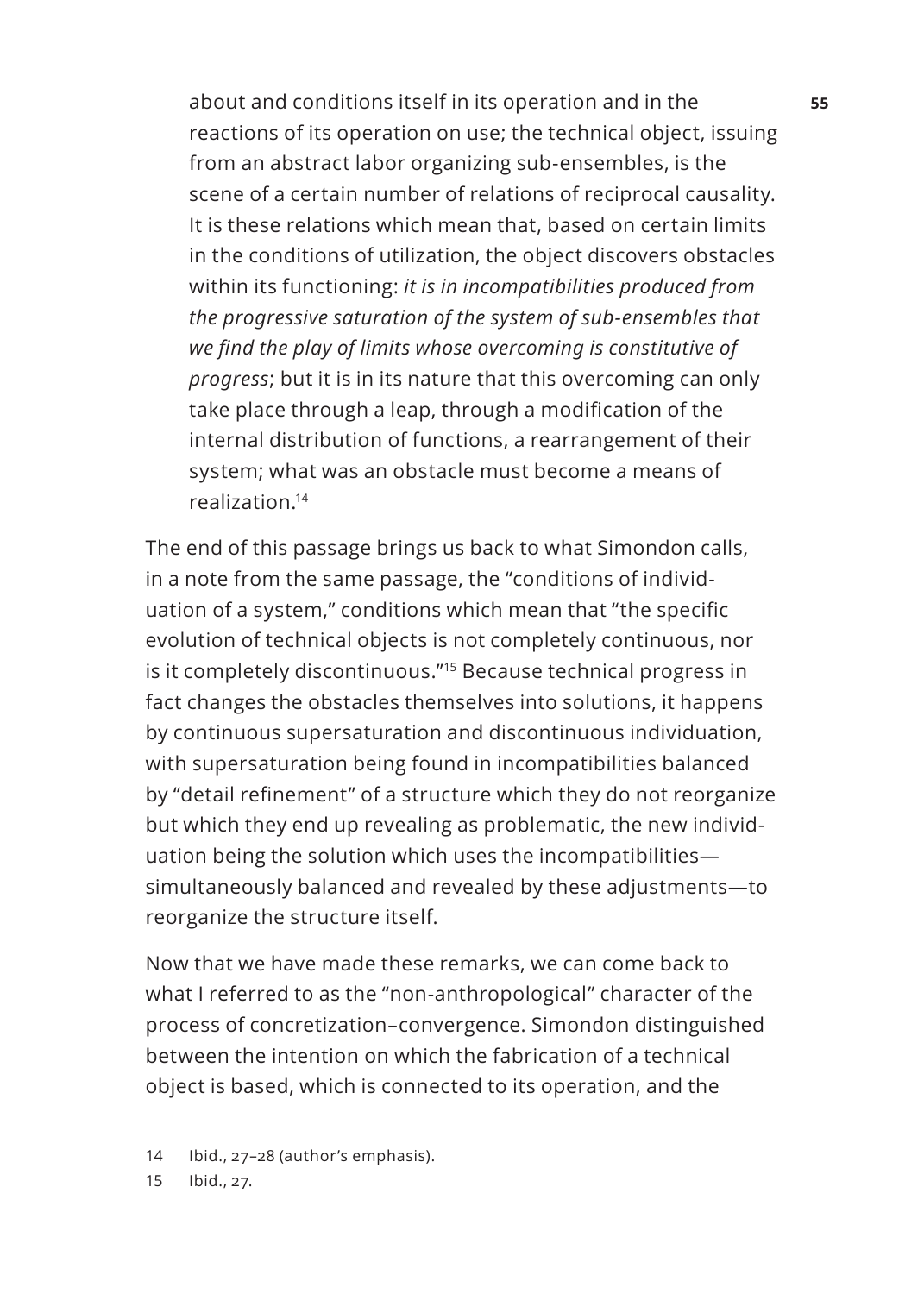**56** intention on which its use is based. But the fabricating intention can only explain the genesis of the technical object on condition that this intention is not considered anthropologically, which is to say as originating with a meaning-giving subject similar to the user. In this sense, Simondon does not oppose the Heideggerian thinking of *Gestell*: neither of these two thoughts is—at least at first sight—anthropological, even if Heidegger does not situate the non-anthropological thinking of technology within fabrication. Connected with this restriction there is, as we shall see, a real incompatibility in another sense between these two great thinkers of technology, since Simondon would certainly not have agreed with the Heideggerian thesis according to which "the essence of technology is nothing technological."<sup>16</sup> It is a question of knowing whether this thesis, which "ontologizes" technology in order to "deanthropologize" it, does not originate in an anthropological blind-spot with respect to fabrication, at least from a Simondonian perspective, if the expression "nothing technological" closing the Heideggerian formula means "nothing of a human operation or means." We will now undertake an internal critique of the Heideggerian thinking of technology, which is to say, a critique setting out from the non-anthropological intention of this thinking so as to turn this intention against the Heideggerian mode of its realization.

## **The Non-Anthropological Thinking of Technology in Heidegger: Towards an Internal Critique of** *Gestell*

The way in which Heidegger quite rightly challenges the anthropological thinking of technology may, if examined from Simondon's point of view, in fact seem still metaphysical, even

16 Martin Heidegger, "The Question Concerning Technology," in *The Question Concerning Technology and Other Essays*, trans. William Lovitt (New York: Harper Perennial, 1977), 4. [Translation slightly modified. —Trans.]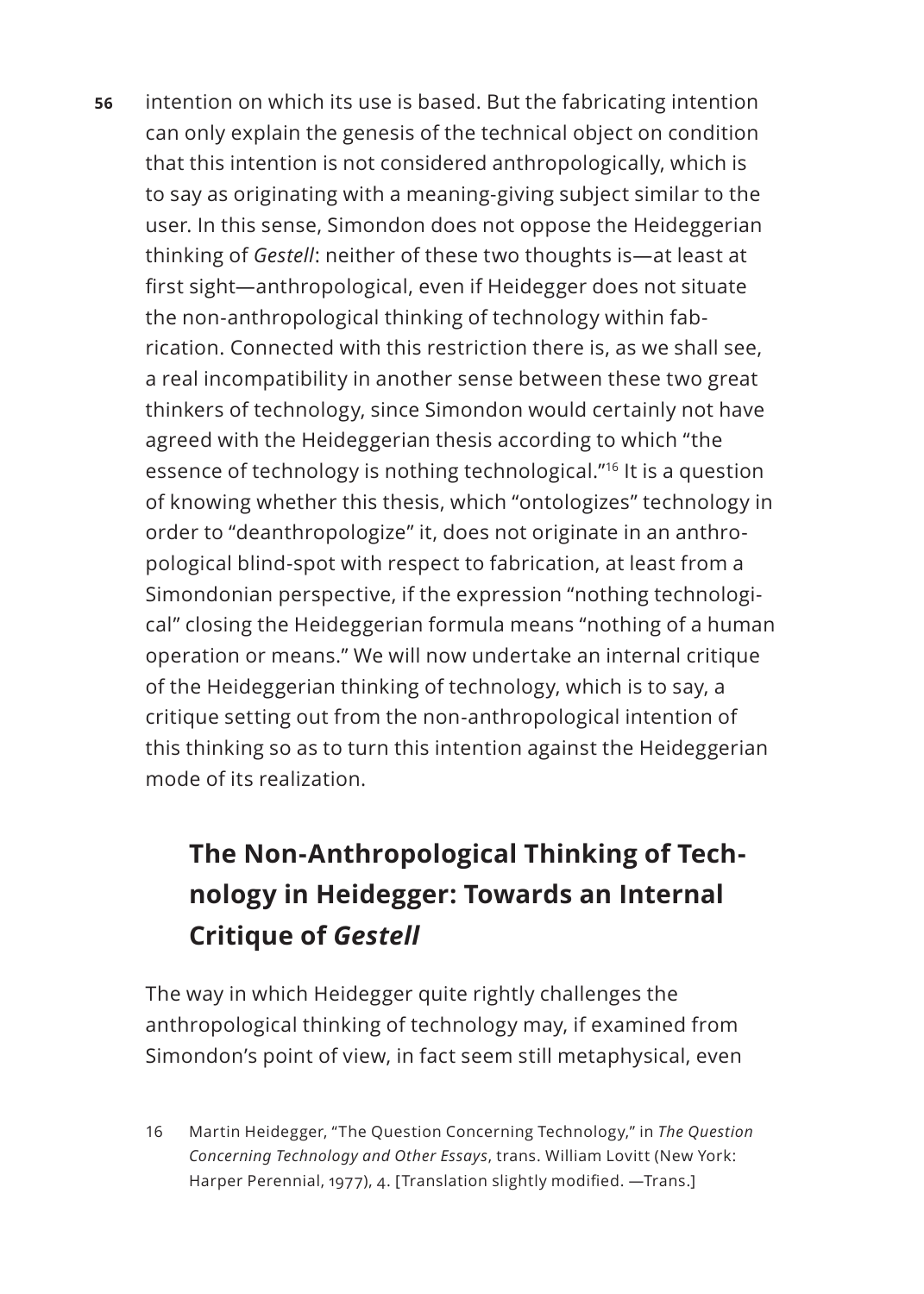"anthropological" in the profound Simondonian sense of the **57** term: for Heidegger, it is still in the name of the essence of human being that the essence of technology is said to have "nothing technological" in itself, which is to say nothing of a simple human operation or simple human means. It is surely not by chance if ultimately "the essence of technology cannot be guided into the metamorphosis of its fate without the aid of human being."<sup>17</sup> We recall in this connection the major steps of "The Question Concerning Technology."<sup>18</sup> In the same way that Simondon had distinguished between technology as operation, on the one hand, and the use to which we habitually reduce it on the other, Heidegger distinguishes between the "essence of technology" and its common representation as a means directed towards an end.<sup>19</sup> Even if this is "correct,"<sup>20</sup> both with respect to the technology of the artisan and to modern technology, the anthropological conception of technology misses, for Heidegger, the true—and no longer simply "correct"—essence of technology. It is an essence that, on this occasion, only modern technology leads us to question: "it is precisely the latter [modern technology] and it alone that is the disturbing thing, that moves us to ask the question concerning technology per se."<sup>21</sup>

- 17 Martin Heidegger, "The Turning" in *The Question Concerning Technology and Other Essays*, 39. [NB. The English translation differs in a number of ways from the French version. Here I have translated from the French. The unaltered English version reads as follows: "the coming to presence of technology cannot be led into the change of its destining without the cooperation of the coming to presence of man." —Trans.]
- 18 For a commentary, see Jacques Taminiaux, "L'essence vraie de la technique," in *Cahier de l'Herne: Heidegger*, ed. Michel Haar (Paris: Editions de l'Herne, 1983), 263–84.
- 19 As I said earlier, Heidegger nevertheless situates fabrication on the side of use, and so in an "instrumental and anthropological definition of technology" ("The Question Concerning Technology," 10). We may conclude from this that Simondon remains naive, but it is in fact Heidegger who shifts the nonanthropological nature of the process of concretization in favor of a *destinal*  thinking of technology, as we shall see.
- 20 Heidegger, "The Question Concerning Technology," 5.
- 21 Ibid., 13–14.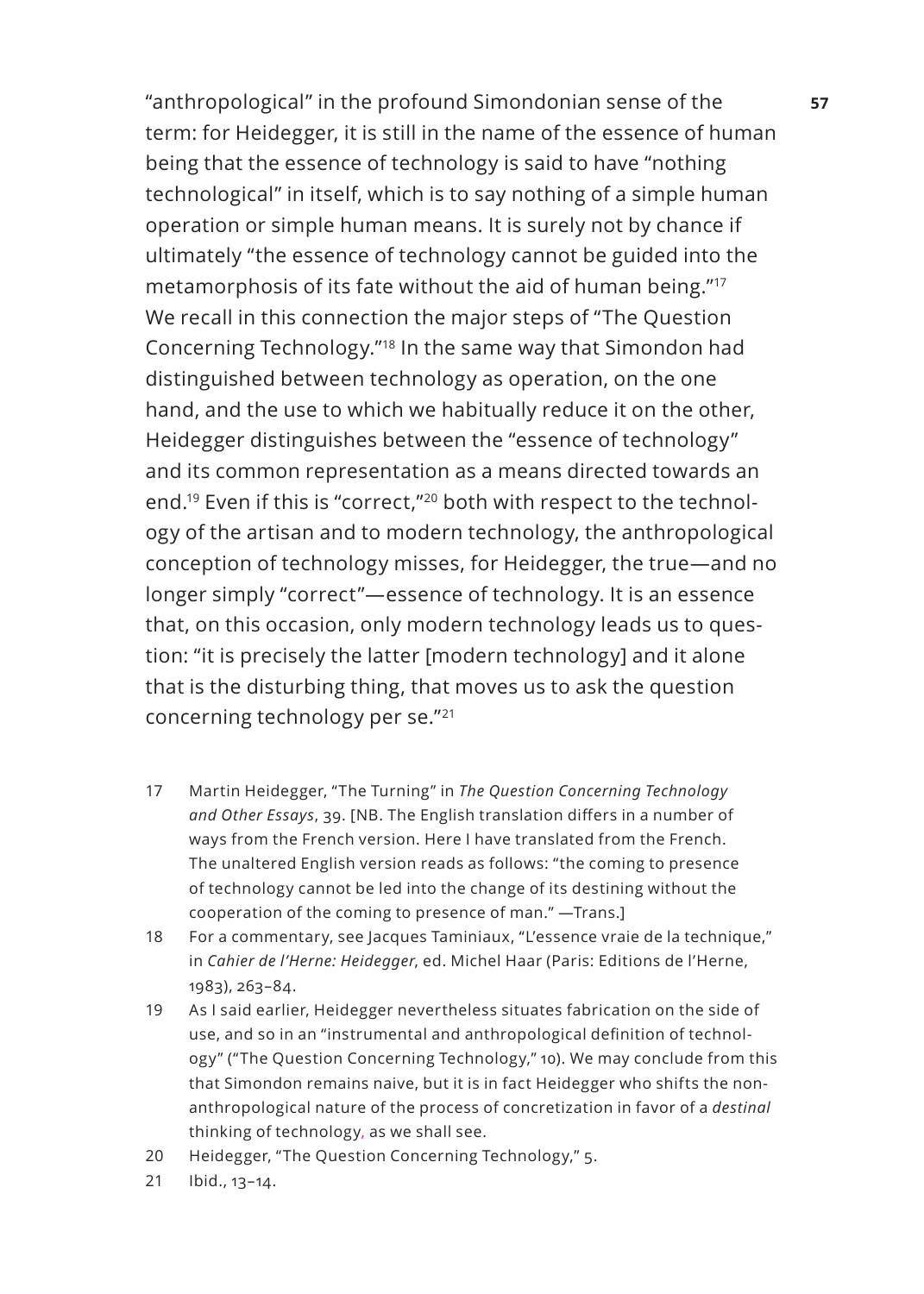**58** One must, nevertheless, distinguish between the essence of modern technology and the essence of technology: even if one leads to the questioning of the other, it cannot be reduced to it, and it is precisely for this reason that the questioning it brings about is "disturbing." To start with, the essence of technological bringing-forth (*pro-duction*) is not artificial fabrication but the "disclosure" from which bringing-forth proceeds, which is *physis* itself:

> It is of the utmost importance that we think the bringingforth [*la pro-duction, Hervor-bringen*] in its full scope and at the same time in the sense in which the Greeks thought it. . . . *Physis* also, the arising of something from out of itself, is a bringing-forth [*une pro-duction*], *poiēsis*. . . . Occasioning has to do with the presencing [*Anwesen*] of that which at any given time comes to appearance in bringing-forth. Bringingforth [*Le pro-duire*] brings hither out of concealment forth into unconcealment. Bringing-forth [*Pro-duire*] comes to pass only insofar as something concealed comes into unconcealment. . . . Technology is therefore no mere means. Technology is a way of revealing. If we give heed to this, then another whole realm for the essence of technology will open itself up to us. It is the realm of revealing, i.e., of truth [Wahr-heit].<sup>22</sup>

Let us jump ahead so as to note straight away the difference between this technology and modern technology: the essence of modern technology is Enframing (*Gestell*) as a mode of unconcealment, a particular mode which paradoxically obscures unconcealment. That which leads us to question the essence of technology is the thing that both reveals and conceals that essence: "the unconcealment in accordance with which nature presents itself as a calculable complex of the effects of forces can indeed permit correct determinations; but precisely through these successes the danger can remain that in the midst of all that is correct

22 Ibid., 11–12. One page later, Heidegger writes: "It is as revealing, and not as manufacturing, that *technē* is a bringing-forth."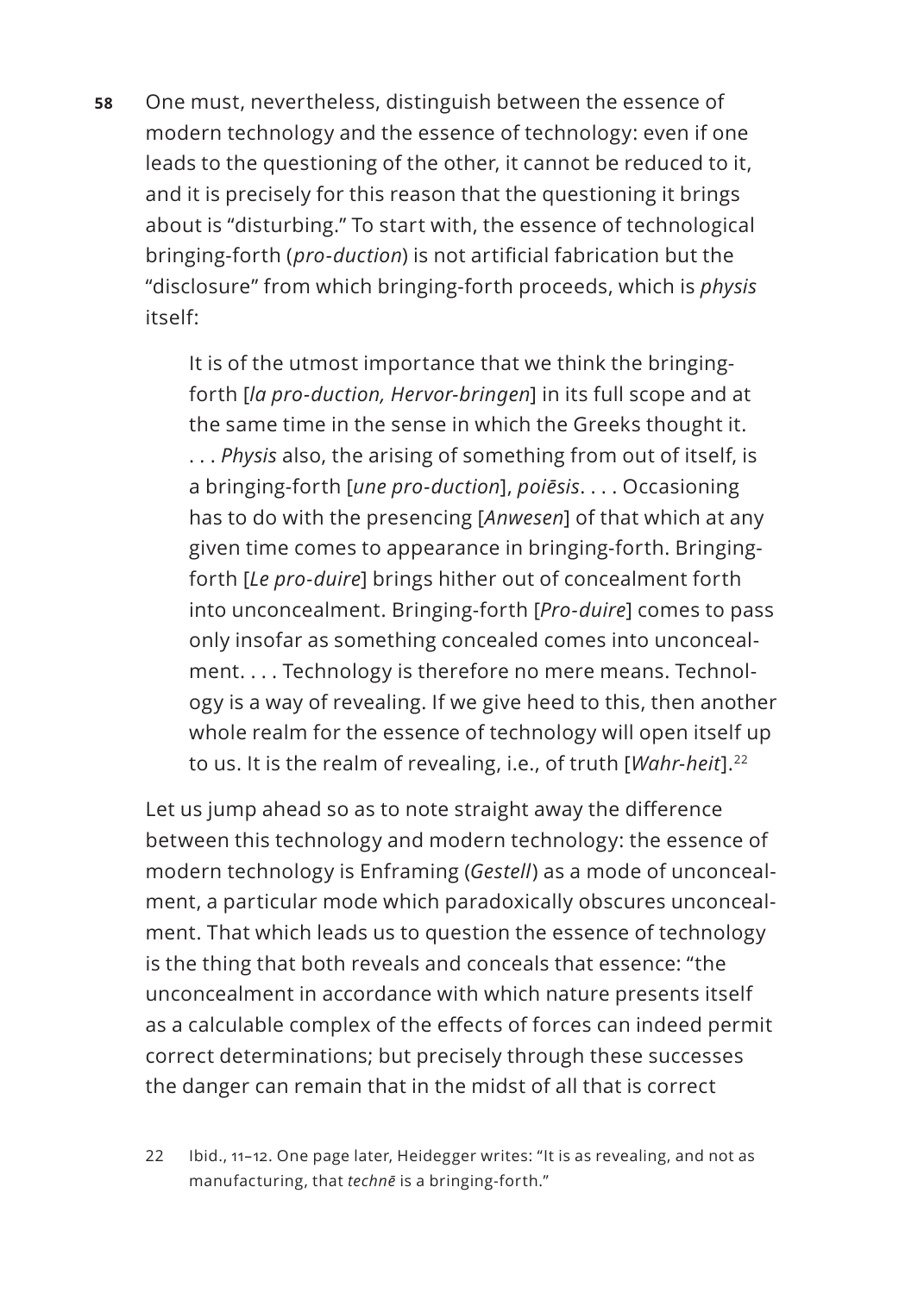the true will withdraw."<sup>23</sup> This is still only a temporary formulation of the paradox mentioned above, but already at this stage we should ask how it is justified. First of all by the fact that it is specific to modern technology that is does not unfold "into a bringing-forth [*une pro-duction*] in the sense of *poiēsis*. The revealing that rules in modern technology is a challenging [*Herausfordern*], which puts to nature the unreasonable demand that it supply energy that can be extracted and stored as such."24And secondly by the fact that the mode of unconcealment that is *Gestell* as the essence of modern technology makes technology appear as a scientific application, so concealing the fact that it makes scientific "exactitude" possible:

Because the essence of modern technology lies in Enframing, modern technology must employ exact physical science. Through its doing so, the deceptive illusion arises that modern technology is applied physical science. This illusion can maintain itself only so long as neither the essential origin of modern science nor indeed the essence of modern technology is adequately found out through questioning.<sup>25</sup>

To this is added the further illusion whereby man only ever encounters himself and his works, while Enframing is not his doing but what calls him forth, reducing man himself to a standing reserve. So, in Enframing (*Gestell*), "unconcealment" as destiny (*Geschick*) comes about as a danger or peril (*Gefahr*). But this is ultimately due to the fact that in Enframing, as the "essence" of modern technology, the retreat of unconcealment carries the day, dissociating the truth of Being from itself in its essence—a formula whose meaning we will need to clarify:

Where Enframing holds sway, regulating and securing of the standing-reserve mark all revealing. They no longer even let

23 Ibid., 26. 24 Ibid., 14. 25 Ibid., 23.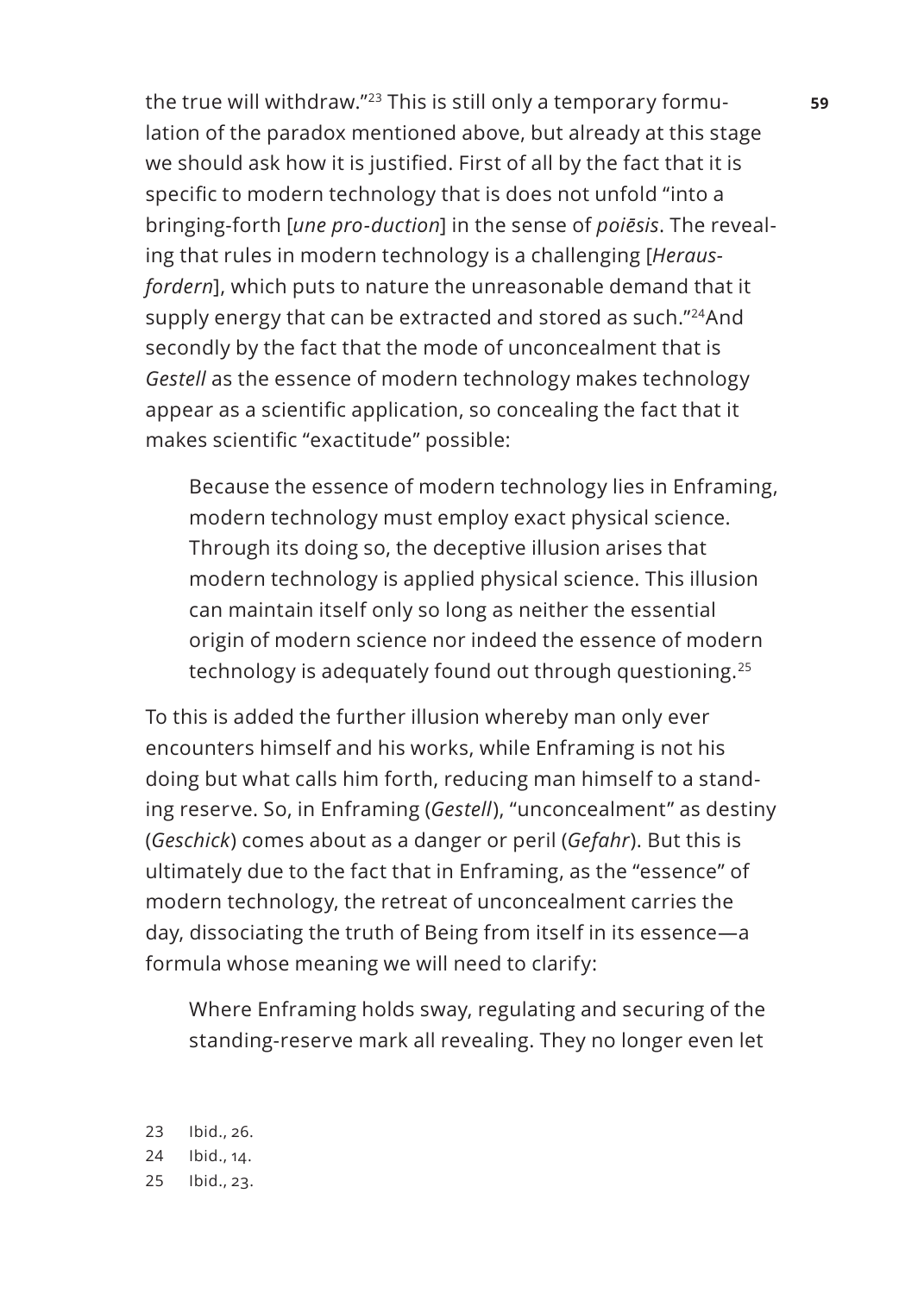**60** their own fundamental characteristic appear, namely, this revealing as such.

> Thus the challenging Enframing not only conceals a former way of revealing, bringing-forth, but it conceals revealing itself and with it That wherein unconcealment, i.e., truth, comes to pass.

Enframing blocks the shining-forth and holding-sway of truth. The destining that sends into ordering is consequently the extreme danger. What is dangerous is not technology. There is no demonry of technology, but rather there is the mystery of its essence. The essence of technology, as destining of revealing, is the danger.<sup>26</sup>

But even though it is from itself as essence that the truth of Being is dissociated by Enframing, it is Enframing that bears the "advent" (*Ereignis*) of "another beginning" (*anderer Anfang*), one where, by way of the "essence" of technology, the truth of Being is no longer an essence: "It is technology itself that makes the demand on us to think in another way what is usually understood as 'essence' ['*Wesen'*]."<sup>27</sup> This is how Heidegger understands his recourse to Hölderlin's phrase: "But where danger is, grows the saving power also."28 And it is precisely at this point that the Heideggerian thinking of technology opens onto another nonanthropology, which is no doubt truer to itself because it has dispatched any "destiny" bound to the "essence of human being": the non-anthropology of Simondon's thinking of human being and technology.

Let us be clear. If the reign of technology is the last epoch in the history of Being itself inasmuch as it does not reveal itself except in its retreat, it is still the case that this terminal unconcealment

28 Ibid., 28.

<sup>26</sup> Ibid., 27–28. See also "The Turning": Heidegger declares that when the danger has been brought to light, then, as we shall see, the exit from metaphysics also becomes possible.

<sup>27</sup> Heidegger, "The Question Concerning Technology," 30.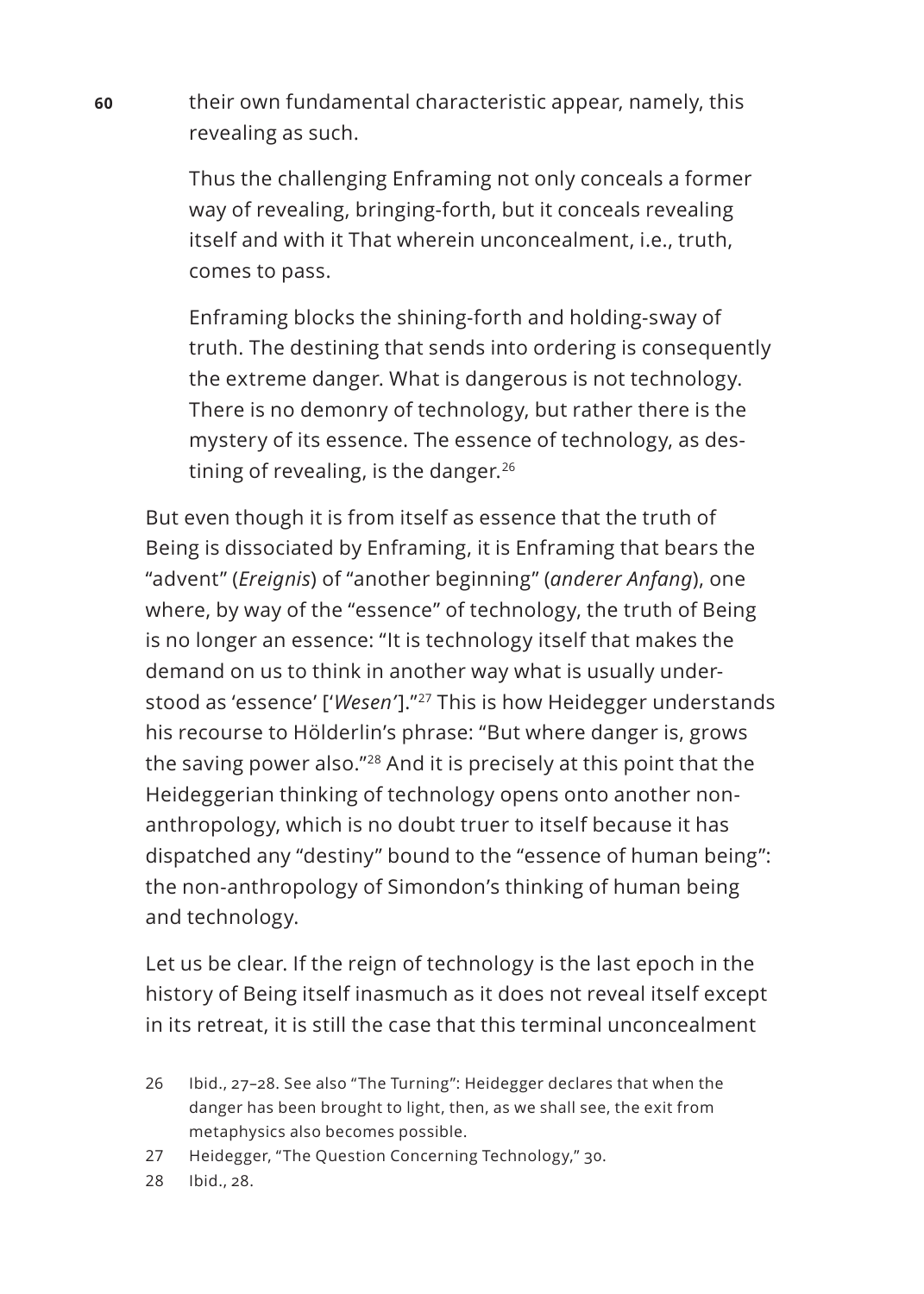of Being marks the accomplishment of metaphysics as the **61** objectification and forgetting of Being:

The world changes into object. In this revolutionary objectifying of everything that is, the earth, that which first of all must be put at the disposal of representing and setting forth, moves into the midst of human positing and analyzing. The earth itself can show itself only as the object of assault, an assault that, in human willing, establishes itself as unconditional objectification. Nature appears everywhere—because willed from out of the essence of Being—as the object of technology.<sup>29</sup>

The anti-metaphysical character of the thinking of *Gestell* involves understanding this accomplishment of metaphysics in *Gestell*. There is in this accomplishment a fundamental ambiguity—on the one hand, *Gestell* completes the objectification of being and the forgetting of Being as it conducts the object (*Gegenstand*) towards a "standing-reserve" (*Bestand*); but on the other, because the *ob*-ject defines *Vorhandenheit*, the "standing-reserve" which extends it already and necessarily gestures outside *Vorhandenheit*, and is "*zuhanden*" and revelatory of being-in-the-world, as well as being the accomplishment of metaphysics. The fundamental ambiguity of the "standing-reserve" is evident in this passage: "Yet an airliner that stands on the runway is surely an object. Certainly. We can represent the machine so. But then it conceals itself as to what and how it is. Revealed, it stands on the taxi strip only as a standing-reserve, inasmuch as it is ordered to ensure the possibility of transportation."<sup>30</sup> The means of transport only differs from the object because it is also a reference and not just

- 29 Heidegger, "The Word of Nietzsche: 'God is Dead,'" in *The Question Concerning Technology and Other Essays*, 100.
- 30 Heidegger, "The Question Concerning Technology," 17. To observe the ambiguity of Heidegger"s thinking of the subject-object relation, one need only read "Science and Meditation." Here it is the ambiguity of "reserve" (*Bestand*), simultaneously the accomplishment of metaphysics and the exit from the "object" which characterized it.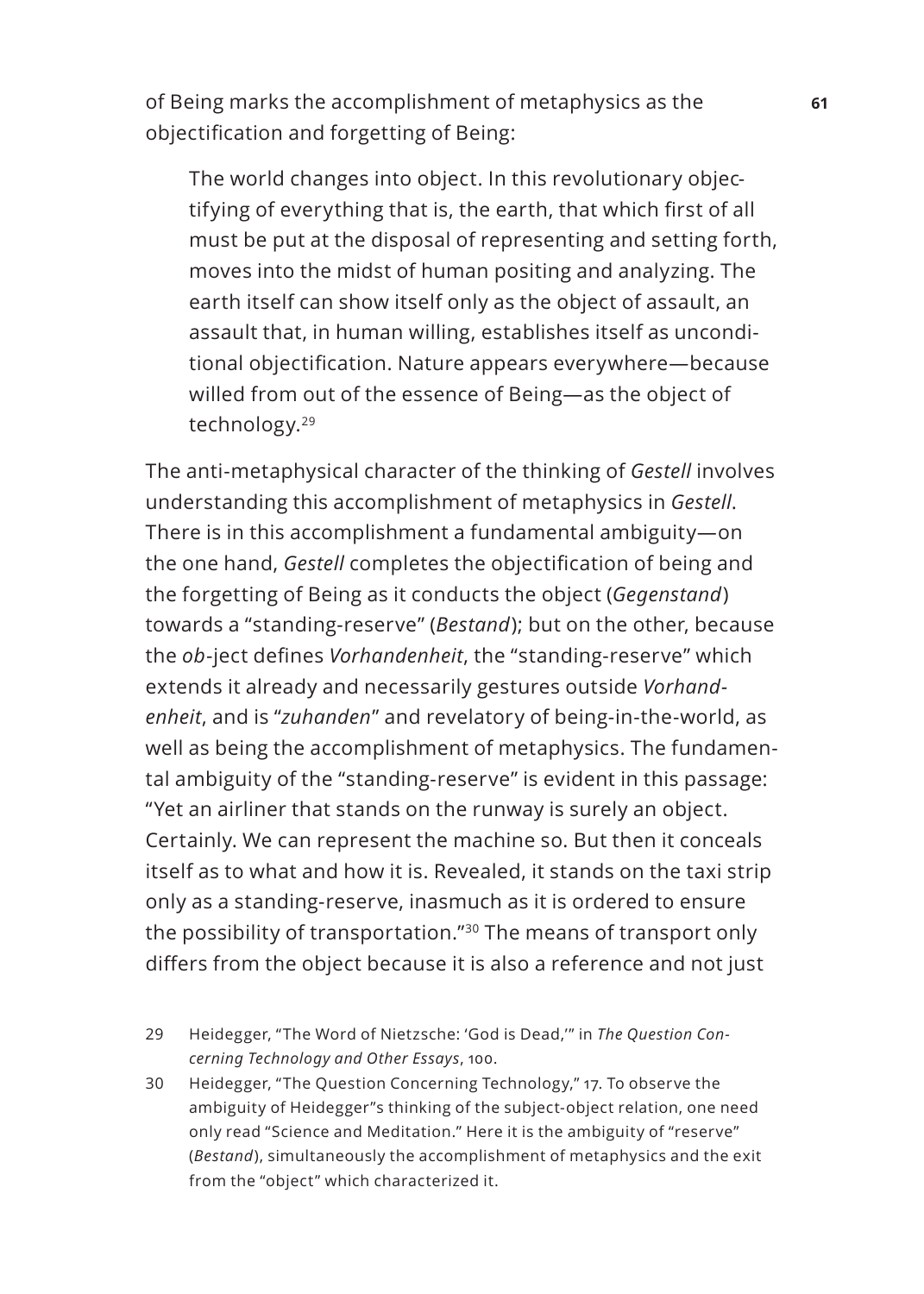**62** a means in which the essence of technology is radically forgotten. In other words, *Gestell* as the essence of modern technology itself reveals here what only *Sein und Zeit* had previously revealed: the irreducibility of being to the *Vorhandenheit* of the object, which is to say the system of reference that is the world as a complex of "tools," and which the "artisanal instrument"<sup>31</sup> is incapable of revealing *because* that is what it is. The fact that Heidegger says here that the artisanal instrument is "independent," opposing it in this way to the "absolutely dependent"<sup>32</sup> modern machine, does not invalidate our interpretation, but rather confirms that modern *Gestell* produced *Sein und Zeit* itself: not that Heidegger had denied his own thought in the meantime,<sup>33</sup> but that the forgetting of forgetting that is *Gestell* bears within itself the thinking of Being, inaugurated in *Sein und Zeit*, as "that which saves," because the modern machine can no longer conceal itself as "reference."

So, if Enframing, the "essence" of modern technology, is a destining of unconcealment which has become a "danger" in that it has withdrawn completely, then this is ultimately because the aspect of the withdrawal constitutive of any unconcealment is absent, revealing that the truth of Being is not essence, a revelation that is the pure withdrawal constitutive of this absence of withdrawal.<sup>34</sup> Such is the non-self-identity of the truth of Being

- 31 Ibid., 17.
- 32 Ibid.
- 33 On this point see the "Letter to Richardson," in William Richardson, *Heidegger: Through Phenomenology to Thought*, 4th ed. (New York: Fordham University Press, 2003).
- 34 On the "identity crisis" of Being at the end of metaphysics, see Michel Haar's very fine text, "Le tournant de la détresse," in *Cahier de l'Herne: Heidegger*, 335–36. On what we will call the "antinomies" of the thinking of Being, see Heidegger's *The Fundamental Concepts of Metaphysics*, trans. William McNeill and Nicholas Walker (Bloomington: Indiana University Press, 1995). This text, which is without doubt one of Heidegger's most fundamental, prefigures—conceptually and so aporetically rather than poetically—the final "tautological thinking." The return to Anaximander made by Heidegger after this course in texts such as "The Anaximander Fragment" (in *Early Greek Thinking*, trans. David F. Krell & Frank A. Capuzzi [New York: Harper &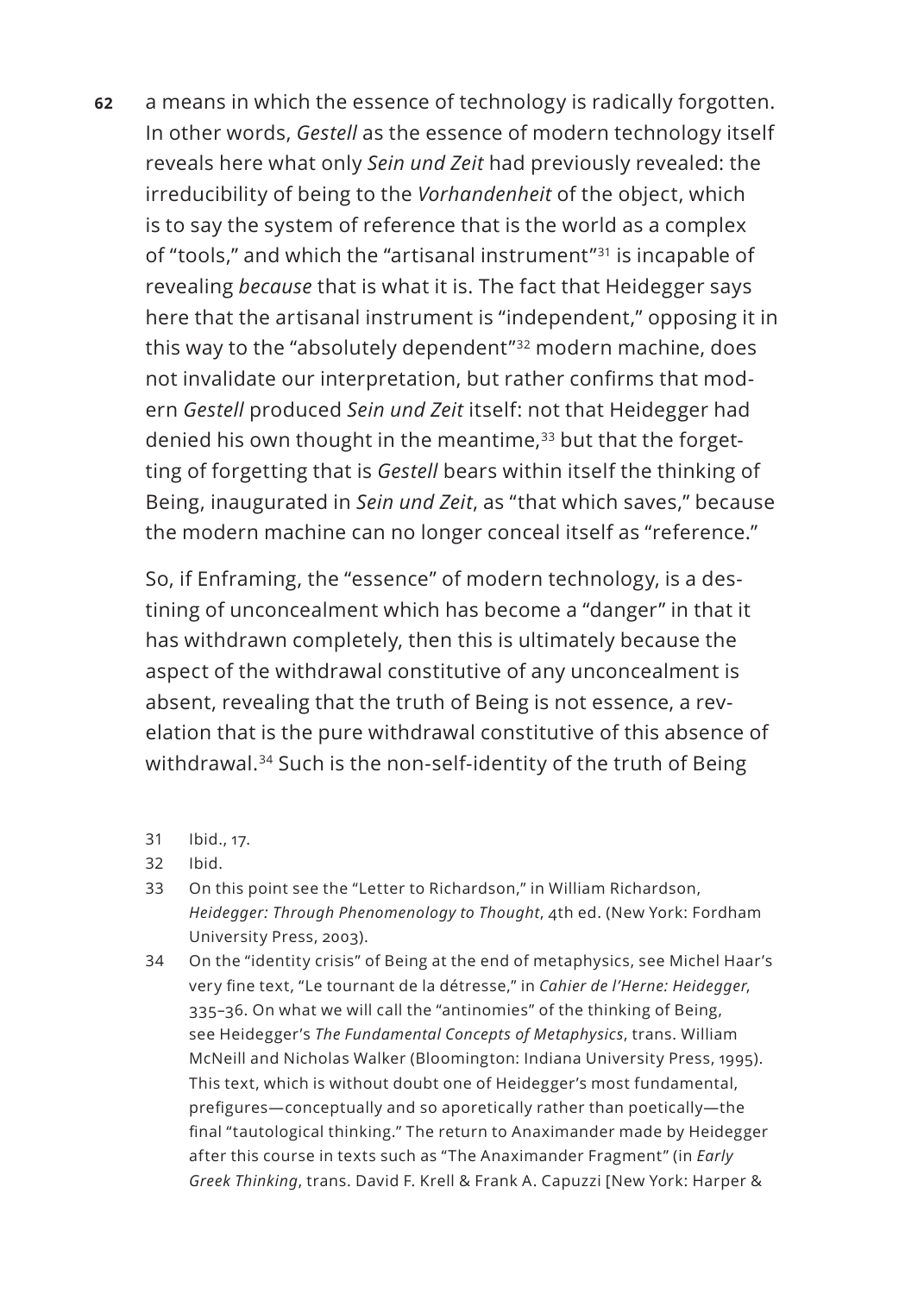*qua* non-question, and the Heideggerian thinking of the essence **63** of technology—as *Gestell* bearing *Ereignis*—is what allows philosophy to take leave of the (non-)question of Being. By which we understand that in the end this (non-)question could only come to what we will call its self-transcending sense by finally uncovering, in the fundamental ambiguity of *Gestell* bearing *Ereignis*, <sup>35</sup> its own metaphysical—anthropological, even—unthought: the determination of "technology" as something instrumental and human, which (ontologically) differs from the "essence of technology." If, on the contrary, Heidegger had made an initial distinction between use—of means by human being—and fabrication-operation—he would not have reduced technology in this way and

Row, 1975], 13–58) could be interpreted as a falling back of the Heideggerian history of Being into a posture that is only non-Hegelian in a Hegelian way, and which consists of absorbing the history of Being into the "beginning" that was unrecognized by Hegel. Not that I, for my part, do not recognize the difference that Heidegger, starting from this Hegelian non-recognition of the "beginning," means to indicate between himself and Hegel "with respect to the intention of thought, with respect to the law and character of a dialogue with the history of thought"—which is the difference between the *Aufhebung* and the "step back" (see *Identity and Difference*, trans. Joan Stambaugh [Chicago: University of Chicago Press, 1969], 49). "Thinking recedes before its matter, Being, and thus brings what is thought into a confrontation in which we behold the whole of this history—behold it with respect to what constitutes the source of this entire thinking, because it alone establishes and prepares for this thinking the area of its abode. In contrast to Hegel, this is not a traditional problem, already posed, but what has always remained unasked throughout this history of thinking." (Ibid., 50) However, apart from the fact that we have here a reading of Hegel which Heidegger himself would, in other texts, authorize us to challenge, it is not certain that it is possible to escape Hegel as long as you lay claim to the "source" of the history of thinking. In order to examine this point, I could refer to a polemical revival of the French interpretation of Heidegger, precisely as concerns his problematic relationship with Hegel. In writing this I am thinking in particular of the work of Christian Ferrié and François Raffoul.

35 More precisely, "What we experience in the Enframing as the constellation of Being and man through the modern world of technology is a *prelude* to what is called the event of appropriation [*Er-eignis*]" (*Identity and Difference*, 36, author's emphasis). [Translation slightly modified. —Trans.]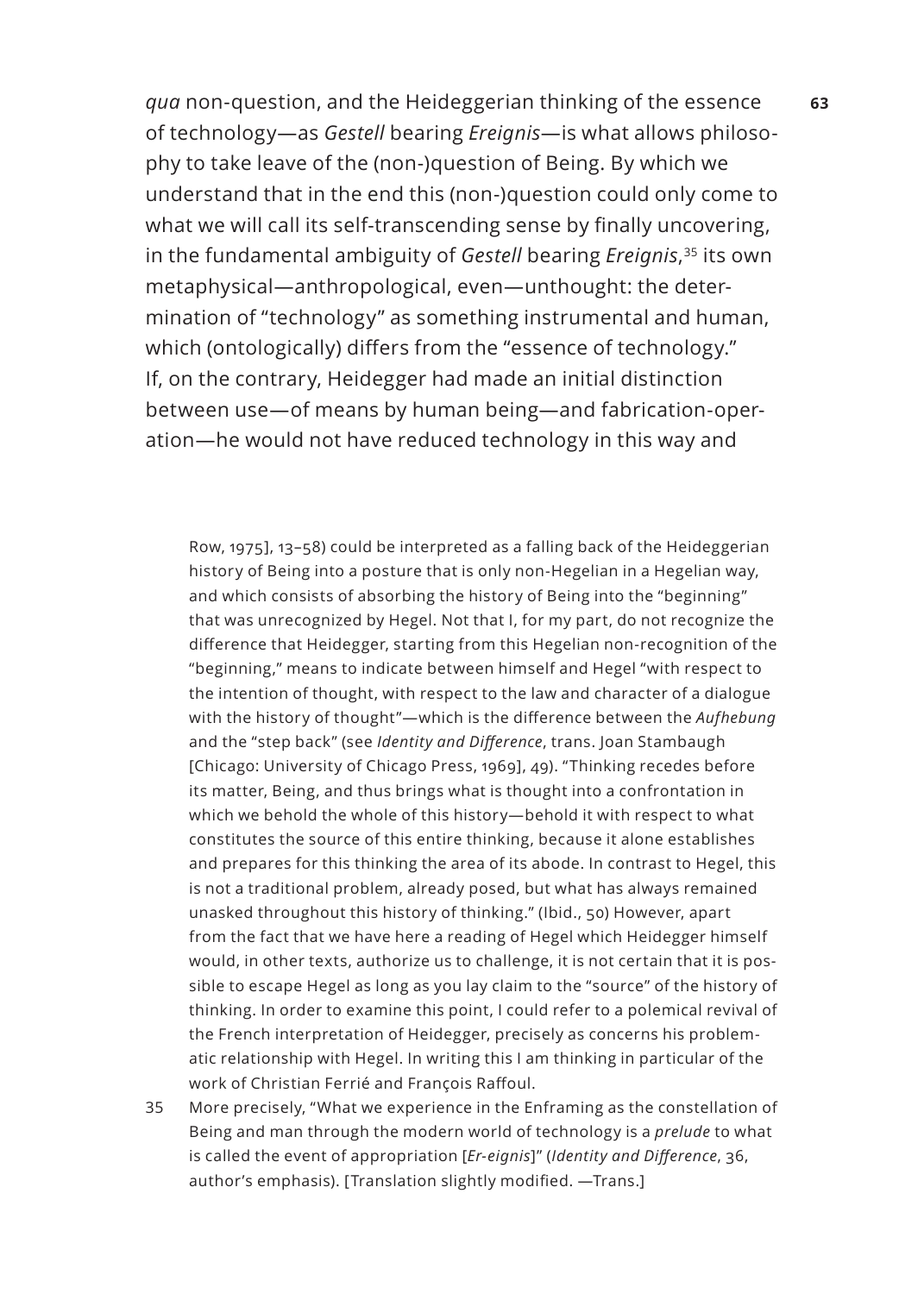**64** would not have relied on the ontological difference to save the *essence* of technology from this supposedly ontic sphere.

## **From Possible Dialogue to Inevitable Misunderstanding: The Self-Transcendence of Heidegger's Questioning and Simondon's Unthought**

This internal critique of Heidegger's thinking of technology should not lead us to think that Simondon has brought the matter to a conclusion. If it is true that one may discern an auto-transcendent meaning in Heidegger's thought, as I have been able to elsewhere with respect to Husserl,<sup>36</sup> then the metaphysical and anthropological unthought in Heidegger's thinking is only the other side of a questioning to come, borne already by this thought and whose depths exceed Simondon's ontogenetic problematic. This is what I must now elucidate. It is my conviction that the two problematics, Simondon's and the one whose simple possibility is indicated in Heidegger's thinking, can be articulated on the basis of the internal critique of Heidegger's thinking as it presents itself—and not as it would like to present itself: that is, as radically non-objectivizing.<sup>37</sup> Just like the question of non-anthropology, the question of non-objectification is in fact a question that brings Heidegger and Simondon together. But it makes the first into the precursor of a radically non-objectivizing problematic for which Simondonian ontology furnishes a secondary translation—secondary because less profound, even if appropriate. In order to understand this, I am going to start from an unresolved paradox from the preceding discussion. Here is the paradox: it has emerged that Heidegger's

36 See my article, "Husserl et l'auto-transcendance du sens," *Revue philosophique de la France et de l'étranger*, no. 2 (2004). On the concept of the autotranscendence of sense, see also my book *Penser l'individuation,* Introduction, 2.

37 Here I use "objectivizing" rather than "objectifying" in order to express *my own* thought. On the English translation of Heidegger on this score, see n. 5.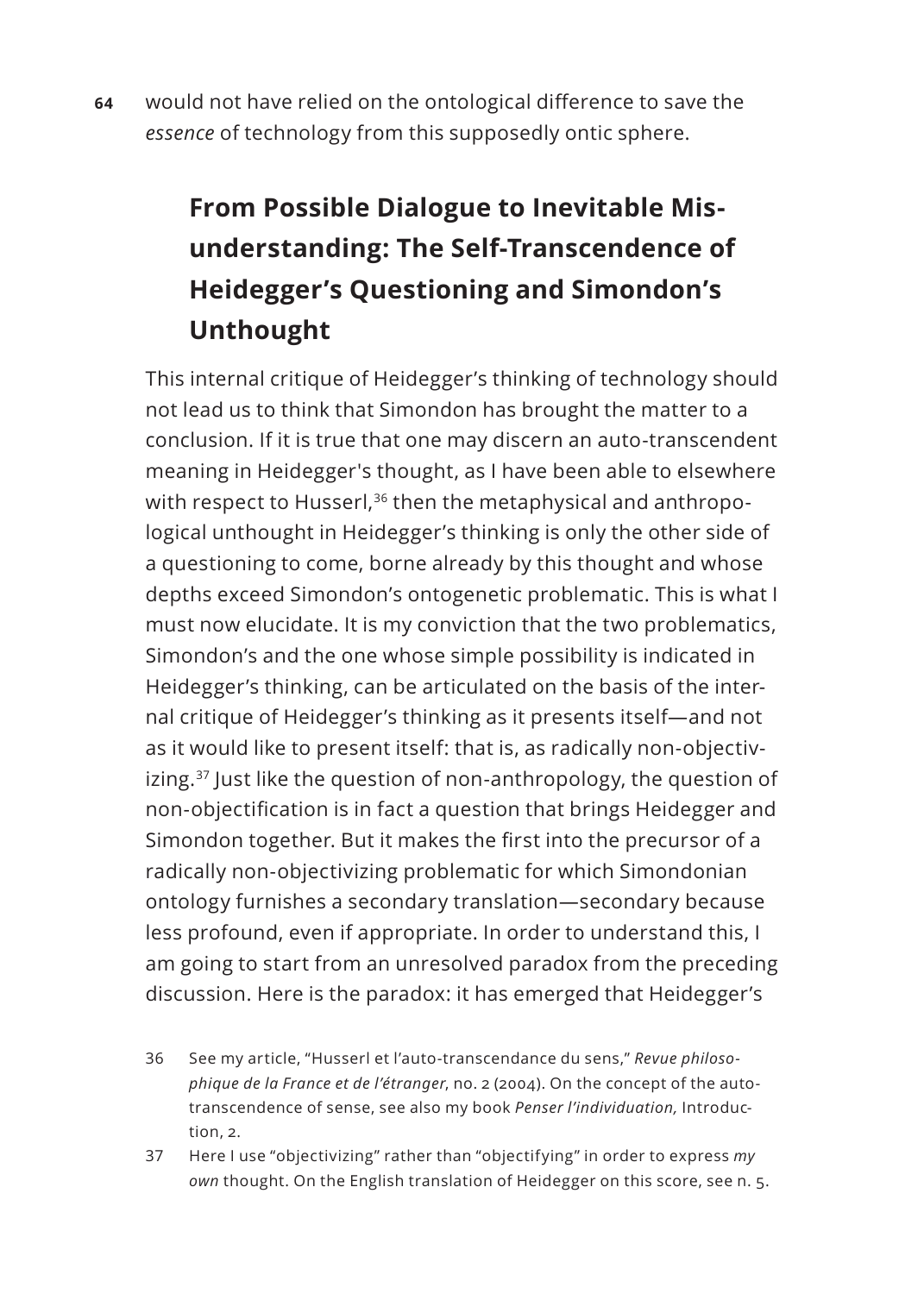thinking of technology is in a sense more anthropological than **65** Simondon's, and yet it is also in a sense more destinal—destiny not being understood here as that imposed on human being by technology, but as that imposed on human being by his own essence. Now, this destinal thinking is only really what it is because, we remarked above, the essence of human being is no longer understood as an essence in which human being would belong to himself—from which arises the concept of "Beingthere" (*Dasein*). But to say that the essence is no longer strictly speaking essence, is to prepare the exit from this anthropology which until this point had been paradoxically reconciled with destinal thinking. Conversely, Simondon's non-anthropology has also ultimately emerged as relatively destinal: technics comes to shape a civilization through a process of "concretization" which makes it auto-conditioning. There is no paradox here but, on the contrary, a very logical association between non-anthropology (assumed this time) and destinal thinking. Now, Heideggerian destiny differs from Simondonian destiny because for Heidegger it is ultimately neither technology nor human being that is destined, but Being. And yet the fact that the question of Being proves to be a non-question does not in any sense indicate that there could not be a question more radical than Simondon's ontogenetic question—a more radical question which, if based on an internal critique of Heideggerian thought, may well lead this time, in a second instance, to Simondon's ontogenetic and non-anthropological thinking, as though to both validate it and put it into perspective, all the while liberating it from the destinal character that burdens it. It is this point that I would like to clarify in conclusion.

Even if the internal critique of the Heideggerian thinking of *Gestell* seems to vindicate Simondon while rebuking Heidegger for staying within an anthropological thinking of technology, there nevertheless remains what we highlighted right at the beginning: in Heidegger's view, Simondon would, for his part, adhere to an anthropological reduction of the essence of human being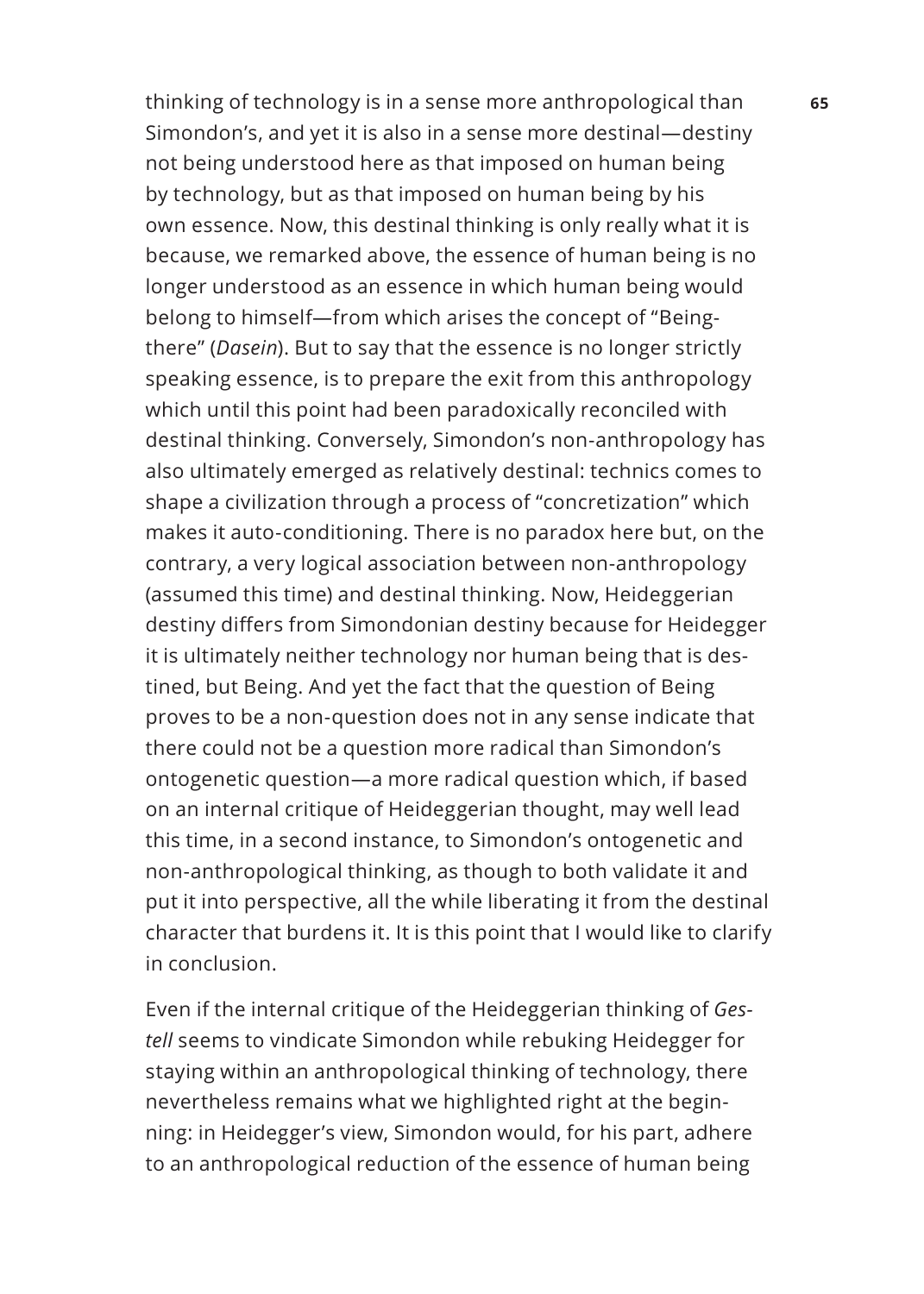**66** to a being-present-at-hand. Not that this rebuke can stand as it is, since it is made in the name of an essence of human being which is now problematic. But the accusation of a reduction to being-present-at-hand is doubtless valid beyond the debate over the essence of human being: the reduction to being-present-athand is not characterized as a particular thesis that Heidegger would decry, but as a general attitude of the philosophizing individual himself.38 Now, Simondon's ontogenetic problematic may well remain in keeping with this attitude, to the extent that what Heideggerian "ontological difference" names is the exit from this kind of attitude by way of a double phenomenological reduction leading—beyond Husserl's still egological intentionality—to being-in-the-world; while Simondon, for his part, makes no reduction—except, maybe, a Bergsonian "reduction to becoming."39 To emphasize: speaking of a "double reduction" with respect to Heidegger does not mean that he remains within the phenomenological sphere as defined by Husserl, but that the thinking of being-in-the-world may be understood as a "reduction" which comes to limit the pretentions of the first reduction while benefitting from the "step back" inherent in what it thus limits: "fundamental" ontology is the heir to phenomenology in its distinction from ontology. It is this distancing that Simondon's properly ontological, even cosmological, approach, which derives more from Bergson, does not possess.

Of course, genetic ontology or "ontogenesis," is characterized, as Simondon says, by a certain "ontological difference," which in addition indicates once more a way out of the objectification of being. At issue is the difference between the individual and pre-individual reality—the latter, incidentally, referred to by

- 38 On the limits of this archi-reflexive questioning in Heidegger, see my article "Hegel et l'impensé de Heidegger," *Kairos*, no. 27 (2006): 89–110.
- 39 The expression is taken from Merleau-Ponty's "Bergson se faisant," *Bulletin de la Société française de philosophie*, no. 1 (1960): 35–45.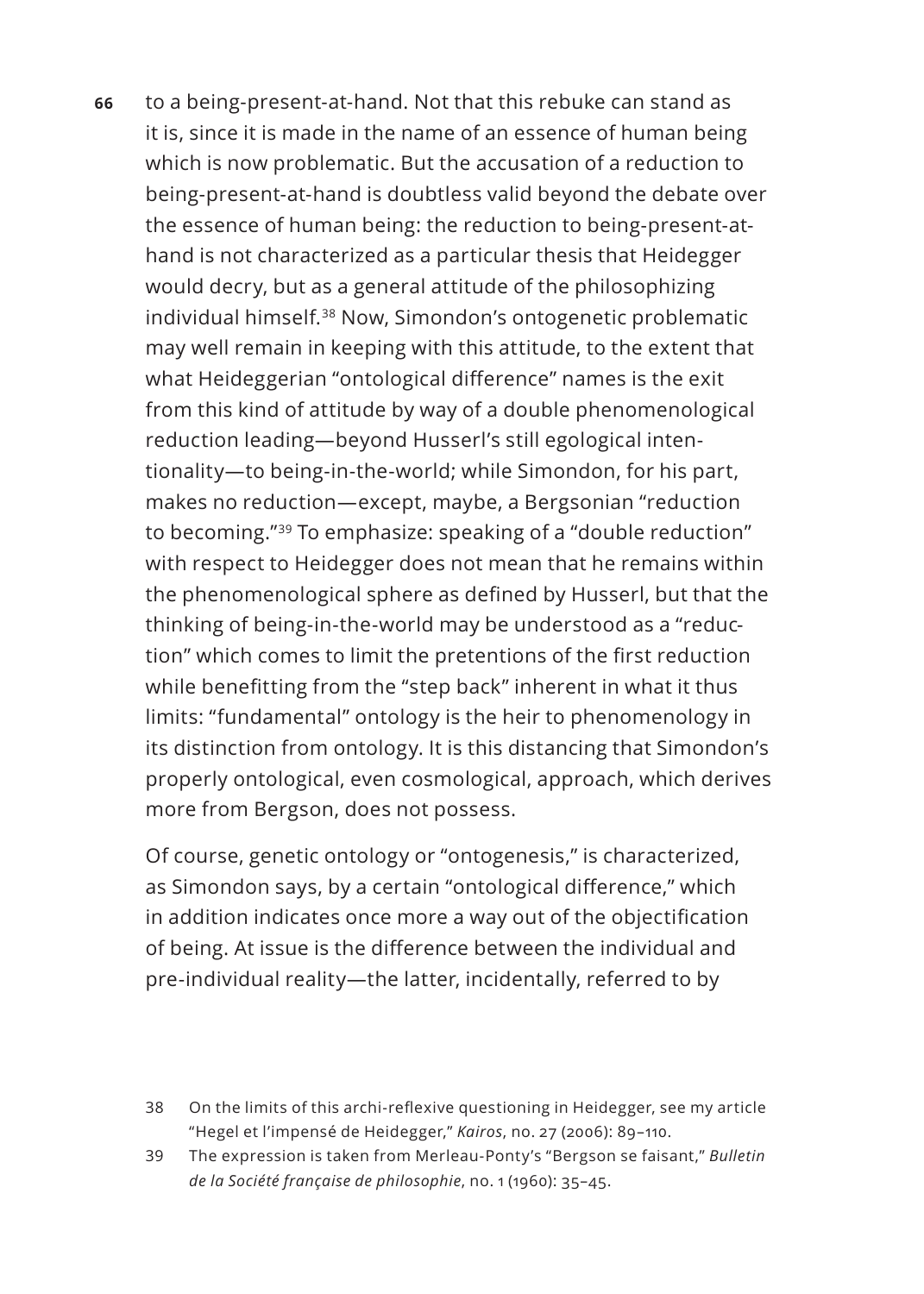Simondon as "Being *qua* Being".<sup>40</sup> In any case, Simondon's concep- 67 tual configuration is neither clear nor radical and self-sufficient. Firstly, it is not clear because individuation, which is the non*-ob*ject, is both the same as and different to the pre-individual as it differs from the individual. And it is not radical and self-sufficient, but based on what Simondon calls "schemas of physical thinking."<sup>41</sup> In fact, and more profoundly still, the way in which Simondon anchors his approach in Bergsonian and Bachelardian themes indicates that he misses the primacy of the anti-foundational and radical question of sense. It is certainly possible to say that Simondon develops the genetic and anti-substantialist ontology that is the counterpart to Bachelardian epistemology.<sup>42</sup> But it is precisely because of this that he prevents himself from giving his questioning of the subject-object relationship the necessary depth and reflexivity that would allow it to catch sight of the paradoxical constitution of the subject by the object understood as sense—a paradoxical constitution that in fact only a double reduction reversing "natural" or naive intentionality allows us to glimpse.

Even if the Heideggerian question of Being cannot be completely identified with this question of sense either, it leads to it, at least

- 40 Simondon, *L'individuation à la lumière des notions de forme et d'information*, 317. In the Introduction of the same book, Simondon uses the expression "Being as it *is*," which indicates that what he calls "Being" (*Sein* / *être*) would be a being (*Seiende* / *étant*) from Heidegger's point of view: in Heidegger, Being *isn't*, but "there is" Being (*es gibt Sein* / *il y a l'être*).
- 41 Ibid., 327–28. The "biological" or "technical" (*ibid*.) schemas of thinking are in fact based on these physical schemas, in Simondon, thanks to *contemporary* physics, which broadens physical rationality. That is why the conclusion of the book only develops the question of the physical schemas.
- 42 On this point see my book *Simondon ou l'encyclopédisme génétique* (Paris: PUF, 2008), 9–13, as well as my article "D'une rencontre fertile de Bergson et Bachelard: l'ontologie génétique de Simondon," in *Bergson et Bachelard: Continuité et discontinuité*, ed. Frédéric Worms and Jean-Jacques Wunenburger (Paris: PUF, 2008), 223–38. On Bachelard's constancy, pertinence, as well as his limits regarding his relation to Husserlian phenomenology, see Bernard Barsotti's *Bachelard critique de Husserl* (Paris: L'Harmattan, 2003).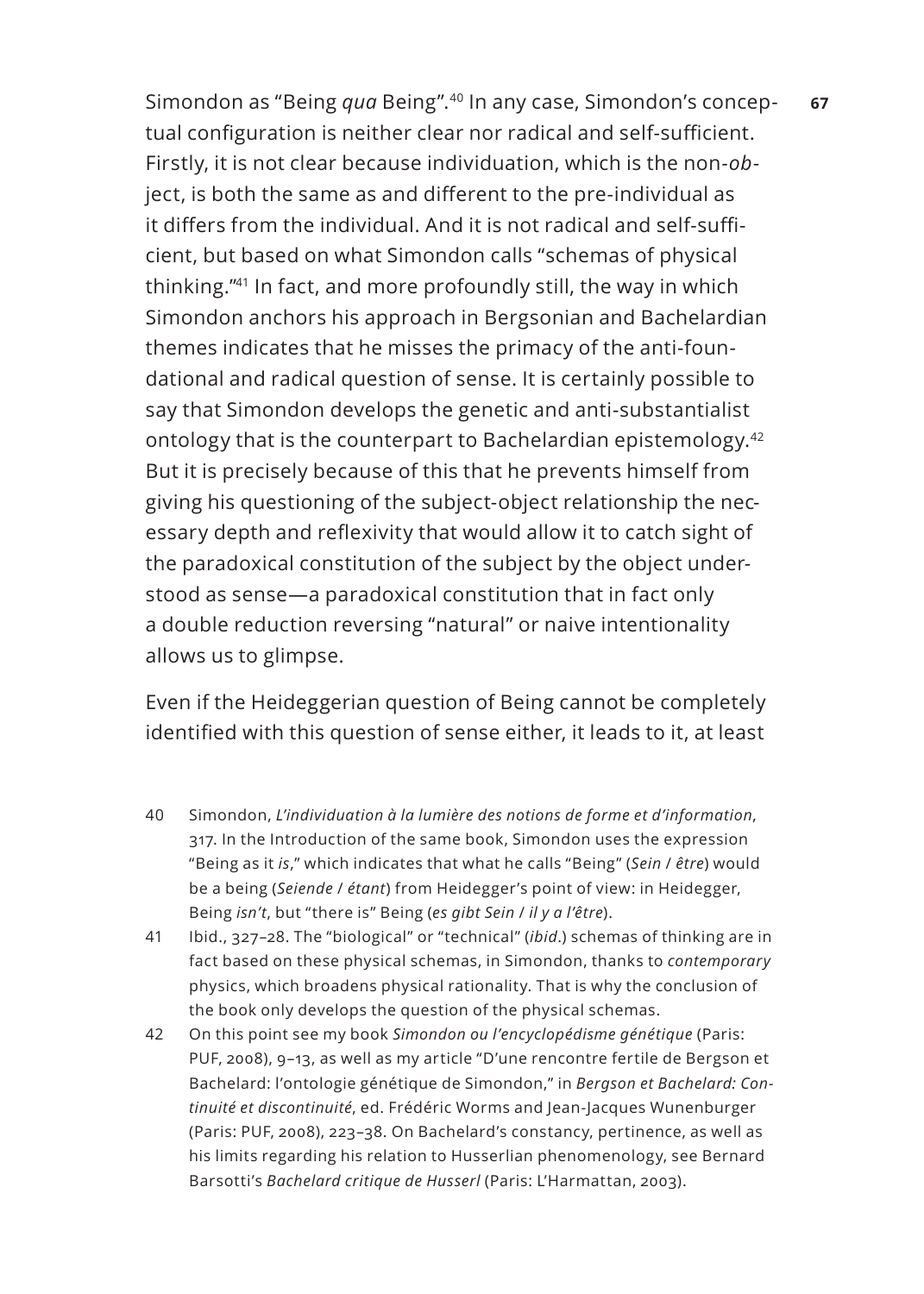**68** potentially, precisely at the high point of the interrogation of non-objectivity through the thematics of "worldhood" and "meaningfulness" (*Bedeutsamkeit*). In fact, it is in §§ 12–18 of *Sein und Zeit* that, in the first place, being-in-the-world proves to be irreducible to an object of knowledge, knowledge being rather only a mode of being-in-the-world. At the same time it is revealed that *praxis*  is still inherent in *theoria*, the latter being a mode or dimension of a *praxis* which, when "ontologized" in a non-materialist way such are the commonalities and the difference between Marx and Heidegger—is equivalent to being-in-the-world because it is multi-modal or multi-dimensional. Indeed, there is a kind of multi-dimensionality to being-in-the-world, a multi-dimensionality whose establishment the thematic of "meaningfulness" would have permitted had Heidegger not made it into a simple system of "reference" instead of multi-dimensionally diffracting every signification—here understood as representation ("tree," "table," "concept," etc.). But, multi-dimensionally diffracting every signification is the same as no longer speaking of anything but the sense *that makes me*, and it is certainly here that Heidegger—who was less interested in giving a new meaning to Thales's "know thyself" than in revisiting the thinking of Being—was unable to accept the consequences of his questioning, unless in the later form of a tautological thinking seeking to *say* something without speaking *about* something. So this new questioning that I have in mind radically interrogates the attitude of the philosophizing individual himself. It is the multi-dimensional diffraction of significations that prevents the philosophizing individual from continuing to reduce significations to identities of *ob*-jects of the mind, and therefore from continuing to unknowingly absolutize himself as someone not-constituted by the sense "present-at-hand," and so as originary or a "*subjectum*": the multi-dimensional diffraction of significations would allow the philosophizing individual to adopt a completely anti-natural *attitude* which would not contradict the *thesis* of this philosophizing individual on the finitude of *Dasein* as constituted by being-in-the-world.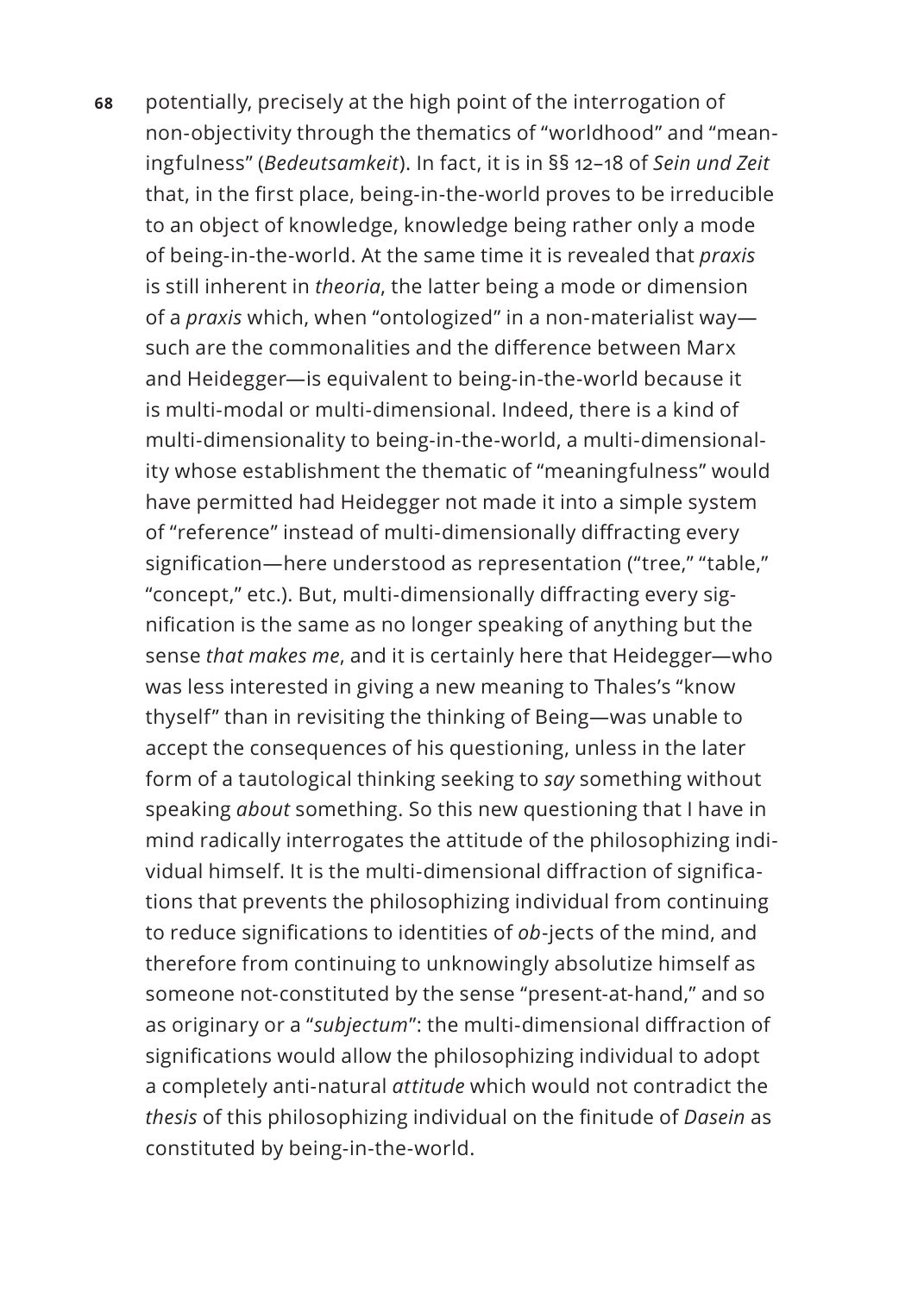Now, while it is not possible here to effect the multi-dimensional **69** diffraction of significations so as to elaborate the new radically non-objectivizing problematic, it is at least possible to indicate how this internal overturning of Heideggerian questioning brings about an all-encompassing relativization—which is also to say a validation—of Simondon's genetic ontology, where the only error was to think of it as "first philosophy."<sup>43</sup> The difference between *multi*-dimensional sense and the object of knowledge *which is certainly a dimension of sense*—*but only one dimension*—translates (internally, this time, to this sole dimension of sense that is the object of knowledge) into the difference between individual and substance. Now, it is precisely the difference between individual and substance that is foundational for Simondon's genetic ontology: knowledge of individuation is knowledge of beings as relations and not substances. If this knowledge is also individuation of knowledge, and genetic ontology claims to be first philosophy and not a secondary translation, however appropriate, of another problematic, then Simondon certainly needs the knowledge of individuation to be a non-objectivizing knowledge. But it is contradictory to claim a knowledge that is at the same time non-objectivizing, and Simondon in fact continues to objectivize significations, manipulating them to make them equal to what he is speaking about, instead of thinking of sense as individuating itself in him. And another contradiction goes hand in hand with this one: Simondon attributes to the knowledge of individuation the privilege of being individuation of knowledge, but he at the same time affirms that all knowledge

43 For an account of the difficulties Simondon encounters here, as well as the resolution of these difficulties brought by the "all-encompassing relativization" of his ontology within a System of Philosophical Relativity now opened by a "philosophical semantic" (one in which the philosophizing individual only claims to think the sense *by which he is produced*), see the last chapter of my book *Penser la connaissance et la technique après Simondon* (Paris: L'Harmattan, 2005). The program of Philosophical Relativity is also expounded, more pedagogically, in my article "Penser après Simondon et par-delà Deleuze," in *Cahiers Simondon No. 2*, ed. Jean-Hugues Barthélémy (Paris: L'Harmattan, 2010).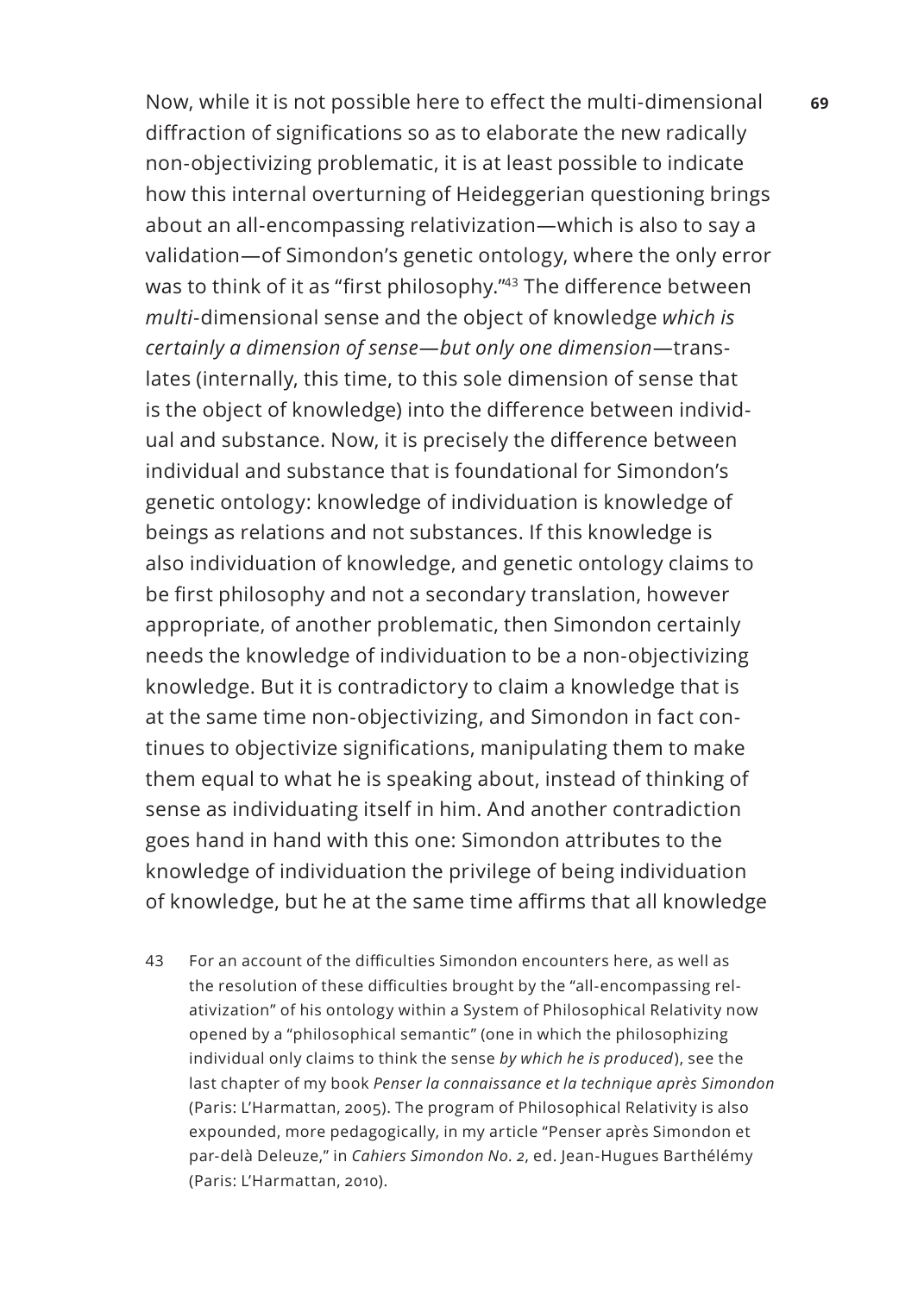**70** is individuation of knowledge and that the theory of knowledge must not precede ontogenesis.44 These contradictions reveal that knowledge of individuation remains a knowledge and can only claim to be non-objectivizing because it *appropriately translates*, in the sole ontological dimension, the radically non-objectivizing attitude which the philosophizing individual must adopt in the *first* problematic—a first problematic which should multi-dimensionally diffract every signification, only then to translate itself in each of the dimensions of sense thus released, and rediscover, in one of these uni-dimensional translations, Simondon's genetic ontology and the truth of his non-anthropology.

#### **Works Cited**

Barsotti, Bernard. *Bachelard critique de Husserl*. Paris: L'Harmattan, 2003.

Barthélémy, Jean-Hugues. "D'une rencontre fertile de Bergson et Bachelard: l'ontologie génétique de Simondon." In *Bergson et Bachelard: Continuité et discontinuité*, edited by Frédéric Worms and Jean-Jacques Wunenburger, 223–38. Paris: PUF, 2008.

———. "Hegel et l'impensé de Heidegger." *Kairos*, no. 27 (2006): 89–110.

———. "L'humanisme ne prend sens que comme combat contre un type d'aliénation" (interview with Ludovic Duhem), *Tête-à-tête*, no. 5 (2013): 54–67.

———. "Husserl et l'auto-transcendance du sens." *Revue philosophique de la France et de l'étranger*, no. 2 (2004): 181–97.

———. "Penser après Simondon et par-delà Deleuze." In *Cahiers Simondon No. 2*,

edited by J.-H. Barthélémy, 129–46. Paris: L'Harmattan, 2010.

- ———. *Penser la connaissance et la technique après Simondon*. Paris: L'Harmattan, 2005.
- ———. *Penser l'individuation: Simondon et la philosophie de la nature*. Paris: L'Harmattan, 2005.
- ———. *Simondon*. Paris: Belles Lettres, 2014.

———. *Simondon ou l'encyclopédisme génétique*. Paris: PUF, 2008.

- ———. "What New Humanism Today?" Translated by Chris Turner. *Cultural Politics* 6, no. 2: 237–52.
- Haar, Michel. "Le tournant de la détresse." In *Cahier de l'Herne: Heidegger*, edited by Michel Haar, 335–36. Paris: Editions de l'Herne, 1983.
- Heidegger, Martin. "The Anaximander Fragment." In *Early Greek Thinking*. Translated by David F. Krell and Frank A. Capuzzi, 13–58. New York: Harper & Row, 1975.
- 44 See Simondon, *L'individuation à la lumière des notions de forme et d'information*, 36, 264 and 284.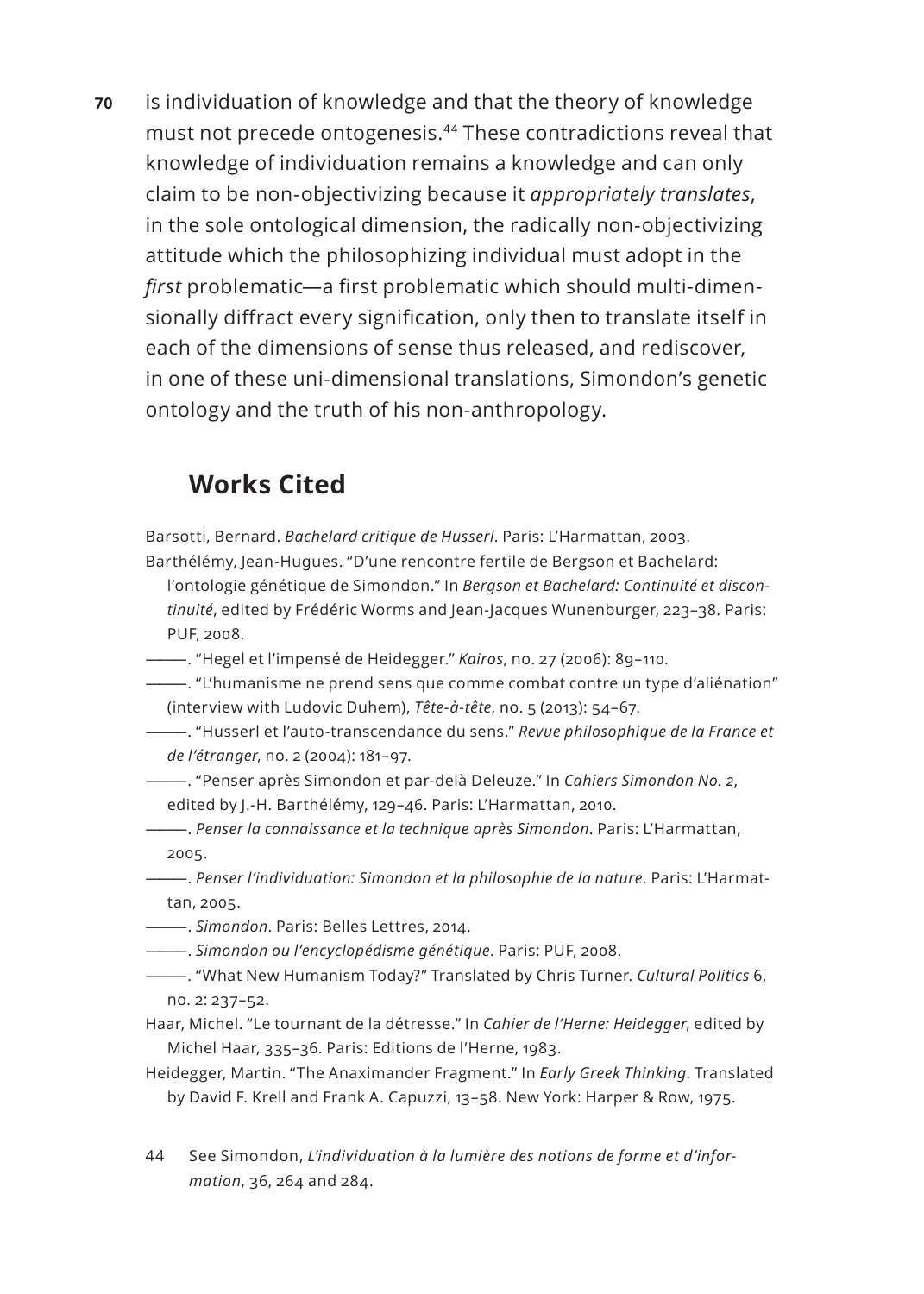———. *The Fundamental Concepts of Metaphysics*. Translated by William McNeill and **71** Nicholas Walker. Bloomington: Indiana University Press, 1995.

———. *Identity and Difference*. Translated by Joan Stambaugh. Chicago: University of Chicago Press, 1969.

———. "Letter to Richardson." In William Richardson. *Heidegger: Through Phenomenology to Thought*. 4th ed., VIII–XXIII. New York: Fordham University Press, 2003.

- ———. "The Question Concerning Technology" In *The Question Concerning Technology and Other Essays*. Translated by William Lovitt, 3–35. New York: Harper Perennial, 1977.
- ———. "The Turning." In *The Question Concerning Technology and Other Essays*, 36–49.
- ———. "The Word of Nietzsche: 'God is Dead.'" In *The Question Concerning Technology and Other Essays*, 53–112.
- Merleau-Ponty, Maurice. "Bergson se faisant." *Bulletin de la Société française de philosophie*, no. 1 (1960): 35–45.

Simondon, Gilbert. *Du mode d'existence des objets techniques*. Paris: Aubier, 1958.

- ———. *L'individuation à la lumière des notions de forme et d'information*. Grenoble: Millon, 2005.
- Taminiaux, Jacques. "L'essence vraie de la technique." In *Cahier de l'Herne: Heidegger*, edited by Michel Haar, 263–84. Paris: Editions de l'Herne, 1983.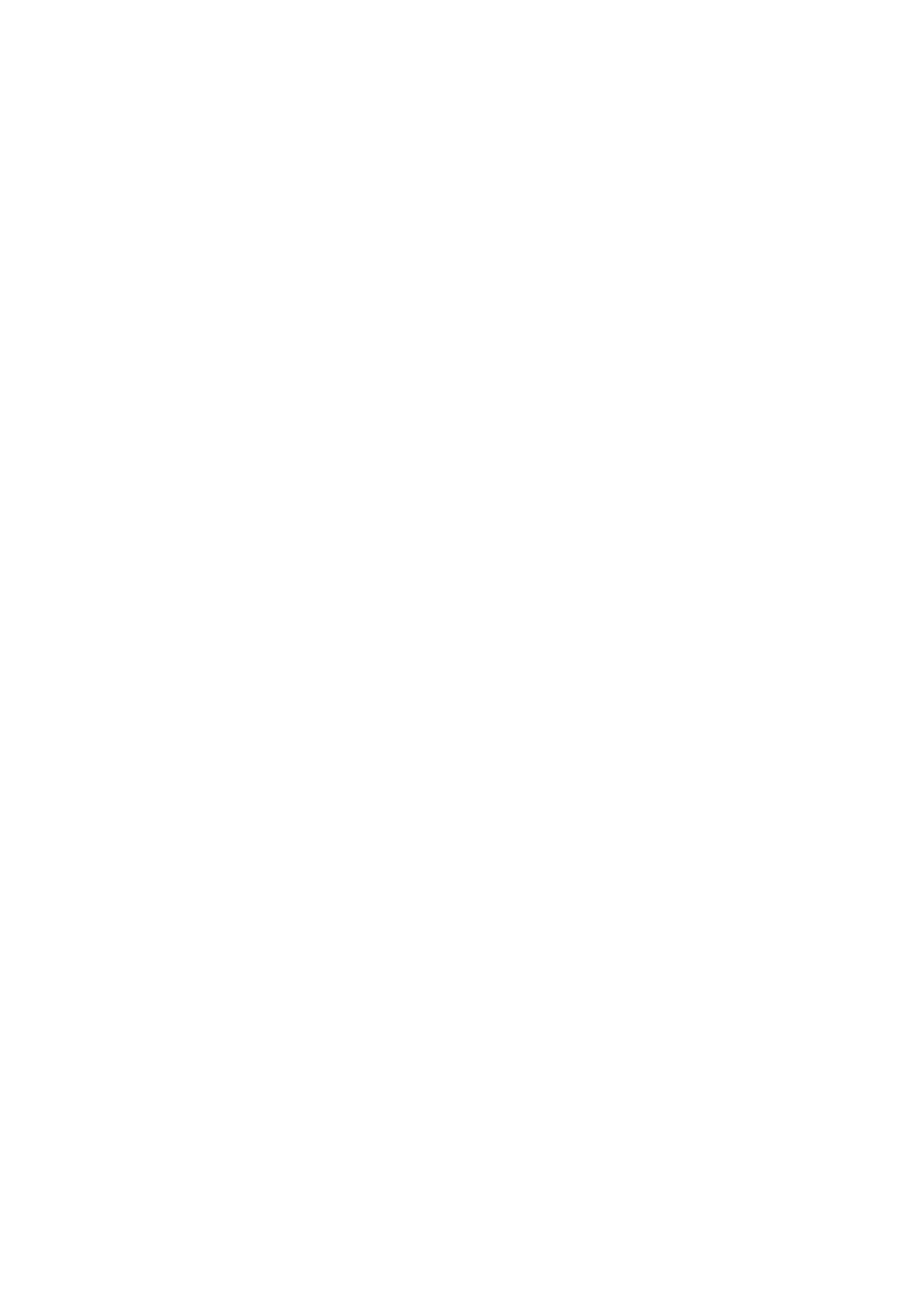## **Publication Details and License Information**

## **Aspects of a Philosophy of the Living**

Original title: "Individuation et apoptose: repenser l'adaptation? Simondon, le vivant et l'information."

Published in: *Nouvelles représentations de la vie en biologie et philosophie du vivant*, edited by Jean-Claude Ameisen and Laurent Cherlonneix.

© De Boeck Université, 2013

## **Technology and the Question of Non-Anthropology**

Original title: "La question de la non-anthropologie."

Published in: *Technique, monde, individuation: Heidegger, Simondon, Deleuze*, edited by Jean-Marie Vaysse.

© Georg Olms Verlag, 2006

All texts in this publication are licensed under CC-BY-SA 4.0 (Creative Commons Attribution-ShareAlike 4.0 International), except "Aspects of a Philosophy of the Living," which is licensed under CC-BY-NC-ND 4.0 (Creative Commons Attribution-NonCommercial-NoDerivatives 4.0 International). To view a copy of these licenses, visit: https://creativecommons.org/licenses/by-sa/4.0/ and https://creativecommons.org/licenses/by-nc-nd/4.0/.